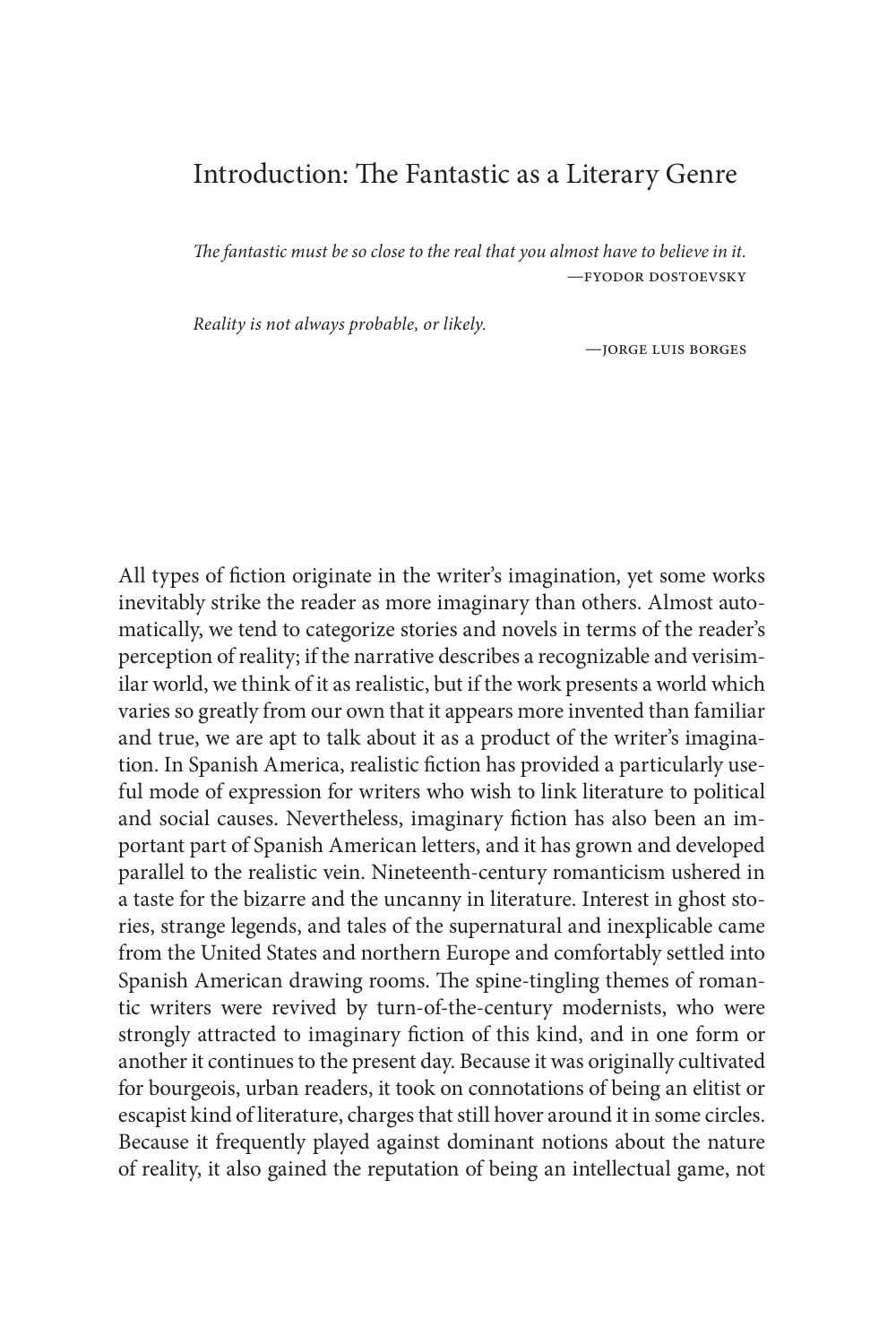to be taken seriously or, at least, not to be taken as a serious challenge to socially committed realist fiction. These notions have been hotly contested by critics in recent years, along with the claim that the fantastic is a minor genre in Latin America. The fantastic has proven to be an enduring source of fascination for readers decade after decade, in large part because of its mysterious and still undefined relationship to our understanding of the real. Some of the most important literary figures of the past century, such as Rubén Darío, Horacio Quiroga, Jorge Luis Borges, Julio Cortázar, and Carlos Fuentes, have cultivated it, and there is a substantial and impressive body of work associated with this kind of writing. Fantastic short stories, when they are well written, are like jewels, finely polished and carefully constructed narratives that mesmerize readers through their craftsmanship. They are what Barthes called "writerly texts," stories that draw readers into the creative process and dismantle in the process long-standing assumptions about fiction and reality. Despite claims that the fantastic is unimportant, irrelevant, or even dead in other places, it continues to be a vital force in Spanish America because it provides another window onto the complex world that spawns it.

Although there is no single definition of the fantastic that stands out as absolute and final, almost all critics agree that it incorporates something into the narrative that may strike readers as supernatural or otherworldly, inexplicable or impossible, something that unsettles readers and makes them hesitate or doubt the nature of what they are reading. Some critics offer a thematic approach, focusing on the content of the fantastic story, and others look at the story from a structural and semiotic perspective, outlining strategies used by the writer to produce a fantastic effect. Some have attempted to situate it historically, linking it to a shift in thinking associated with European Enlightenment or romanticism, while others have approached it philosophically, showing how it reflects a metaphysical angst rooted in the modern world. Beyond these simple contours, it becomes very difficult to speak about the fantastic with any authority, since there is so much disagreement about the meaning of the term and how it can be used. There has also been, over the past fifty years, a tendency to conflate all kinds of imaginary fiction into a single broad category with a variety of names proposed for it, and an equally strong push to distinguish between different kinds of imaginary fiction and give each one its own clear identity. My purpose here is not to put an end to the debate, which would be an exercise in futility, but to look at the debate as emblematic of the fantastic itself. What is it about the genre that makes it so impossible to pin down?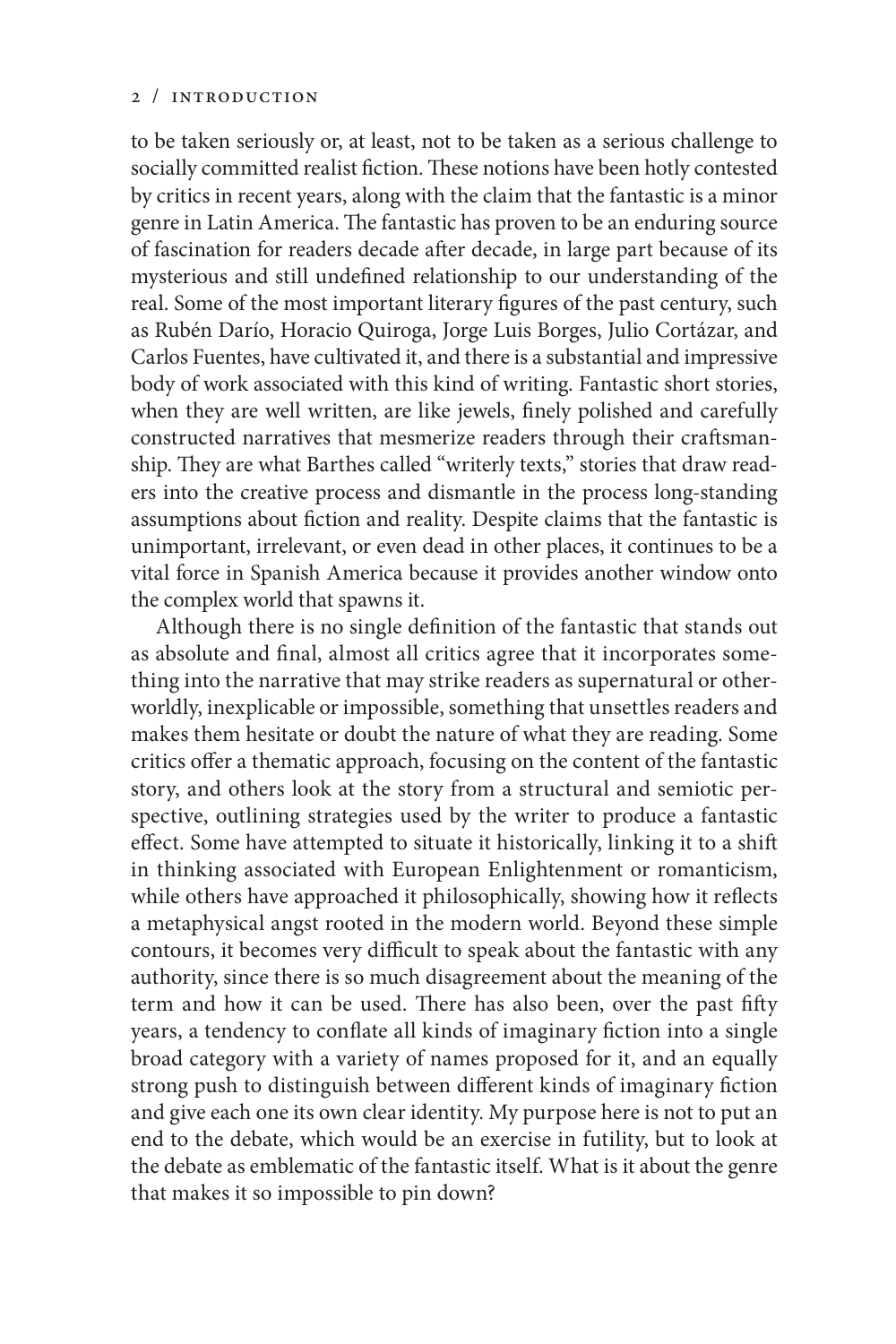One of the most pressing problems in any discussion of this imaginary vein of literature is what to call it. Do we highlight what it has in common, or how one type differs from another? Generic terms such as the supernatural or fantasy are somewhat misleading, since they have been appropriated by popular literature and film and sometimes refer to mass-marketed works that lack artistic merit. In contemporary criticism, fantasy is so broad a category that it is used to refer to science fiction, fairy tales, and ghost stories, along with other kinds of supernatural and magical tales, and includes authors as widely diverse as Ursula LeGuinn, Stephen King, and J.K. Rowling. The uncanny, the marvelous, the absurd, the grotesque, and gothic horror, by contrast, are terms that have been coined in reference to specific works and writers and have such a clearly defined nature that their use is restricted to those particular kinds of texts.<sup>1</sup> Magical realism, as the name suggests, describes works that blend the magical with the real, but the precise meaning of the term and its boundaries are far from stable entities in the world of literary criticism. The marvelous-real (*lo real maravilloso*) intersects with magical realism so often and so intimately that it is impossible to discuss one without reference to the other. For some, they are the same thing; for others, they mark different paths in the evolution of literary theory.2 The fantastic is acknowledged as a neighboring genre to all of these types of fiction, but it has perhaps been the most difficult concept to grasp. Critics have engaged in an ongoing dialogue for the past fifty years about what the fantastic is, what function it has in a literary text, and what relationship it has to our notions of the real. Readers naturally expect critics to provide them with clear definitions that they can apply to the study of specific literary texts, but in the case of the fantastic, they are often left wanting. The slippery nature of the fantastic is part of what defines it as a genre, and any attempt to confine it to a set of marked characteristics inevitably leads to more confusion and debate. Perhaps a more productive way to approach the fantastic is to acknowledge that it can shift, slide, and transform itself over time and across cultures, and that as a literary genre it remains resistant to closure. Fortunately, there are common threads that link theoretical discussions of the fantastic together; we can identify and use them to lay down loose boundaries for the genre that prevent the fantastic from becoming a blanket term used for all kinds of fiction. At the same time, it behooves us to remember that absolute and authoritative definitions of the fantastic are little more than wishful thinking on the part of those who offer them, since they are easily dismantled and reassembled by other critics who approach the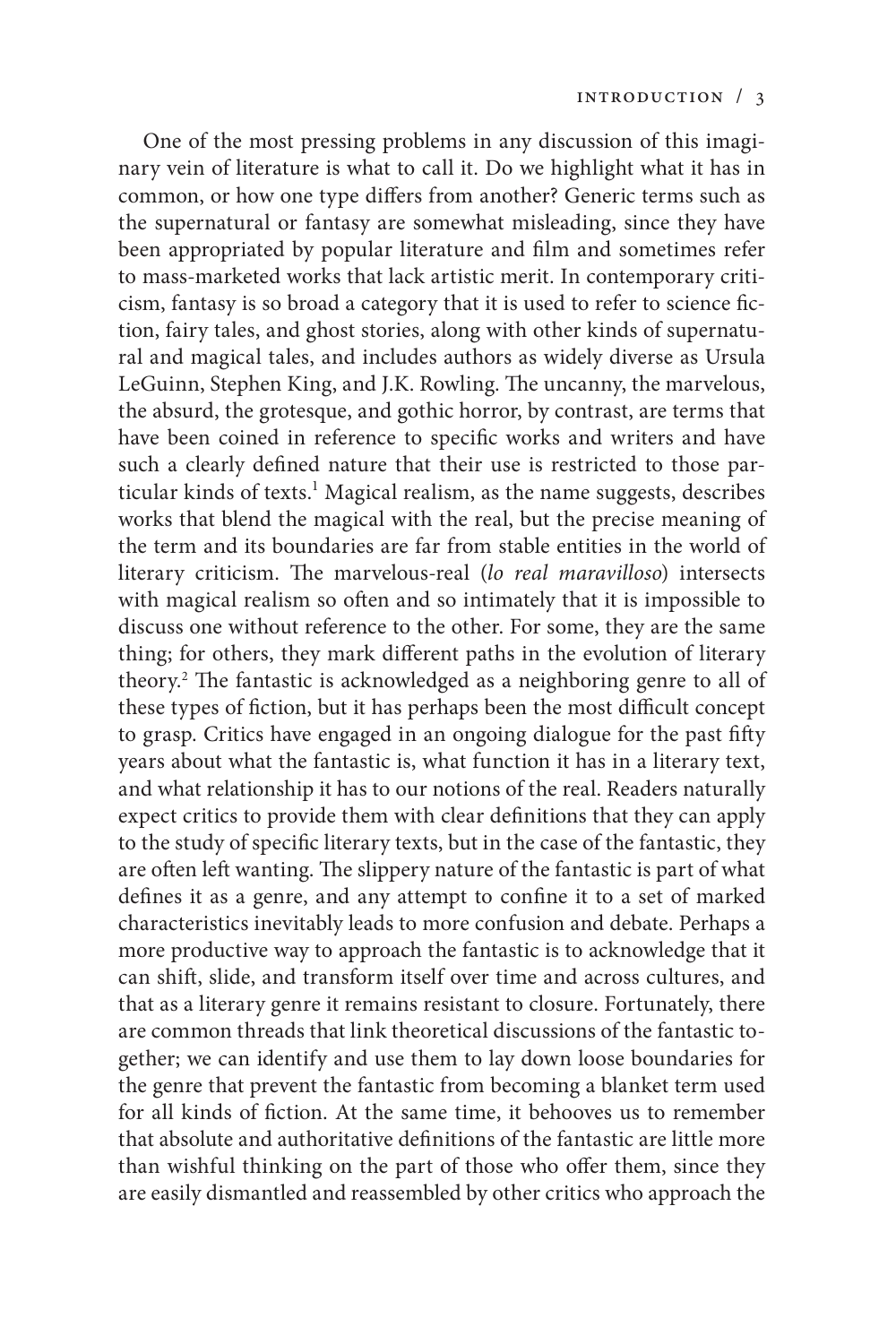fantastic from a different point of view. Clearly, the fantastic is a kind of writing that strains against boundaries and yet doubles back on itself to reconfigure old ideas in new ways. This is part of its appeal.

Even today, many critics use words like fantasy and the fantastic interchangeably, as if the terms were synonyms. Are they? The words share a similar history and etymology, appearing in the English language in the fourteenth century to mean "existing only in imagination" or "illusory appearance," via Old French (*fantastique/ fantasie*) with Greco-Latin origins (*phantasticus/ phantasia*). In Spanish, they are derived from the same roots and appear at roughly the same time. Yet, for most of the twentieth century and up to the present day, literary critics have been unable to agree on how the words should be used and in reference to what kind of literary text. The addition of new terminology created by critics to subdivide and categorize types of fantastic literature has only complicated the issue, since it diverts our attention from the problem of what the original term means.3 Does it matter what name we give things? I argue that it does, for naming implies apprehension of what the name represents. When critics and readers use words in radically different ways, it leads to confusion and misunderstanding. This is one of the greatest challenges we face when we talk about the fantastic because we cannot pin it down to a simple definition. All we can do is look at how the term has been used by its major theorists and why it has generated so much debate. We should not leave the discussion there, however, with a simple restatement of arguments about boundaries and definitions, but rather seek to understand why the term remains resistant to closure. As David Sandner reminds us, the fantastic "promises the discovery of something rich and strange which may mark us, change us, unalterably" (297). That possibility is worth talking about, not because it will lead us to a better definition of the fantastic, but because it will illustrate why writers, readers, and critics want to engage with a literary form that is so infinitely frustrating in its tendency to outrun our grasp.

# Fantastic Theory and Notions of the Real

Before we can undertake a study of the fantastic in Spanish America, we are obliged to come to terms with some of the fundamental ideas that that have influenced the way we think about the genre. One question that arises immediately is why so much emphasis has been put on defining what is unreal, impossible, or supernatural when relatively few critics who have advanced theories about the fantastic question where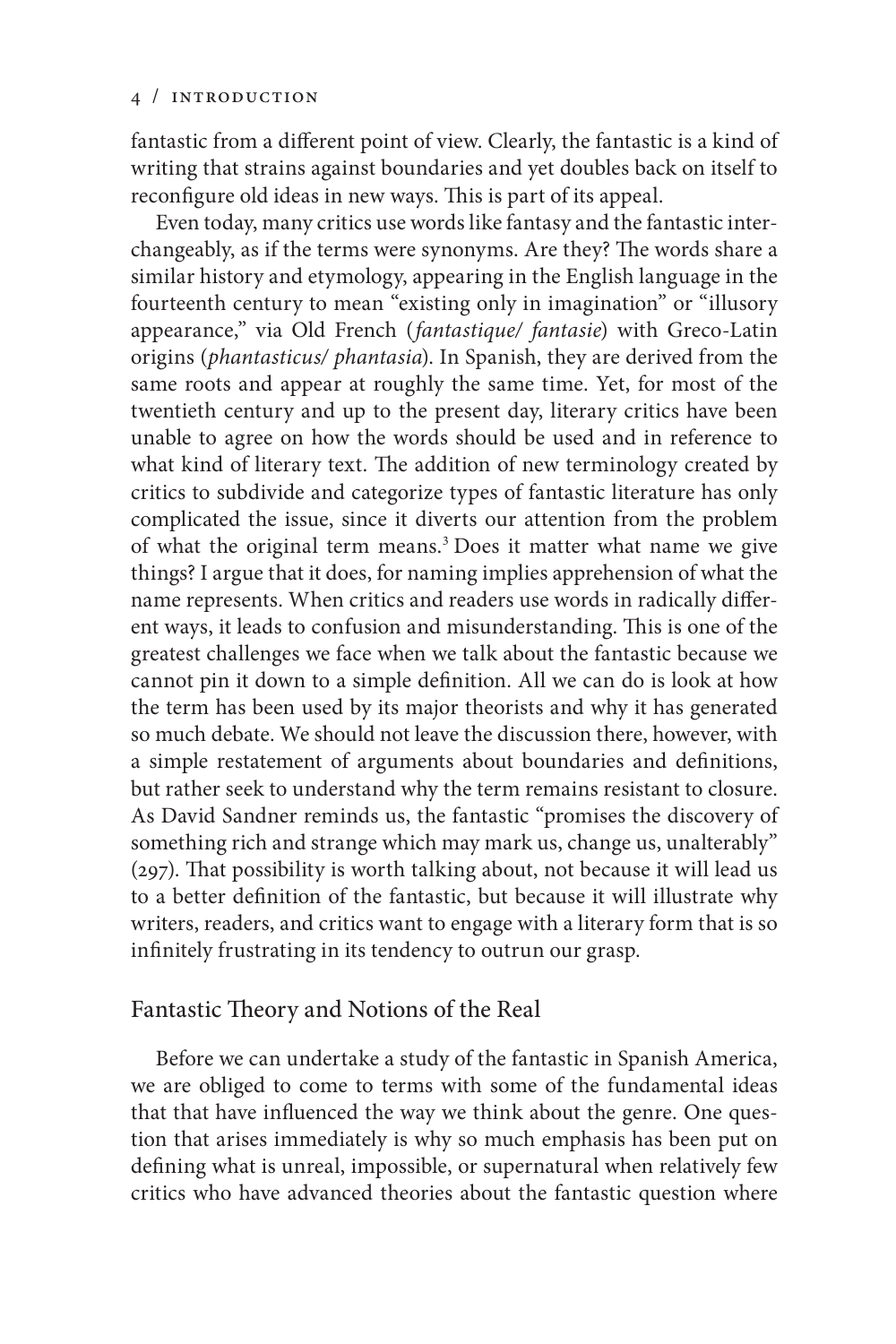our ideas about what is real, possible, or natural in literary texts come from. Andrew Bush summarizes a common view of the fantastic when he writes, "This breakdown of distinctions between real and unreal is the very heart of the fantastic whenever it arises" (88). While the unreal remains an eternal mystery, there is an implicit understanding that we know what is real and possible and can readily identify it in a text. The appropriation of an extra textual idea (the real) as a basis for our analysis of a work of literature is a given in most discussions of the fantastic, allowing readers and critics to focus only on the markers inside the text that signal a break with our perception of the world around us. If the fantastic is confined to the fictional text but compared to notions of the real that exist on some supposedly objective plane outside the text, what does this say about the way we read literature in general? What does it say about the relationship between literature and the world at large? The fantastic has proven a highly effective tool for examining these and other important ontological questions. It stands to reason that if our understanding of the real shifts over time and from place to place, so must our understanding of the fantastic, since the two concepts are so closely connected. However, this kind of traditional dichotomy may bring us no closer to a definition of what we mean when we talk about the fantastic in literature. Sandner observes that the fantastic is made up of "irresolvable tensions–the sublime claims, the uncertainty, the dreams of wholeness, the uncanny possessions–that run like fault-lines through both the texts examined by the critics and in the critical works themselves" (277). If we cannot agree on a single prescriptive model for the fantastic, should we abandon the attempt to understand what Sandner calls "the continued presence of an impossible literature in our modern and skeptical age" (277)? Obviously, there is something about the fantastic that invites us to engage with it, even when it eludes us. It frustrates us, it challenges us, it makes us think. It is not unique in this way, of course, but it has played an important role in the formation of our ideas about literature and the role of the reader in the creative process. As Bush says, "Fantastic literature is but an extreme case of all literature, manifesting the problematics of the contemporary literary climate to an advanced degree" (87). Clearly, it merits further study, especially in the context of Spanish America, where it has often been pushed to the margins.

Another issue that must be addressed is the fact that so much of the theory about the fantastic in literature has grown up around European and North American texts, with relatively little attention given to Latin America. Many critics who discuss the fantastic as a universal mode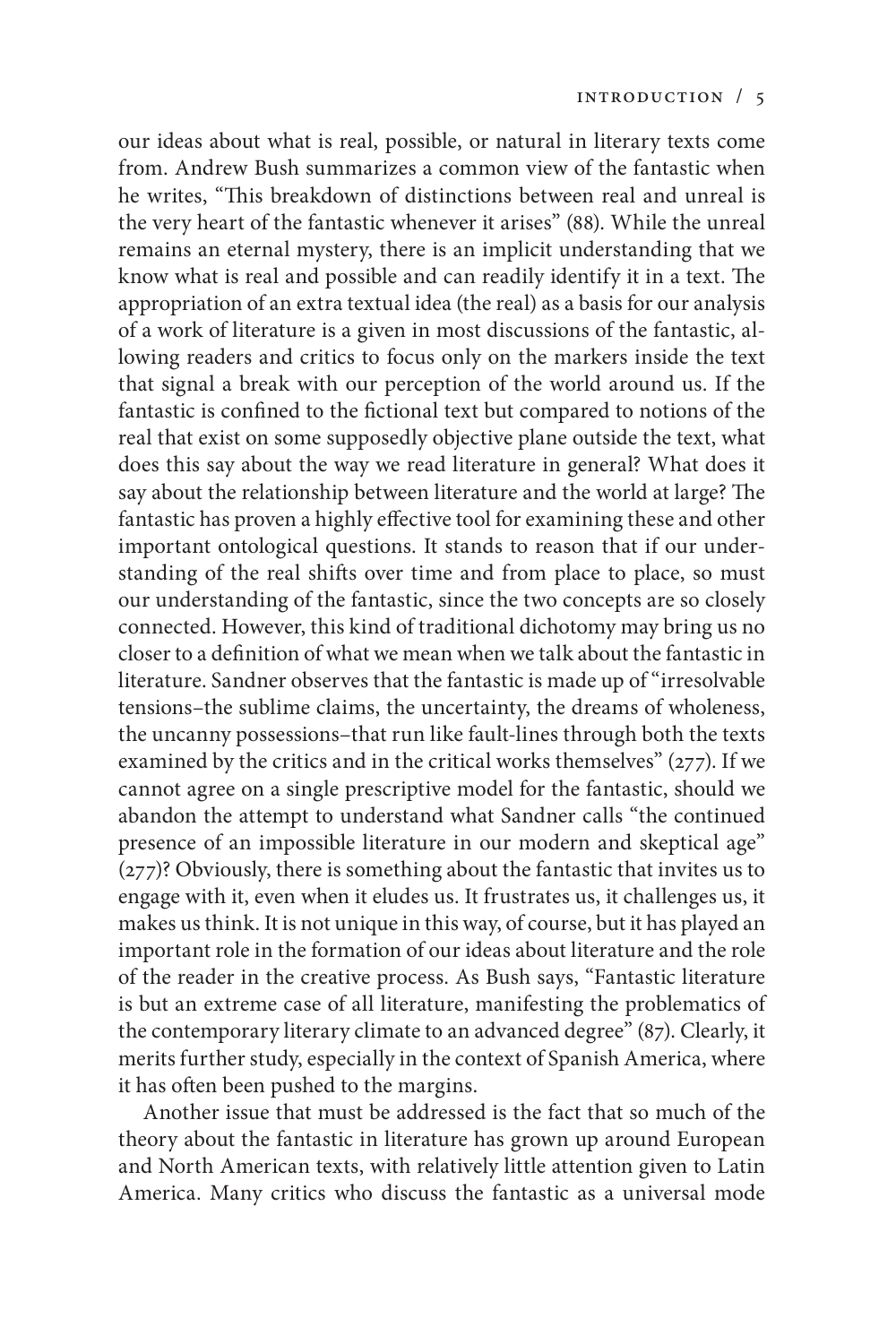of expression never venture beyond the borders of their own culture. How appropriate it is to use critical theory borrowed from one place to study the literature of another? At the very least, we can open a dialogue about the ways that Spanish American texts illustrate theories of fantastic; at best, we can illustrate how Spanish American fiction has shaped the ways we think about the genre itself. It is absurd to suppose that Spanish American writers have written in isolation and have not been part of literary trends simply because foreign critics have neglected to mention them. Many of the Spanish American writers whose works are studied here are cosmopolitan figures, fluent in various languages, voracious readers, well aware of the latest arguments in the field of literary criticism at home and abroad. Their work can be read as a reaction and response to the ideas proposed by theorists, as well as to the literary texts on which those theories are based. Literature is defined not only by those who study it but also by those who create it. Borges, Cortázar, Bioy Casares, and Fuentes, for example, are recognized not only as masters of the fantastic short story but also rank among the foremost literary critics in Latin America. In referring to the ideas of European and North American theorists in my study, I do not mean to suggest that Latin Americans are unable to elaborate their own theories of the fantastic. They have done so, and they are included here. But their voices have too often been isolated from other discussions of the fantastic, and they have not always received the recognition they deserve in shaping the way we think about this kind of literature.4 There has been a European or Anglo American bias in much of what has been written about the fantastic over the years, a tendency that distorts the importance of the genre in Latin America and sometimes results in accusations that it is merely an imitation of foreign models and not an authentic form of literature. The endurance of fantastic short stories in Spanish America long after the vogue in Europe had passed is sometimes cited as an example of how Spanish American literature lags behind European trends. Another way of looking at it is to see the fantastic in Spanish America as an example of postcolonial literature, a body of work that has taken on a life of its own and developed its own characteristics, appropriating foreign models and using them to delve into problems of self-representation in literature. An examination of the theories put forth by European and U.S. scholars, when interwoven into a study of fantastic literature written in Spanish America, is crucial to an understanding of how many of the assumptions we make about the genre are rooted in Western ideologies, and how those ways of thinking have been challenged by Spanish American writers. In Spanish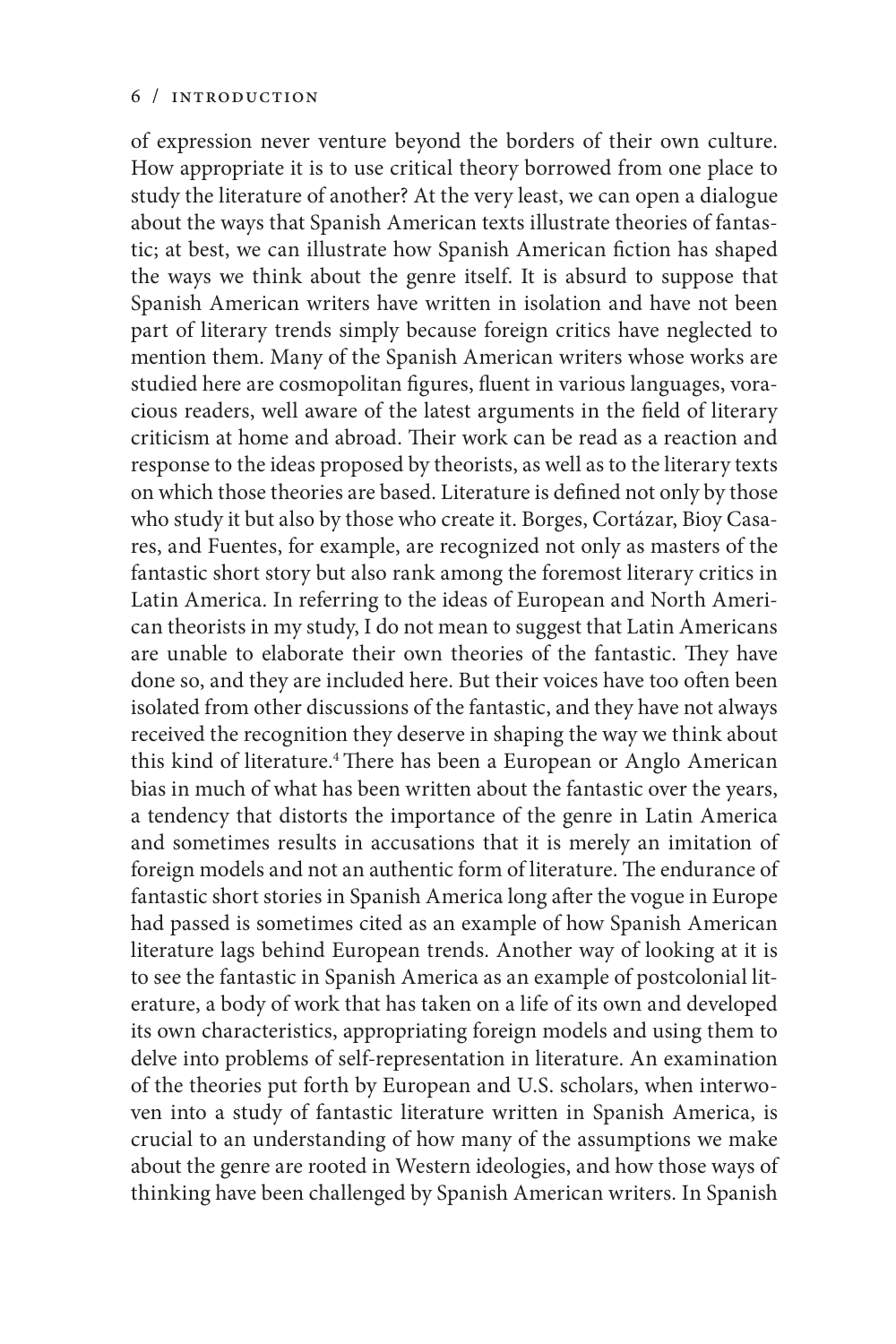America, the fantastic is wedged into a space where cultural tensions come together, smoothing over surface divisions while at the same time threatening to undermine the foundations on which the culture rests. It is for this reason that so many fantastic stories from the Spanish-speaking Americas ultimately strike us as deeply subversive works.

I use the word *genre* to refer to the fantastic, although the characteristics that describe this kind of writing are far from clear-cut. Genre suggests that it is divisible from a larger body of general literature, and that it can be studied in its own context. Early scholars of the fantastic tended to look at it from the point of view of thematic concerns, but since the 1970s, critical focus has shifted to style, structure, and form. For this reason, I sometimes also call the fantastic a narrative mode, as it describes a particular way of telling a story. Whether the fantastic can appear in any kind of literary text is a much-debated question, but looking at the works that best illustrate the fantastic in Spanish America, it is clear that the short story is the ideal vehicle for this kind of writing. Because the short story can be read in a single sitting, and the economy of the form permits writers to create a compact, tightly controlled fictional world, it lends itself to the kind of tension required to bring the fantastic to life. In the short story, there are no distractions, no detours, and no motivation for readers to put the text aside and let the effects of the fantastic dissipate before reaching the story's end. If, as some critics claim, the fantastic is a brief glimpse, a temporary disorientation, or an unsettling feeling about the nature of what we are reading, it makes sense that it cannot be sustained for long periods of time. This explains why critics seldom discuss long novels as examples of the fantastic. Although a novel may have some elements we could identify as fantastic, the work in its entirety cannot maintain the same kind of tension that we find in a short story without completely exhausting its readers. The fantastic, critics tell us, must always keep a toehold in the recognizable world of the reader, and it comes and goes so quickly that it introduces a kind of vertigo into the reading experience. By contrast, magical realism, a neighboring genre to the fantastic, is much more at home in the novel, since the length, depth, and breadth of a novel allow writers to create an entire fictional world with its own frame of reference that draws readers into it at a more leisurely pace.

Critics disagree about when the fantastic came into being: some insist that the fantastic is as old as literature itself (Carillo), some find its origins in the eighteenth century, when belief in the supernatural was on the wane in Western Europe (Caillois, Todorov), and some situate it at the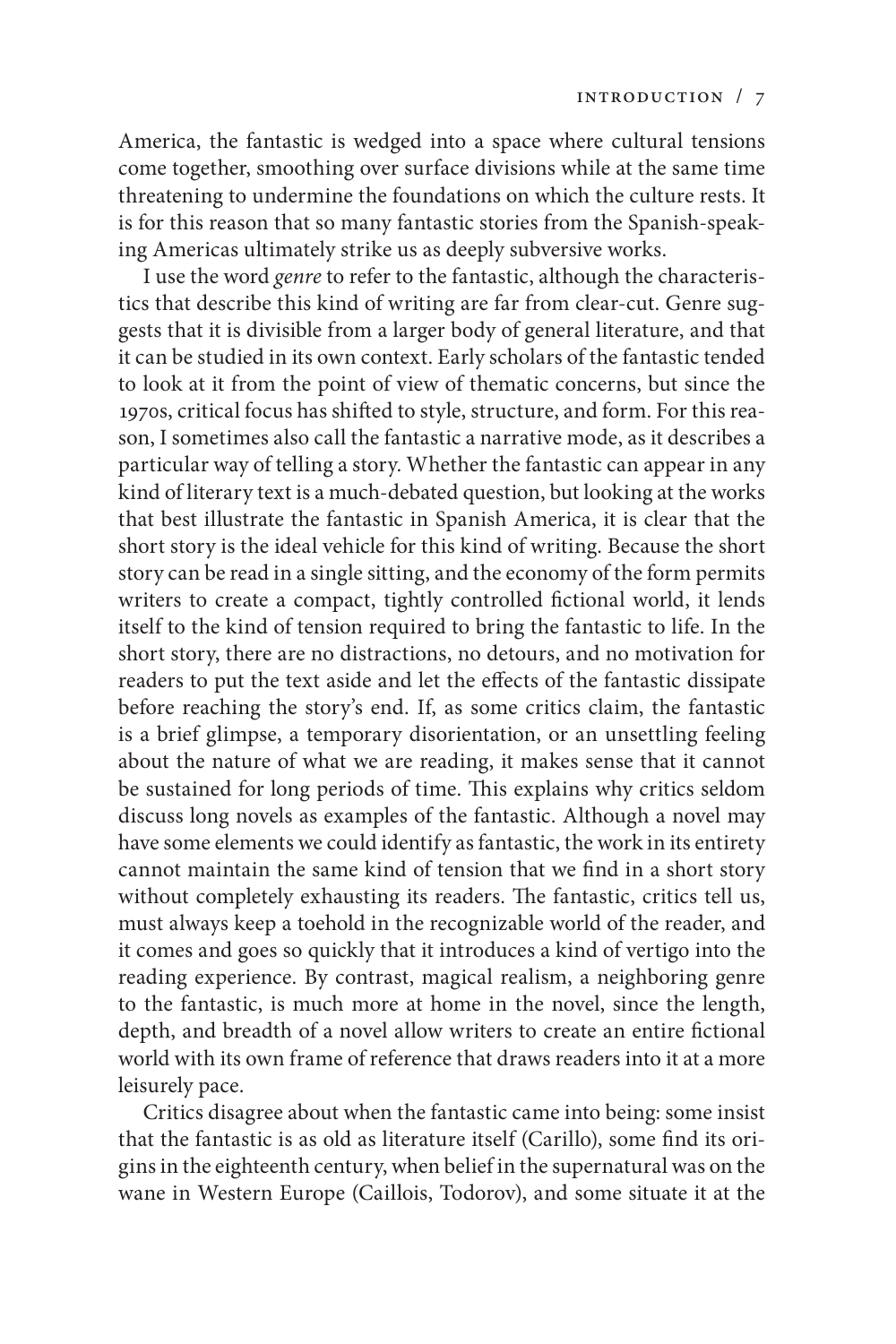beginning of the nineteenth century (Bioy Casares), when romanticism was in full flower. To a large degree, our understanding of the history of the fantastic is linked to the way we conceptualize the genre, which leads back to the thorny question of what kind of literature, exactly, are we talking about? It is easier to pinpoint when writers and critics first began to argue about the fantastic. In Western Europe, "fantastic criticism develops in inverse relationship to the intensity of eighteenth-century claims for the reasonable, realistic novel, each form requiring the other for self-definition" (Sandner 286). But most of Spanish America in the eighteenth century was still under colonial rule, when censorship determined what books colonists could read and writing fiction of any kind was considered an illicit act. Literary criticism was primarily limited to the discussion of ecclesiastic texts and the works of classical Greco-Roman authors. For this reason, critical discussions of the fantastic in any form in Spanish America seem to lag behind the European mainstream, although this is not to suggest that upon entering the debate Spanish Americans did not have important new ideas to add. In fact, they were well on their way to becoming masters of the genre by the time they entered into theoretical discussions about it.

# The Evolution of the Fantastic in Spanish America

Jorge Luis Borges, one of the first in Spanish America to understand the complexities of the genre and to vindicate it as an art form, wrote in his 1936 review of Adolfo Bioy Casares's book *La estatua casera*, "Sospecho que un examen general de la literatura fantástica revelaría que es muy poco fantástica" (qtd. in de la Fuente, 58). Although his statement is typically enigmatic, Borges anticipates one of the central problems of fantastic criticism in the twentieth century, that there is no common agreement or understanding about what the fantastic is; therefore, one can take up diametrically opposed positions about it in order to construct or dismantle its meaning, ultimately creating a semantic void around the word itself. A few years later, upon the publication of the *Antología de la literatura fantástica*, Borges, Bioy Casares, and Silvina Ocampo would have to confront the problem more directly in their choice of representative texts for the collection. Annick Louis has observed that some of the pieces in the anthology do not fit well within the framework of Bioy Casares's introductory remarks about the genre, but Louis claims, "El carácter ambiguo de esta antología se entiende como un rasgo constitutivo del género" (415). In other words, the selection of texts defines the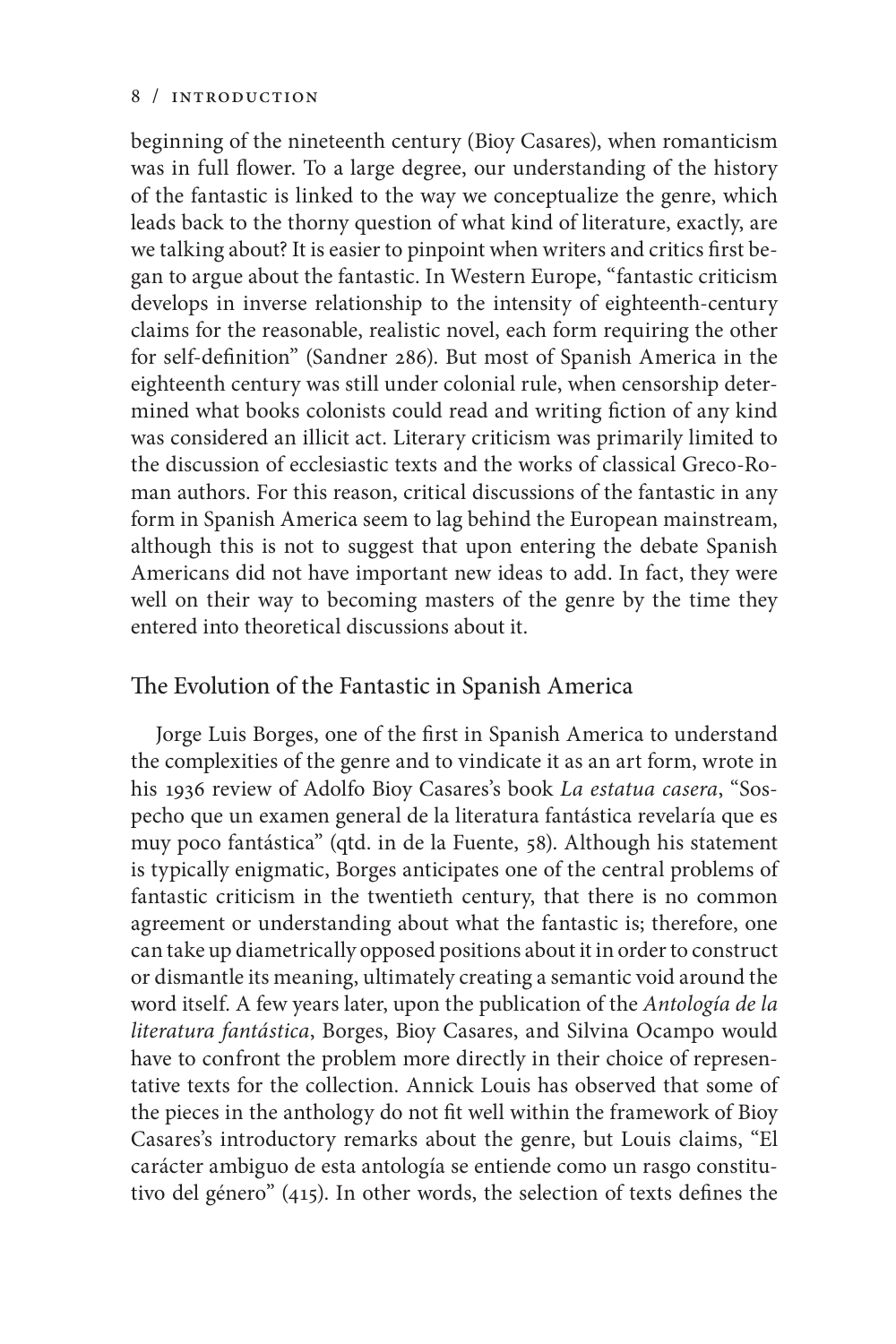genre as one characterized by contradictions and contrasts, and it teaches us how to read the fantastic as a kind of literature that is continuously pushing against its own boundaries. The appearance of the anthology in 1940 and its widespread popularity clearly suggest that there was a preexisting interest in this kind of literature on the part of a South American reading public. We can also assume that not all readers were familiar with the critical meaning of the term fantastic and that the anthology itself became their way of understanding it. Bioy Casares's introduction leads the reader through a brief theoretical discussion of the genre, where he outlines some of his views about the fantastic and illustrates them primarily with reference to European and North American works. The essay's unassuming tone, however, disguises the revolutionary approach the three editors took to the selection of texts for the work. Louis sees the anthology as "un espacio privilegiado para librar batalla en el campo literario, ya que el volumen que compilaron combate una concepción de la literatura fantástica ampliamente difundida en la cultura argentina de la época" (416). For example, the anthology omits writers like Ambrose Bierce and E.T.A. Hoffman, hitherto considered important exponents of the fantastic, and replaces them with contemporary Spanish American authors like Borges and María Luisa Bombal. In private correspondence to Victoria Ocampo, the French critic Roger Caillois complained that he found the selection in the anthology disconcerting and wrong headed.<sup>5</sup> Still, there can be no doubt that the anthology succeeded in generating a dialogue about the fantastic in which Spanish Americans would play a vital part. An examination of its contents reveals some important points: (1) the fantastic has strong ties to Europe, but it also exists in Spanish America; (2) it has flourished in Spanish America in places where European influence was strongest (large cities, the River Plate region, and so forth); (3) as a literary genre, it came into being in the early nineteenth century and continues to the present day; (4) the fantastic is best represented by short fictional narratives; (5) reader response to the text is one of the defining characteristics of the genre; and (6) the fantastic is not a stable entity but has been transformed over time.

Contrary to Caillois's assertion that the fantastic was born in Germany, Bioy Casares tells readers, "como género más o menos definido, la literatura fantástica aparece en el siglo XIX y en el idioma inglés" (7). This statement may reflect the editors' decision to isolate eighteenthcentury gothic fiction from the fantastic, or it may simply be a product of the Argentines' intellectual ties to England. Although most of the works included in the anthology are translations from other languages,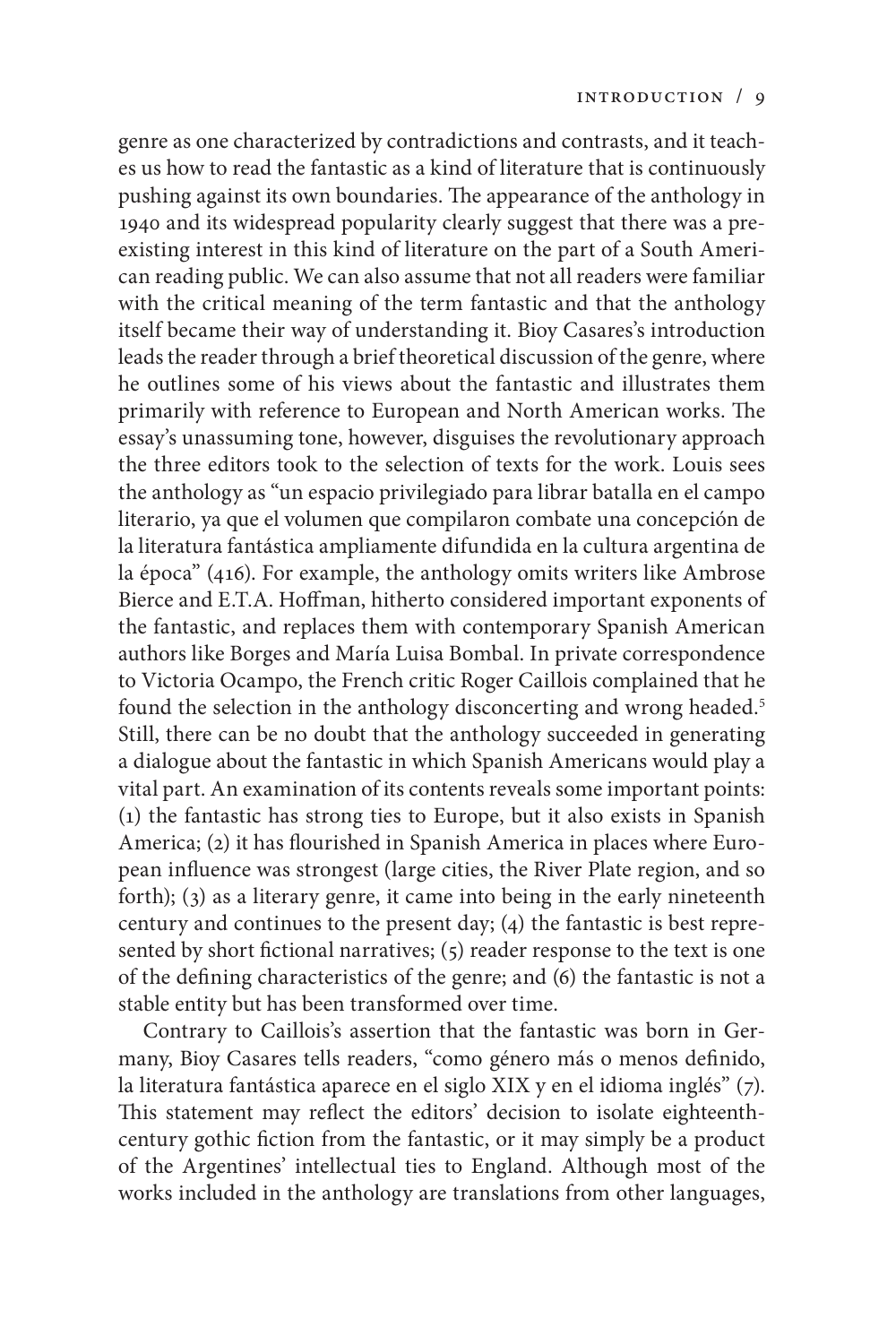the anthology marks a significant moment in Spanish American fantastic fiction, for included along with European, North American, and oriental masters are several writers from the Southern Cone: Bombal, Borges, Dabove, Fernández, Lugones, Payrou, and Cancela. As a theorist of the fantastic, Bioy Casares perhaps makes his most important contribution when he acknowledges that the fantastic follows particular rules or laws, but they are not permanently fixed notions. He warns his reader, "Pedimos leyes para el cuento fantástico; pero ya veremos que no hay un tipo, sino muchos, de cuentos fantásticos. Habrá que indagar las leyes generales para cada tipo de cuento y las leyes especiales para cada cuento" (8). He also recognizes a symbiotic relationship between the reader, the writer, and the text that causes literature to undergo constant renovation: "Si estudiamos la sorpresa como efecto literario, o los argumentos, veremos cómo la literatura va transformando a los lectores y, en consecuencia, cómo éstos exigen una continua transformación de la literatura" (8). These observations are astute and suggest the unstable and evanescent quality of the fantastic element in any given text, an idea that other critics would take up later in more detail.

The Argentine author maintains that nineteenth-century writers often evoked feelings of fear or surprise through the creation of atmosphere, and standard subject matter such as ghosts, supernatural beings, time travel, metamorphosis, and the like provided the writer with fantastic plots. Some works allow a logical explanation of preternatural events, while others do not; Bioy Casares notes, however, that a logical explanation often weakens the effect of the narrative. He stresses the importance of the reader's reaction in his discussion of the fantastic, as later theorists would do, and he also points toward the fact that the fantastic in the twentieth century has a different nature than that of the previous century, "lo que podríamos llamar la tendencia realista en la literatura fantástica"(9), or as he puts it "la conveniencia de hacer que en un mundo plenamente creíble sucediera un solo hecho increíble; que en vidas consuetudinarias y domésticas, como las del lector, sucediera el fantasma"  $(8-9)$ .

Bioy Casares sees the short story as the ideal vehicle for the fantastic but he does not pause to consider the relationship between the fantastic and short fiction. Instead, he treats it as a natural connection, explaining that "una noche de 1937 hablábamos de literatura fantástica, discutíamos los cuentos que nos parecían mejores; uno de nosotros dijo que si los reuniéramos y agregáramos los fragmentos del mismo carácter anotados en nuestros cuadernos, obtendríamos un buen libro. Compusimos este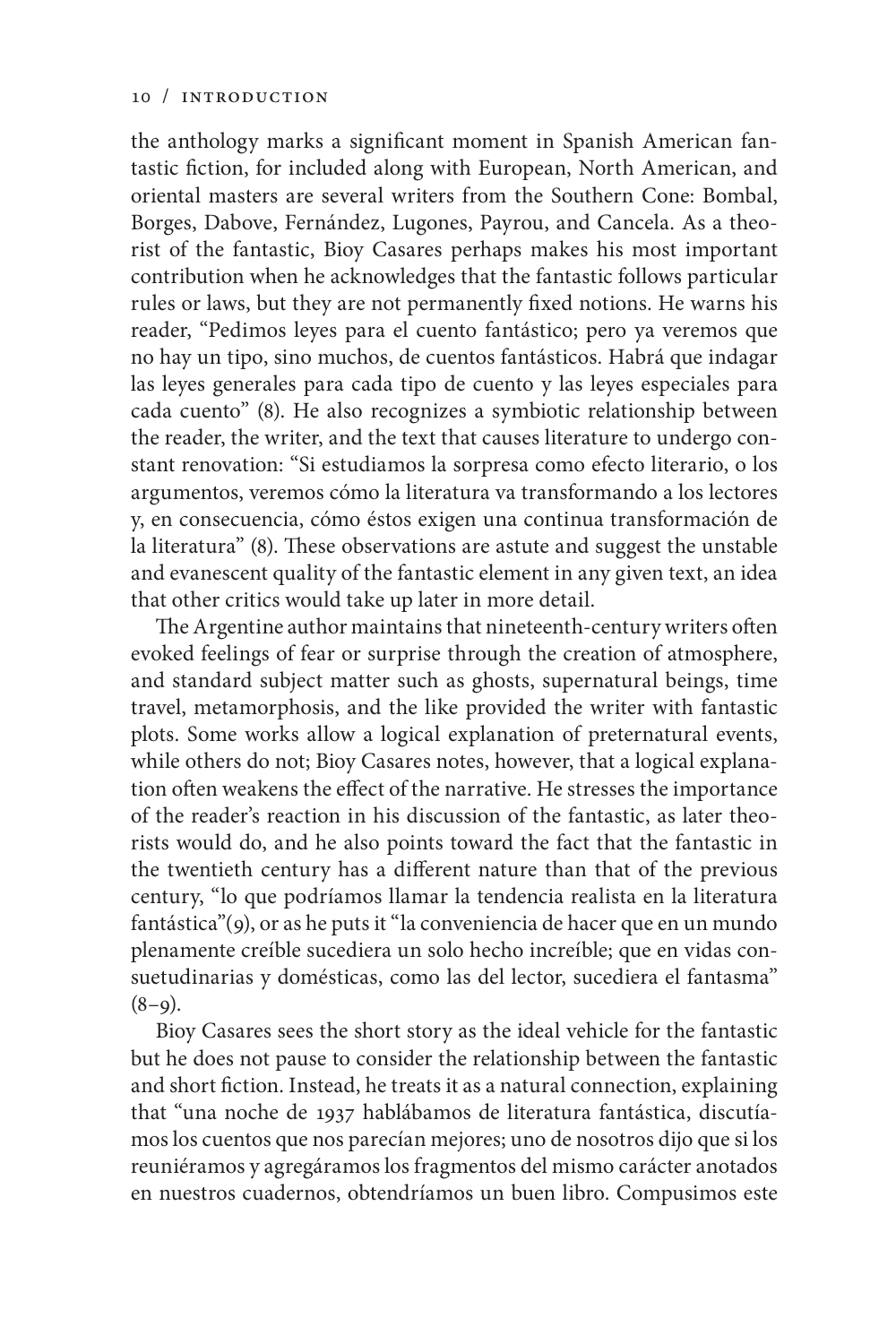libro" (14). Although most of the texts in the anthology are short stories, the editors include a few examples of drama that they consider fantastic. Poetry, however, is conspicuously absent, which points to the implicit understanding that the fantastic effect cannot be achieved through language that encourages allegorical or metaphorical readings. This is a point that Tzvetan Todorov and later critics would also take up in their discussion of the fantastic.<sup>6</sup>

The publication of Todorov's *Introduction a la littérature fantastique* in 1970 is generally understood to be a turning point in fantastic criticism, for almost every scholar to discuss the subject afterward has felt a need to respond to the book, whether choosing to embrace and expand on some of Todorov's arguments or reject them adamantly in favor of another approach. Despite the apparent dearth of critical studies on the fantastic in Spanish America between 1940 and the 1970s, it is important to note that fantastic literature was at its zenith there. This period, which leads up to and overlaps with the so-called "Boom" of Latin American fiction, is a time when the writers themselves were shaping the way we think about the fantastic by producing works that signaled a new direction for this kind of writing.7 It was, as Bioy Casares had observed, more grounded in the modern world, the recognizable and familiar world of an ideal reader, witty and urbane on the surface, but unable to feel completely at ease in his surroundings. Masterful storytellers used the fantastic to explore existential themes that related to problems of identity, both on the individual and national levels. In this way, their writing coincides with the philosophies of important European intellectuals like Jean Paul Sartre, who in turn wrote about the fantastic as an expression of his own beliefs.

## The Boundaries of the Fantastic in Europe

Although Sartre does not make reference to Latin American writers, nor move his argument beyond the boundaries of Western Europe, it is clear that his conceptualization of the fantastic is in line with the thinking of writers like Borges, Bioy Casares, Ocampo, Cortázar, Fuentes, and others who were working in the genre at the time, and that together their work describes a midcentury angst prevalent on both sides of the Atlantic, rooted in different causes but with the same general effect. The possible existence of a new kind of fantastic literature intrigued the French philosopher, who claimed that it was initiated by Franz Kafka and developed in Europe during and after the two world wars. But, in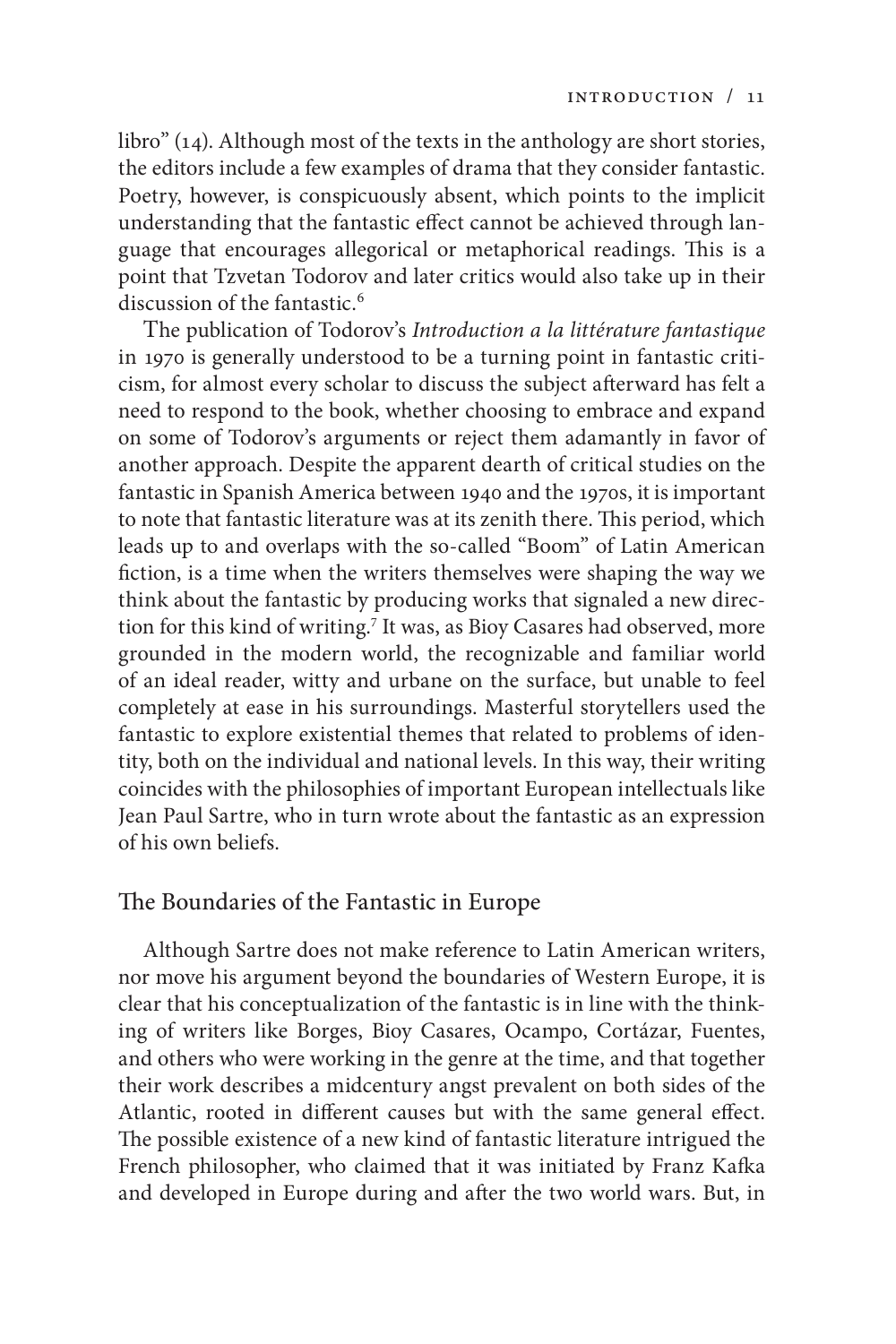essence, Sartre echoes the idea advanced by Bioy Casares a decade and a half before in the *Antología*, when he writes that "in order to achieve the fantastic, it is neither necessary nor sufficient to portray extraordinary things. The strangest event will enter into the order of the universe if it is alone in a world governed by laws" (57). Sartre posits that man is at the center of the new fantastic and that its main theme is man's abandonment in the world of his fellow man. The only fantastic object in the modern world is man himself. According to Sartre, the fantastic "seems to be stripped of all its artifices; there is nothing in its hands or pockets. We recognize the footprint on the shore as our own .... For contemporary man, the fantastic is only one of a hundred ways of mirroring his own image" (60). Without a doubt, these are accurate descriptions of how the Spanish American writers we have set out to study here conceive of the fantastic.

Sartre claims that man is a fantastic being living in a fantastic world; therefore, man does not perceive it as fantastic. The reader, however, must be made to observe things from a more objective point of view (as an outsider), which creates a technical problem for the writer. When seen from the outside, human activity appears reversed, and the world seems upside down or "topsy-turvy." For Sartre, this is the essence of the fantastic; it is "a world in which these absurd manifestations appear as normal behavior" (61). Whereas the absurd signals a complete absence of ends, the fantastic is "the revolt of means against ends" (61). In the fantastic, we still believe in cause and effect, we still believe that means and ends exist, but they are beyond our comprehension. They are blurred or contradictory, and we are never able to discover the ultimate end of our actions. When confronted by a fantastic situation, Sartre claims that the modern hero is never surprised, but he is angry and frustrated by the unfathomable world that envelops him. In this way, his ideas about the fantastic reveal his ties to existentialism.

Three additional European critics from the 1950s and 1960s should be mentioned here for their contributions to our modern-day understanding of the fantastic in Spanish America, although they did not speak directly about Spanish American literature. They are Caillois, Vax, and Ostrowski. Caillois and Vax were highly respected French theorists whose work was surely known in academic and literary circles in Buenos Aires and Mexico City, where writers like Cortázar, Ocampo, Fuentes, and Garro worked. Ostrowski is perhaps not so well known, but his approach to the fantastic bears examination because it challenges some of the same notions we see in Spanish American fantastic stories, specifically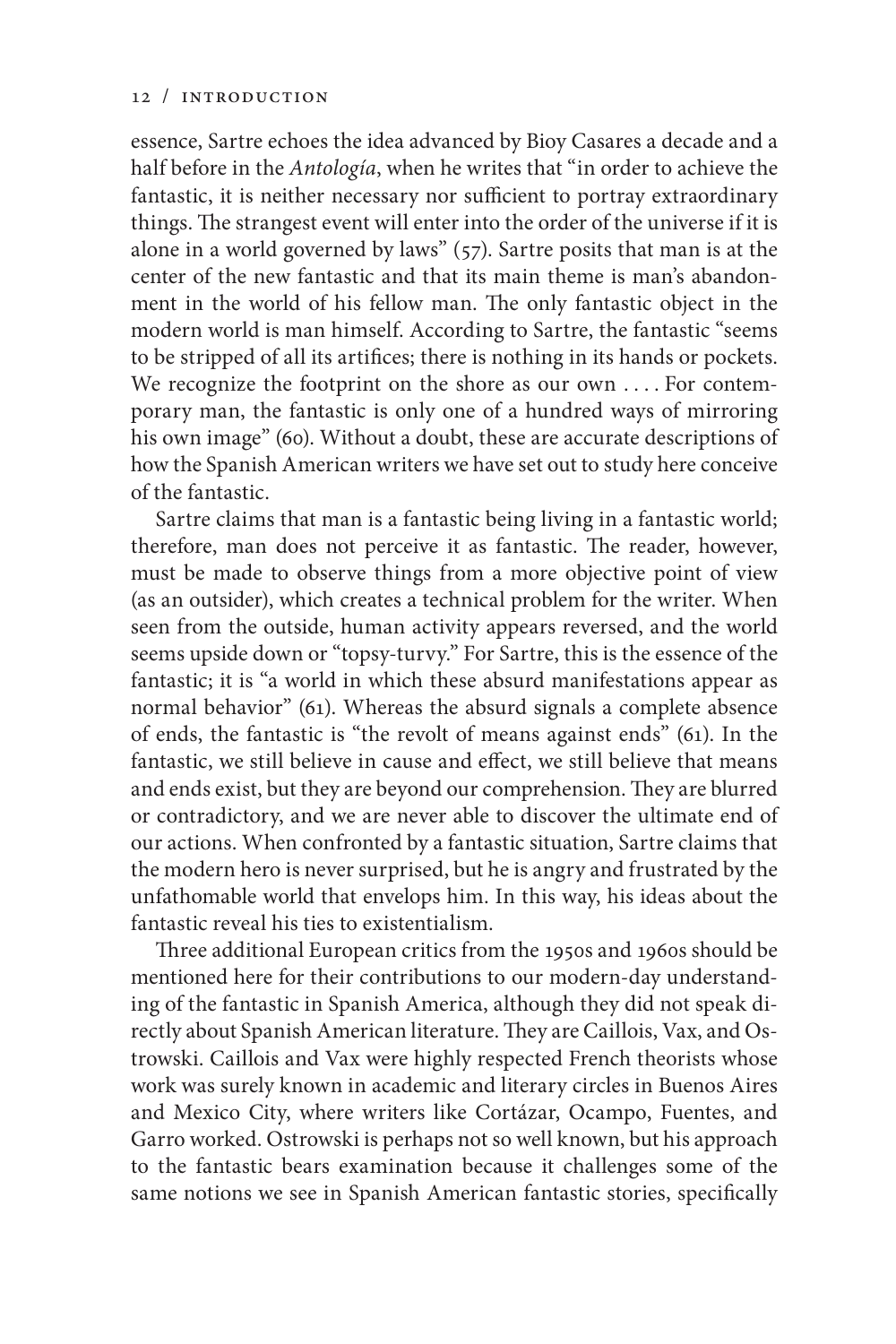the tendency to understand realism in literature in too-universal terms. Caillois was clearly aware of the anthology put together by Bioy Casares, Borges, and Ocampo in Argentina, but he ignored it completely (along with Bioy Casares's introductory comments) in his 1958 essay on the fantastic. Instead, the French critic followed Sartre's lead in terms of how he conceives of the fantastic, defining it in reference to the "real" world, as most scholars of this era tended to do. Caillois characterizes the fantastic as an "almost unbearable irruption in the world of reality"(53). It represents a break in the acknowledged order of the universe, an irregularity, an intrusion of something unfamiliar into the familiar world of the reader. Caillois frames his discussion by situating the fantastic historically, as Bioy Casares had done in his 1940 essay. In its modern sense, the fantastic appeared with romanticism at the end of the eighteenth century in northern Europe as a reaction against an excess of rationalism. Caillois believes that prior to the eighteenth century, it is difficult to speak of the fantastic because we are speaking of "a universe that is still supernatural" (53), or a world where the marvelous is considered part of human experience. The masterpieces of fantastic literature, such as the works of Hoffman, Poe, Hawthorne, and Irving, appear in the first half of the nineteenth century when scientific advancements added fuel to supernatural possibilities and man's notion of reality was heightened. The themes of the fantastic are not new, Caillois claims, since "like myths, tales of the fantastic readily take up the same themes under different plot arrangement" (54). Caillois links the fantastic to the emergence of a scientifically minded society, and he believes that it reflects a certain nostalgia for the passing of an era: "The fear which is peculiar to the fantastic tale crops up only in an incredulous world in which the laws of nature are deemed to be rigid and unchanging. It appears as the nostalgia for a universe that is accessible to the powers of darkness and to the emissaries of the beyond" (55). According to Caillois, "The fantastic supposes the solidity of the real world, the better to ravage it" (51). This intrusion can be sudden or gradual, but "the essential step in the fantastic is the Apparition: what cannot happen but *does* happen, at a given moment and point in the heart of a perfectly ordered universe, from which one believed mystery to have been forever banished" (51). Caillois points out that although the writer of fantastic literature probably does not believe in the things he writes about, he plays upon our fear that these things *could* happen. In order for the fantastic to have its full effect, then, writers, readers, and characters must share a similar worldview and believe that certain inviolate laws govern the universe.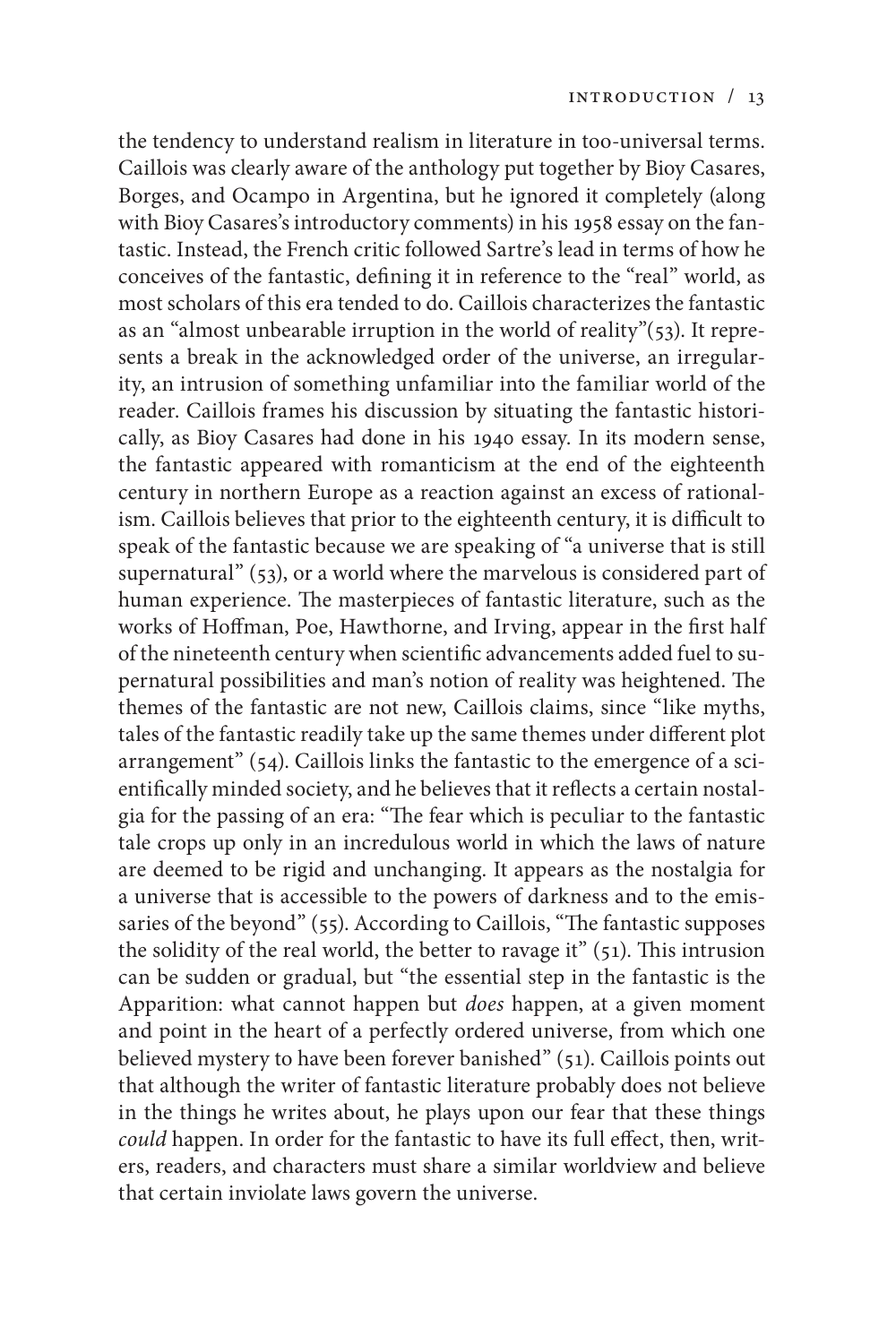Although Caillois's remarks could apply to Spanish American metropolises like Buenos Aires and Mexico City in the late 1950s, when national projects related to industrialization and modernization were in full swing, it is problematic to talk about Spanish American culture as a singular, unified thing. In fact, much of magical realist fiction deals specifically with coexisting worldviews that contrast the "pre-scientific" or "marvelous" perception of fictional characters who live in remote regions of the Americas with that of Westernized mainstream readers who most likely adhere to the kind of laws of causality described by Caillois. Furthermore, as Kimberly Nance has astutely observed, "the timing of Latin American fantastic in itself to some extent calls into question the assertion that such literature is a direct product of a sociocultural moment when readers cease to believe in the supernatural" (8). Nance claims, "To maintain this notion in the face of the Latin American fantastic would require as a concomitant that the Latin American literary class (readers and writers who were inarguably connected to European philosophical and literary currents) relinquished its belief in the supernatural much later than its European counterpart" (8–9). Caillois's idea that readers and writers of the fantastic usually share the same worldview is an important one, along with the notion that the fantastic often feels threatening because it violates the laws that we believe govern the world we inhabit. He also rightly identifies the fantastic as a counter voice to scientific progress and projects of modernity and industrialization, regardless of when or where they occur. But the assertion that a monolithic belief system exists, and that a chronological shift moved us from a pre-scientific to a postscientific understanding of the world, is an oversimplification in the case of Latin America. As Nance argues, literary conventions often lag behind actual belief systems. To play with the idea that the supernatural might exist, and to speculate about how the reader may react to it, is not to suggest that the writer or the reader of a fantastic text actually believes in the supernatural. However, as Caillois suggests, the fantastic must rely on some vestiges of belief in the supernatural in order to make us think, even briefly, that it *could* exist. How remote those beliefs are, where they come from, and how we conceive of the supernatural may vary from culture to culture, but the fantastic always speaks from a position of absence, referring to a hypothetical moment in time when reason might fail us.

Vax's treatise on the fantastic was translated from French to Spanish in 1965 and widely circulated in Spanish American literary circles. Like Caillois, Vax makes no reference to fantastic writing by Spanish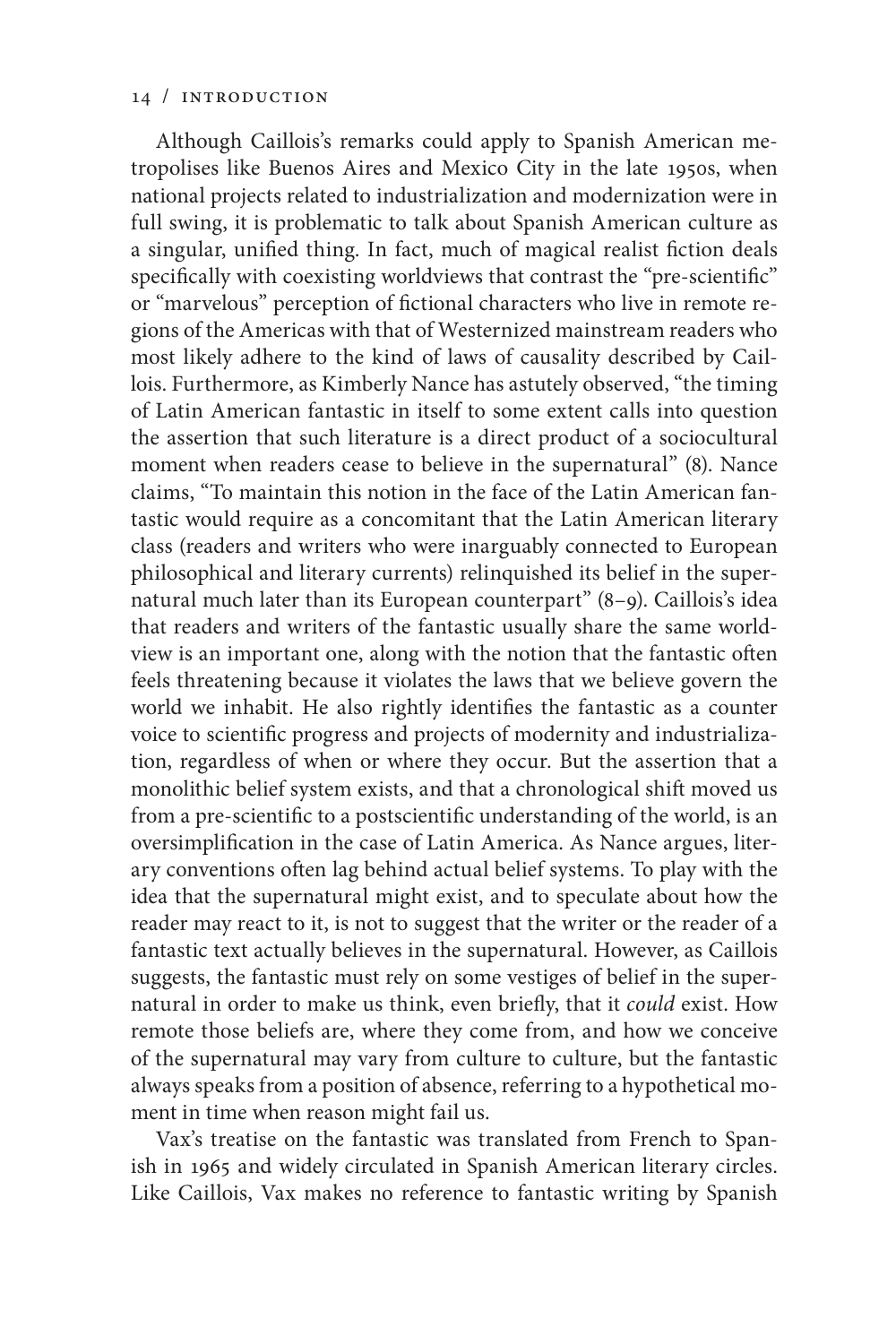American writers, but many of his ideas about the genre are in line with the literature that was being produced there. Vax claims that there is an inversion of cause and effect in the fantastic and that it transgresses the laws of time, space, and matter. As supernatural elements invade a world based on reason and threaten its security, ordinary men, characters, and readers are confronted by something inexplicable in their everyday lives. As he puts it, "el amante de lo fantástico no juega con la inteligencia, sino con el temor; no mira desde fuera, sino que se deja hechizar. No es otro universo el que se encuentra frente al nuestro; es nuestro propio mundo que, paradójicamente, se metamorfosea, se corrompe y se transforma en otro"  $(17)$ . <sup>8</sup> Vax classifies the fantastic according to themes that have traditionally defined it, such as vampires, werewolves, haunted houses and abandoned gardens, alterations and perturbations of human personalities, the passage of time, and the like, but he asserts that the themes are not as important as the way in which they are used to create a sensation of fear or surprise in the reader. Vax's emphasis on the reader's role in the construction and reception of the fantastic element in the text, together with the idea that the fantastic depends on stylistic and narrative devices to produce a desired effect, are insights that open texts up to more detailed study. The fantastic must contain an element that strikes us as impossible, supernatural, or inexplicable according to the laws that govern the world we live in, but it must be presented in a way that makes us wonder if such a thing is possible. Furthermore, like Sartre, he identifies the serious metaphysical implications of the fantastic: "En las narraciones fantásticas, monstruo y víctima simbolizan esta dicotomía de nuestro ser, nuestros deseos inconfesables y el horror que ellos nos inspiran" (11). This observation suggests that the fantastic can lend itself to psychoanalytic readings as well as philosophical ones, an idea that other theorists such as Rosemary Jackson and T.E. Apter would take up in later decades. At the same time, it is perfectly descriptive of the kind of fantastic fiction being written in Spanish America at the time Vax was elaborating his theories about the genre.

 A problem exists at the heart of these standard definitions of the fantastic: when it is viewed in a binary way, as something that stands in opposition to or as an inversion of reality, there must be an agreed upon understanding of what reality is. In recent decades, the notion of realism in literature has come under considerable attack by poststructuralists like Roland Barthes and Georg Lukács. They point out that a kind of subjective, middle-class European norm is presented as obvious and true in "realist" texts, but this is simply a way of upholding the dominant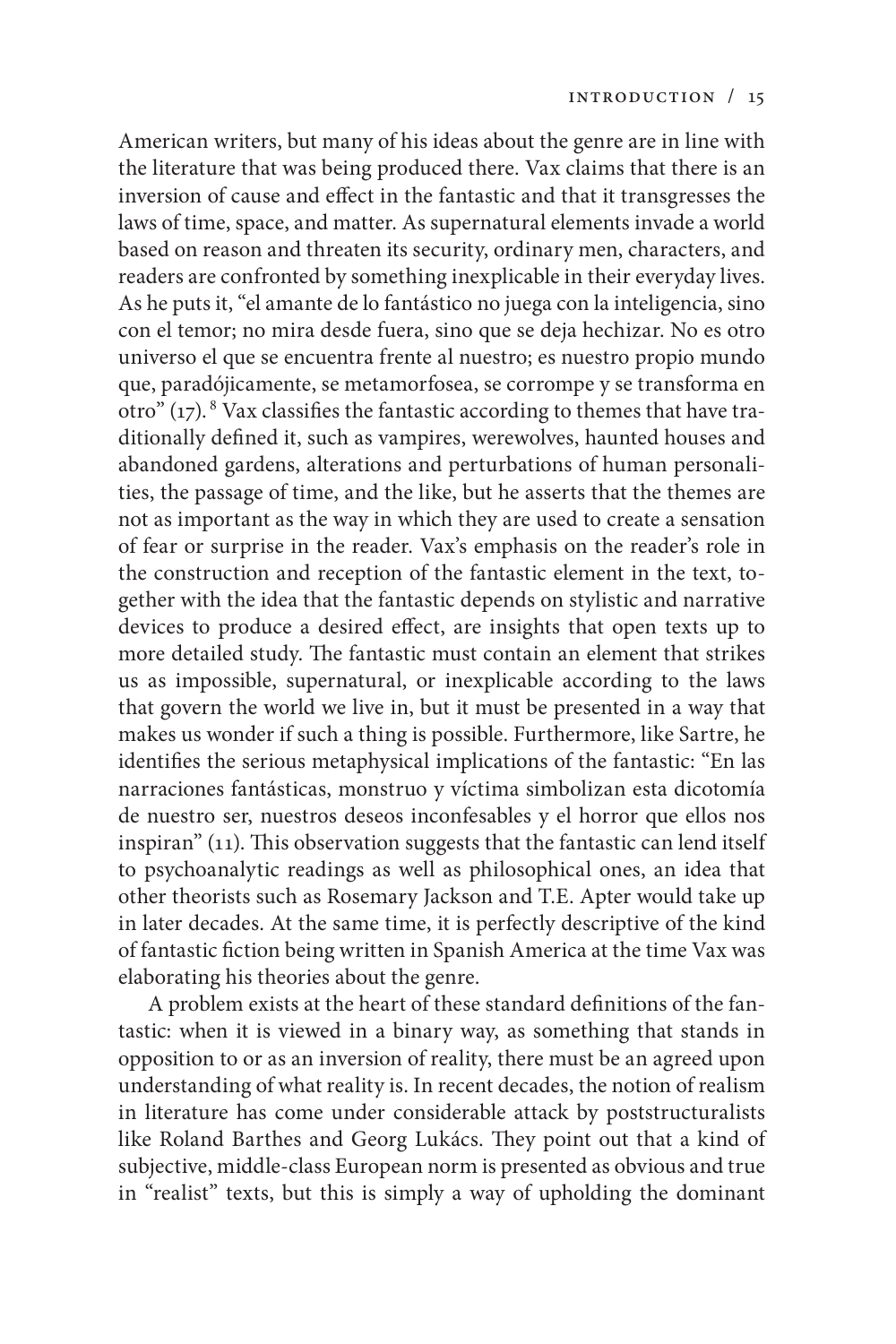ideology. Ostrowski attempted to address the issue of the fantastic and the realistic as literary opposites by proposing a common-sense view of reality, which he analyzes in terms of a "matter-space-time pattern" (55). He urges us to look for a "certain pattern which is on the whole constant" (55), as a kind of prototype for reality, and then to analyze the fantastic as a rearrangement of that pattern. Anything that does not reflect the usual relations among mind, matter, space, and time can be called the fantastic. Ostrowski acknowledges that our perception of reality is a cultural construct, and that it can vary across cultures and historical periods, which is an important point to keep in mind when we are discussing the development of the fantastic in Spanish America. There is no reason that the fantastic should appear at the same time in all world literatures, or that it should take the same form everywhere it appears. For Ostrowski, the fantastic plays with consciousness, which suggests that it is not simply an essence that mysteriously permeates some texts, but rather an effect that comes from the manipulation of language. He, like most other theorists, sees the fantastic and the realistic as a dichotomy, but Ostrowski leaves room for the meaning of the terms to slip and slide relative to how we perceive them. He is one of the few critics to grasp this important point, which would later be taken up by Spanish American writers, especially women, as a way to question the solidity of dominant ideological constructs.

## Spanish American Attitudes Toward the Fantastic

Prior to the 1970s, Spanish Americans understood the fantastic via three overlapping frames of reference: the *Antología de literatura fantástica* (in its original form and later in its 1965 revision); the production and consumption of fantastic texts by Spanish American writers and readers throughout the 1940s, 1950s, and 1960s; and the critical work of European scholars and critics during those same years. Defining concepts from these sources, which are still valid and shape our vision of the fantastic today, can be summarized as follows: (1) the fantastic introduces some element into the text that strikes us as potentially supernatural, impossible, or inexplicable according to logic and reason; (2) some kind of balance between the supernatural/ natural, impossible/ possible, or explicable/ inexplicable must be maintained in the text, so that one does not eliminate the other; (3) in its modern form the fantastic differs from gothic and traditional horror fiction in that it depends less on otherworldly creatures (vampires, werewolves, ghosts) and more on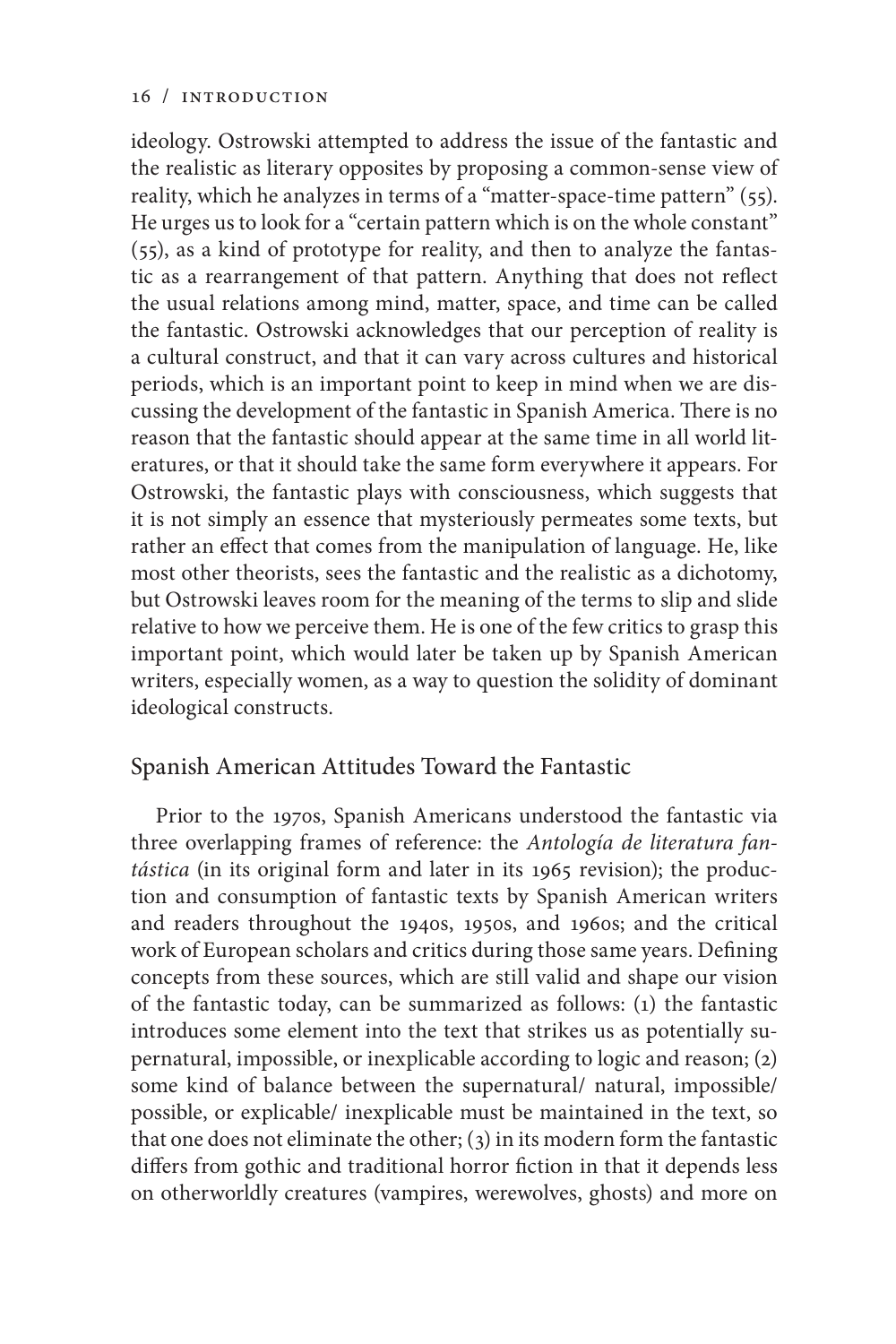man's inability to understand the world he lives in; (4) readers play a role in the fantastic, in that it requires us to suspend disbelief temporarily and let ourselves be manipulated by textual strategies that may surprise or confound us; (5) the fantastic is not defined by theme or content alone, but rather by narrative techniques and stylistic devices that influence the way we read the text; (6) although the fantastic appears to set up a dichotomy between the real and the unreal, we should not confuse extratextual objective reality with the mimetic representation of reality in a literary text, and we should not assume that our perception of reality is a monolithic construct that spans all times and cultures; (7) ambiguity is one of the defining characteristics of the genre, which makes it difficult for scholars to agree on its meaning, its origins, or its relationship to other kinds of fiction writing; (8) the fantastic often strikes us as highly subversive literature because it threatens to undermine the solidity of the laws that govern our understanding of relations between matter, time, and space; (9) it is not frivolous, escapist literature, but rather one that can be used to examine important philosophical, ideological, and social constructs; (10) the fantastic has taken on a life of its own in twentiethcentury Spanish America, and writers have contributed in important ways to the development of the genre, although they were largely ignored by their European contemporaries during this time. To this latter point, we can add that midcentury Spanish American critics tended to dismiss fantastic literature as something inauthentic and unrelated to national concerns, which created a long-lasting prejudice against this kind of writing as irrelevant and esoteric. The lack of scholarly interest in the fantastic in Spanish America did not prevent writers from producing fantastic fiction, nor did it turn all readers away from it, but it did mean that the fantastic would become stigmatized for some years as marginal literature while so-called realist works predominated.

Consider, for example, that in the same year Sartre's essay on the fantastic appeared, Mexican critic José Luis González wrote a strongly worded attack on fantastic fiction, claiming that the fantastic "no se trata, pues, de una manera 'distinta' y 'superior' de expresar la realidad; se trata lisa y llanamente de no expresar la realidad. La 'literatura fantástica' de nuestros días es la literatura de avestruz" (3). According to González, "En México está ahora de moda, entre una exigua pero vociferante minoría que se autodenomina la élite de la nueva generación, el universalismo literario. El universalismo de estos escritores tiene un punto de partida bien conocido: olvidarse de que México existe" (3). As late as 1967, when writers like Bombal, Borges, Cortázar, Fuentes, and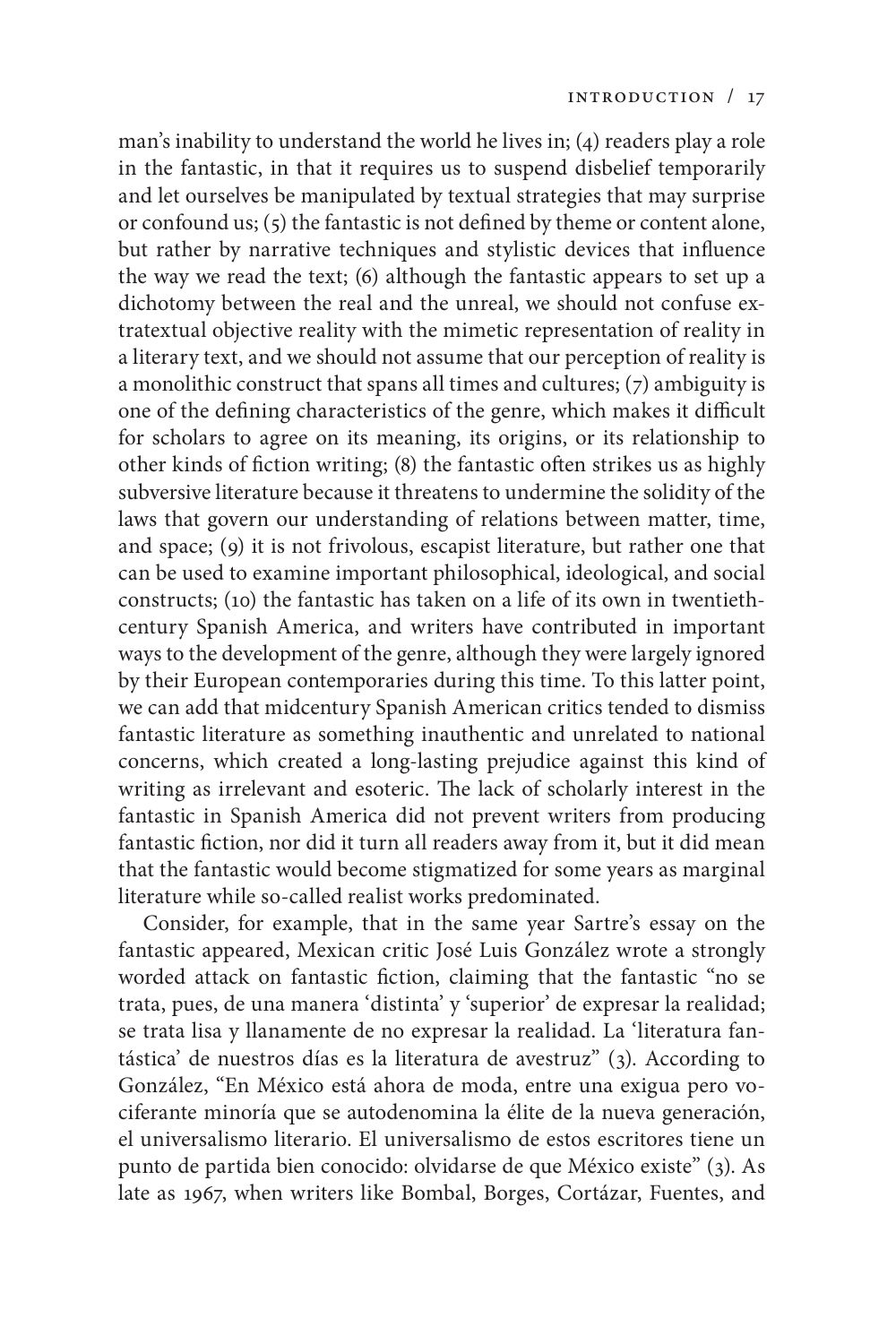Garro had already proven otherwise, Manuel Pedro González claimed that fantastic literature in Spanish America was a "producto exótico, importado y artificial, especie de flor de invernáculo, que revisten los pocos que por acá se han escrito . . . . Es literatura para minorías ociosas, frívolas y snob, literatura exhibicionista" (qtd. in Olea Franco 124). This solid rejection of the fantastic by Spanish American critics at the very time when some of the best fantastic fiction was being produced explains to some degree the apparent hole in fantastic literary theory in Spanish America between the 1940s and the 1970s. Europeans took the lead in cataloging and theorizing the fantastic, with little or no reference to Spanish American writers, while many Latin American critics promoted "una literatura de corte realista y que tratara los problemas inmediatos de la sociedad" (Olea Franco 119). The tendency to marginalize the fantastic as "artepurista" cultivated by "la intelligenzia burguesa" (J.L. González 336) is still apparent at times, despite decades of work by scholars in intervening years to reclaim it and explain its importance. For example, Juana Porro discovered in her analysis of reading texts used in Argentine high schools in 2000 that fantastic literature was significantly underrepresented and very little critical attention was given to it in most books. She speculates that the preference for more realistic fiction in the high schools may simply be a matter of taste, but she also claims that taste is a product of ideology. She believes that "'lo fantástico' desestabliza y perturba más de la cuenta," and teachers do not want to deal with the challenge of teaching it to adolescents (176). There is an implied comparison at work, making realistic fiction normal and fantastic literature abnormal. We can read realistic fiction if we have semantic and grammatical knowledge of the language, but the fantastic requires special training in terms of how it should be read. To some degree, this harks back to the idea that the fantastic is a genre that thrives on instability and ambiguity and the lack of agreement among critics about what it is and what it means makes it difficult for educators to teach.

## Todorov and His Critics

Parallel to the "Boom" of Spanish American fiction in the late 1960s and 1970s, which brought it to the attention of international readers and critics and inspired a new generation to look at works by important precursors like Borges, there was a sharp increase in critical attention given to the fantastic on both sides of the Atlantic. Much of this was inspired by Todorov's polemic book on the fantastic, which proposed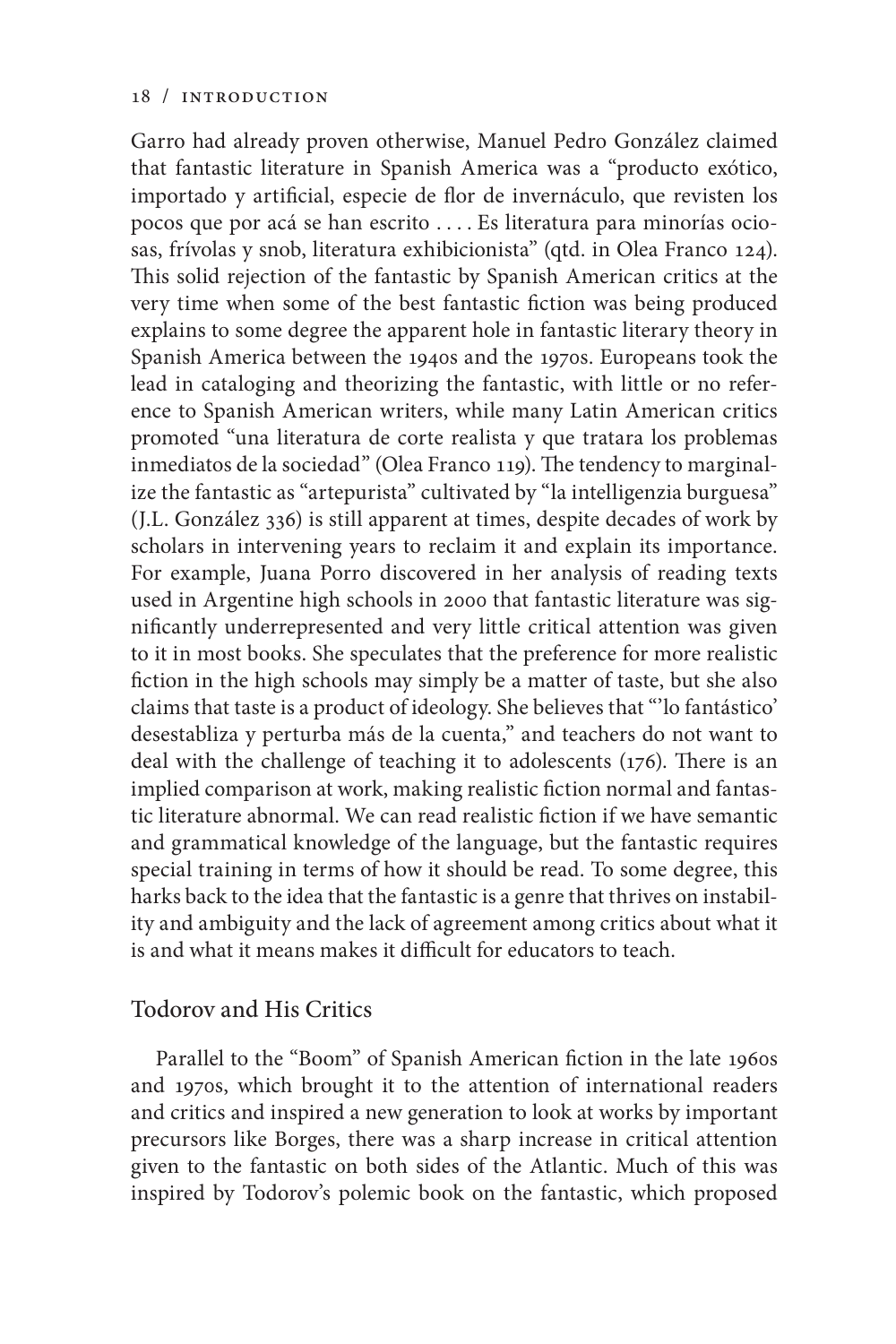severe limitations on how the term was to be used in reference to literature. Todorov's definition of the genre is so restrictive that few literary works conform to it, but he proposes a theoretical model by which texts can be measured and categorized. Despite many detractors who have aspired to prove him wrong, Todorov's influence on how we think about the fantastic today cannot be underestimated. First, he makes a good argument for why we need to come to some agreement about what words like the fantastic, the uncanny, and the marvelous mean, so that we can understand and appreciate the unique qualities of each. Second, he insists that the fantastic is a product of language, and he encourages us to pay attention not only to what the story is about but how it comes into being. Like Ostowski, he insists that in theory literary texts should be analyzed without reference to nonliterary terminology (such as reality, in the extratextual sense), but in practice he shows that it is difficult to define the genre without reference to something we recognize as our own world.

Todorov claims that the fantastic occupies the space in the text created by the reader's uncertainty. The clash between what the reader perceives as real and possible and what the reader believes to be unreal and impossible creates the fantastic effect, although it may be confined to only a brief moment in time. Todorov is particularly interested in how language is used to represent fictional truths in realistic texts, and how the fantastic manipulates and undermines the representative nature of language to produce uncertainty. His major contributions to the debate on the nature of the fantastic are both his insistence on the importance of language and the specific guidelines he offers for the analysis of fantastic texts. For him, the fantastic is defined by these obligatory conditions: the reader must consider the world of the characters to be similar to his own; he must hesitate between a natural and supernatural explanation for events in the text; and he must reject poetic and allegorical interpretations of the supernatural and be willing to maintain an attitude or doubt or uncertainty about what he has read. In addition, the reader may identify with a character in the text who experiences doubt and hesitation, and as a result, doubt and hesitation may become inscribed in the text on a thematic level (33). Todorov claims, "Fear is often linked to the fantastic, but it is not a necessary condition of the genre" (35). He defines the fantastic, instead, in terms of the reaction produced in the reader: "*'I nearly reached the point of believing'*: that is the formula which sums up the spirit of the fantastic. Either total faith or total incredulity would lead us beyond the fantastic: it is hesitation which sustains its life" (31).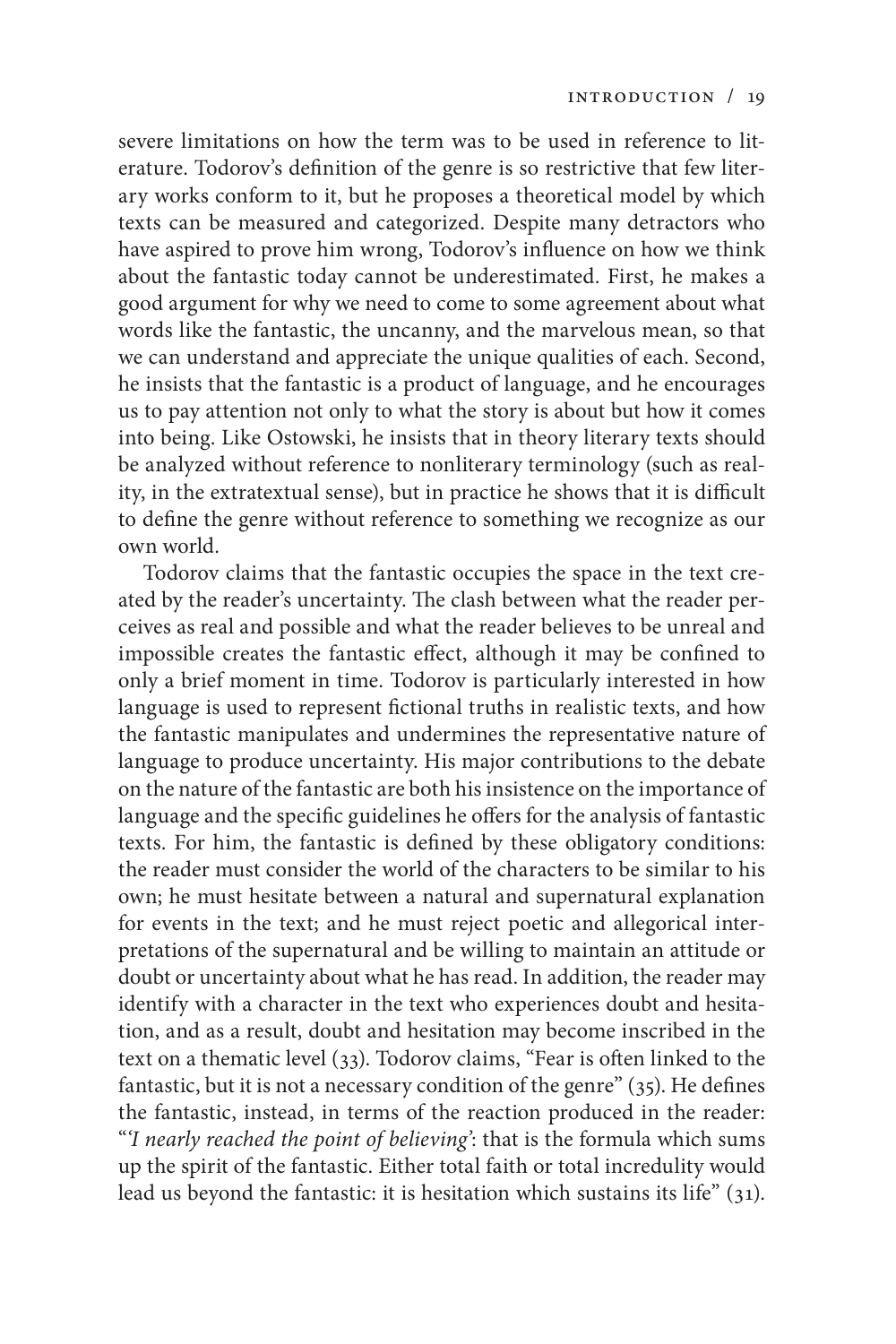Once the reader resolves his doubt and ceases to feel hesitation, Todorov claims the narrative is no longer fantastic. It will pass, instead, into a neighboring category:

The fantastic . . . lasts only as long as a certain hesitation common to reader and character, who must decide whether or not what they perceive derives from "reality" as it exists in the common opinion. At the story's end, the reader makes a decision even if the character does not; he opts for one solution or the other and thereby emerges from the fantastic. If he decides that the laws of reality remain intact and permit an explanation of the phenomenon described, we say that the work belongs to another genre: the uncanny. If, on the contrary, he decides that new laws of nature must be entertained to account for the phenomena, we enter the genre of the marvelous.  $(41)$ 

Todorov illustrates his ideas with a diagram that represents a continuum on a straight line. The fantastic appears midspace on the line, flanked by two subgenres (the fantastic-uncanny and the fantastic-marvelous), which, in turn, border the uncanny at one end and the marvelous at the other end. The uncanny and the marvelous are at opposite poles, but each share some overlapping characteristics with the fantastic, which occupies a space between them. In the uncanny, shocking and extraordinary events are eventually explained with rational arguments (it was a dream; the character is insane). In the marvelous, the shocking and extraordinary are accepted as part of the narrative and elicit no hesitation on the part of the reader (as in fairy tales or myths). The pure fantastic is fleeting, since most readers will move past their initial hesitation and reach a decision: they will either accept a rational explanation, or decide that the entire story is a fantasy. In this way they close the text to multiple meanings and the fantastic ceases to exist. It will dissolve first into one of the subgenres, the fantastic-uncanny or the fantastic-marvelous, and then ultimately into one of the neighboring genres, the uncanny or the marvelous. He compares this idea to our notion of time: just as we think of the present as something that exists on a continuum between the past and the future, the fantastic inhabits a point between the marvelous and the uncanny. Todorov associates the marvelous with the future because it conjures up things not yet seen, whereas the uncanny refers to something that has already been experienced, or the past. The fantastic exists in the present, in the intersection of these two neighboring fields. Todorov defines the fantastic in terms of the *perception* of events, not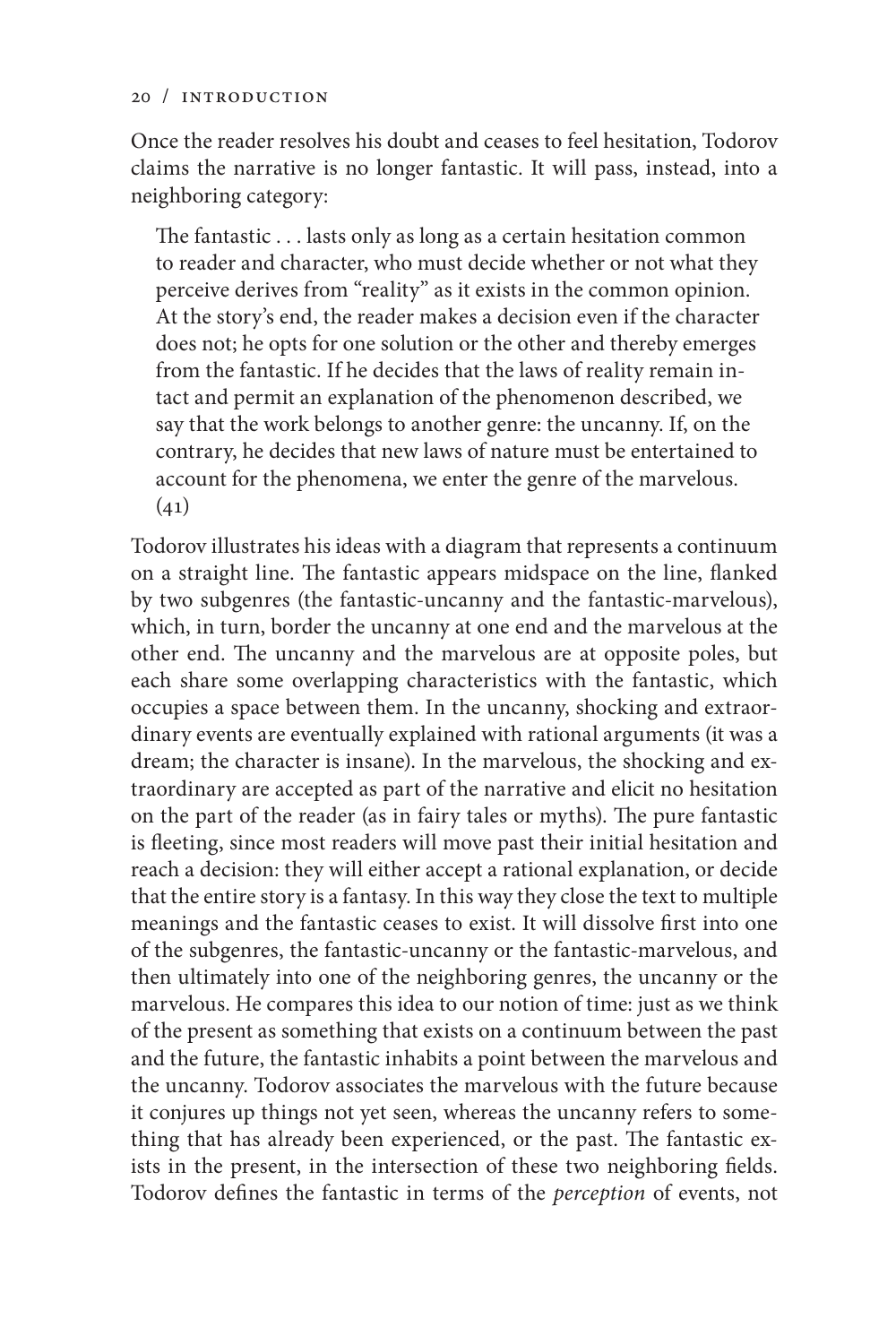the events themselves, which gives it a transitory nature and sets it apart from other genres of imaginary fiction. He also describes it as a reading experience or a textual phenomenon, rather than in terms of content. The fantastic exists only through the written word, since it has no form outside the text. It is not a preexisting essence to be captured in words; it is our reaction to words that bring it to life. While earlier critics had also spoken of the fantastic in terms of the reader's emotional response to it, Todorov insists that he is describing "no actual reader, but . . . the reader implicit in the text. . . . The perception of this implicit reader is given in the text, with the same precision as the movement of the characters" (31). His discussion of the implied reader as a textual construct rather than a real person underscores the notion that the fantastic is created through narrative strategies and language, not merely through the treatment of certain themes.<sup>9</sup>

Todorov's idea of a pure or theoretical genre provides a way of narrowing the field when speaking about fantastic literature and concentrating the discussion on a specific kind of writing that meets the conditions he has laid out. But it is precisely his narrow view of the genre that has caused other critics to bridle at his work. He acknowledges the problem by explaining that literary theory can exist independently of concrete works, and that "there is no necessity that a work faithfully incarnate its genre, there is only a probability that it will do so. Which comes down to saying that no observation of works can strictly confirm or invalidate a theory of genres" (22).

Many complex literary works are multilayered and open to interpretation, but not all complex narratives are fantastic. What sets the fantastic apart, according to Todorov, is the hesitation the implied reader experiences when confronted with two or more explanations for a seemingly impossible event. The idea that the fantastic exists only for the duration of the reader's hesitation is a point some critics reject, for if the fantastic is construed as a literary game, the reader can willingly choose to suspend disbelief for as long as he wants, and as many times as he likes. What is less polemic in Todorov's discussion of the fantastic is the notion that it is a direct challenge to reason. The fantastic cannot exist in a text that privileges a logical explanation over a supernatural one: both explanations must be woven into the text, and both must appear equally valid within the confines of the narrative. It is up to the implied reader to choose between them, but when faced with irreconcilable visions of the world, he experiences a momentary tearing apart at the seams that threatens to destroy established order.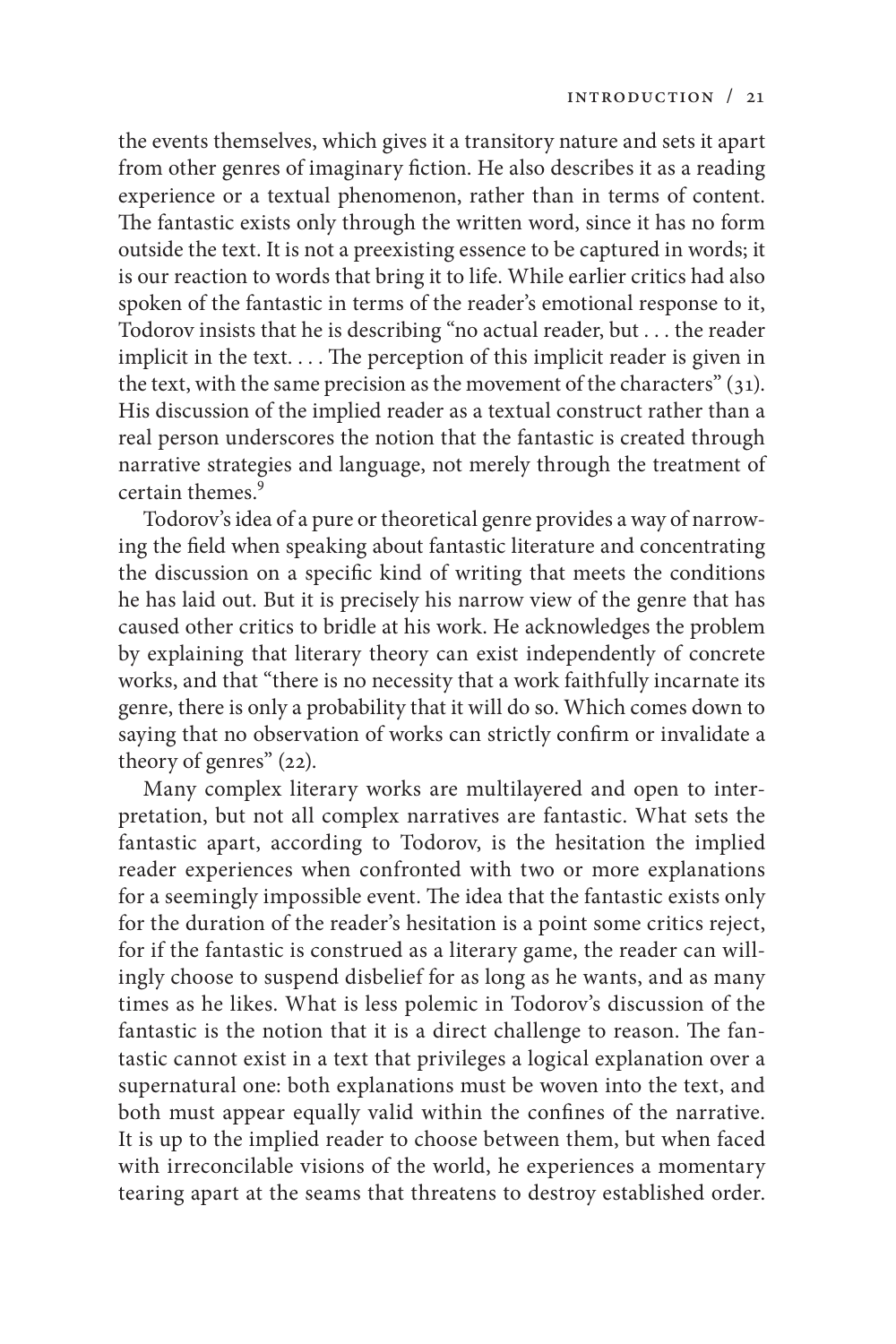It is this aspect of the fantastic that causes Rosemary Jackson to call it "the literature of subversion."

Todorov's structuralist approach to the genre did not concern itself with the social and political implications of the fantastic, but later theorists like Jackson have used his ideas as a point of departure for a broader investigation into the fantastic as it relates to culture. Jackson acknowledges the importance of Todorov's work but believes it falls short in its scope; she aims "to extend Todorov's investigation from one being limited to the *poetics* of the fantastic into one aware of the *politics* of its form" (6). But Jackson's arguments, while astute and helpful for an analysis of the modern Spanish American fantastic, are muddied by her indiscriminate use of fantasy and fantastic as interchangeable terms. This stands her in opposition to Todorov, who had called for more uniform use of terminology and who insisted that what we call things matters. If we understand that for Jackson fantasy is similar to what Todorov and others had called the fantastic, then we can see how her conceptualization of the genre has important implications for the study of the fantastic in Spanish America. She claims that "a literary fantasy is produced within, and determined by, its social context. Though it might struggle against the limits of this context, often being articulated upon that very struggle, it cannot be understood in isolation from it" (3). According to Jackson, fantasy (or the fantastic as we conceive of it here) "characteristically attempts to compensate for a lack resulting from cultural constraints; it is a literature of desire, which seeks that which is experienced as absence and loss" (3). Jackson does not define desire in psychoanalytic terms, but her discussion of it echoes Lacanian notions about desire as an indeterminate and inapprehensible element that organizes itself around that which is lacking. She finds Todorov's repudiation of Freudian theory to be a "major blind-spot of his book," because in her opinion "it is in the unconscious that social structures and 'norms' are reproduced and sustained within us, and only by redirecting attention to this area can we begin to perceive the ways in which the relations between society and the individual are fixed" (6). These ideas are particularly useful for the analysis of fantastic texts that deal with issues related to the social construction of gendered identity and psychological conflicts stemming from problems of self-identification.

Jackson locates the subversive quality of the fantastic in the ways it interrogates our notions of the real. She explains, "Fantastic literature points to or suggests the basis upon which cultural order rests, for it opens up, for a brief moment, on to disorder, on to illegality, on to that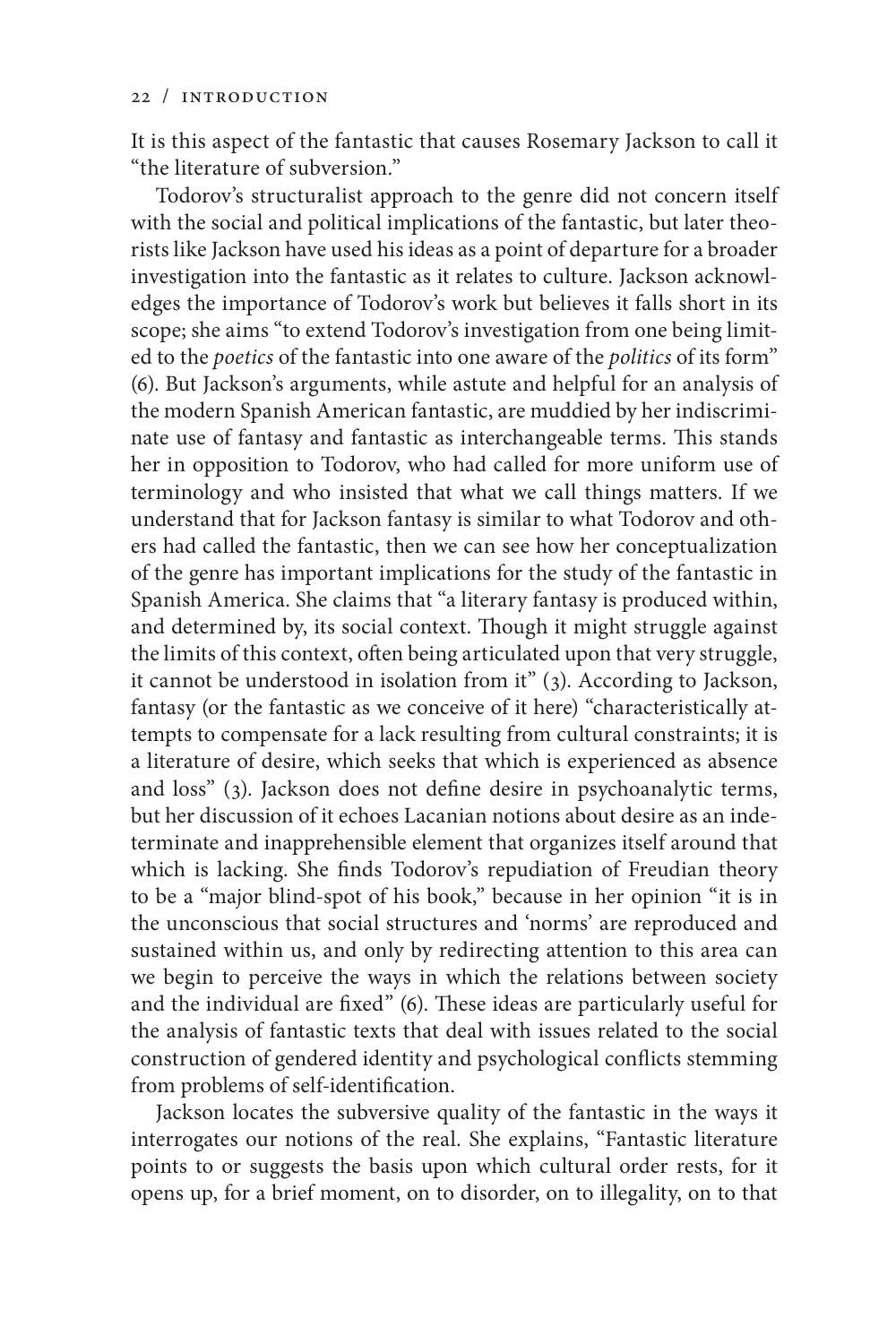which lies outside the law, that which is outside dominant value systems. The fantastic traces the unsaid and the unseen of culture: that which has been silenced, made invisible, covered over and made 'absent'" (4). She insists that if the fantastic is to be defined as "a literature of 'unreality,'" then we must acknowledge that "fantasy has altered in character over the years in accordance with changing notions of what exactly constitutes 'reality'" (4). Like Todorov, Jackson reminds us that the discussion of how the fantastic challenges cultural notions must be approached in terms of language, not in terms of extratextual notions of the real. By drawing attention to the limits and failures of language, the fantastic makes us understand that fiction is never "real" or "true."

Todorov's and Jackson's theories about the language of the fantastic have proven extremely useful for the analysis of literary texts, but one additional problem must be addressed before we move on to a discussion of twentieth-century works from Spanish America. Just as their European predecessors were wont to do, both critics ignore writers from Spanish-speaking countries. This is particularly puzzling in light of the fact that authors like Borges, Cortázar, and Fuentes were already established in the genre and had an international reading public. Todorov declared in 1970 that the fantastic was "dead," but his comments reveal that, like Sartre, Caillois, and Vax, he is thinking primarily in terms of Europe when he discusses the fantastic as a genre. On the one hand, he suggests that modern psychiatry has replaced the fantastic, since the themes of the fantastic have become topics of psychological investigation in the twentieth century. On the other hand, following Sartre's ideas, Todorov hints that a new fantastic may have come into being with the works of Kafka. He says, "With Kafka, we are thus confronted with a generalized fantastic which swallows up the entire world of the book and the reader along with it" (174). Todorov's comments about the death of the fantastic as a genre illustrate what Jackson and others have pointed out, that the discussion of literary texts cannot be divorced from their sociohistorical context, and that the cultural norms that inform the critic's worldview are not universal. In Spanish America, for example, the fantastic continues to be used as a sophisticated vehicle for social criticism, the questioning of cultural stereotypes, and the exploration of issues related to personal and national identity. This idea, which I insist upon repeatedly here, is one of the most important unifying threads of the present study.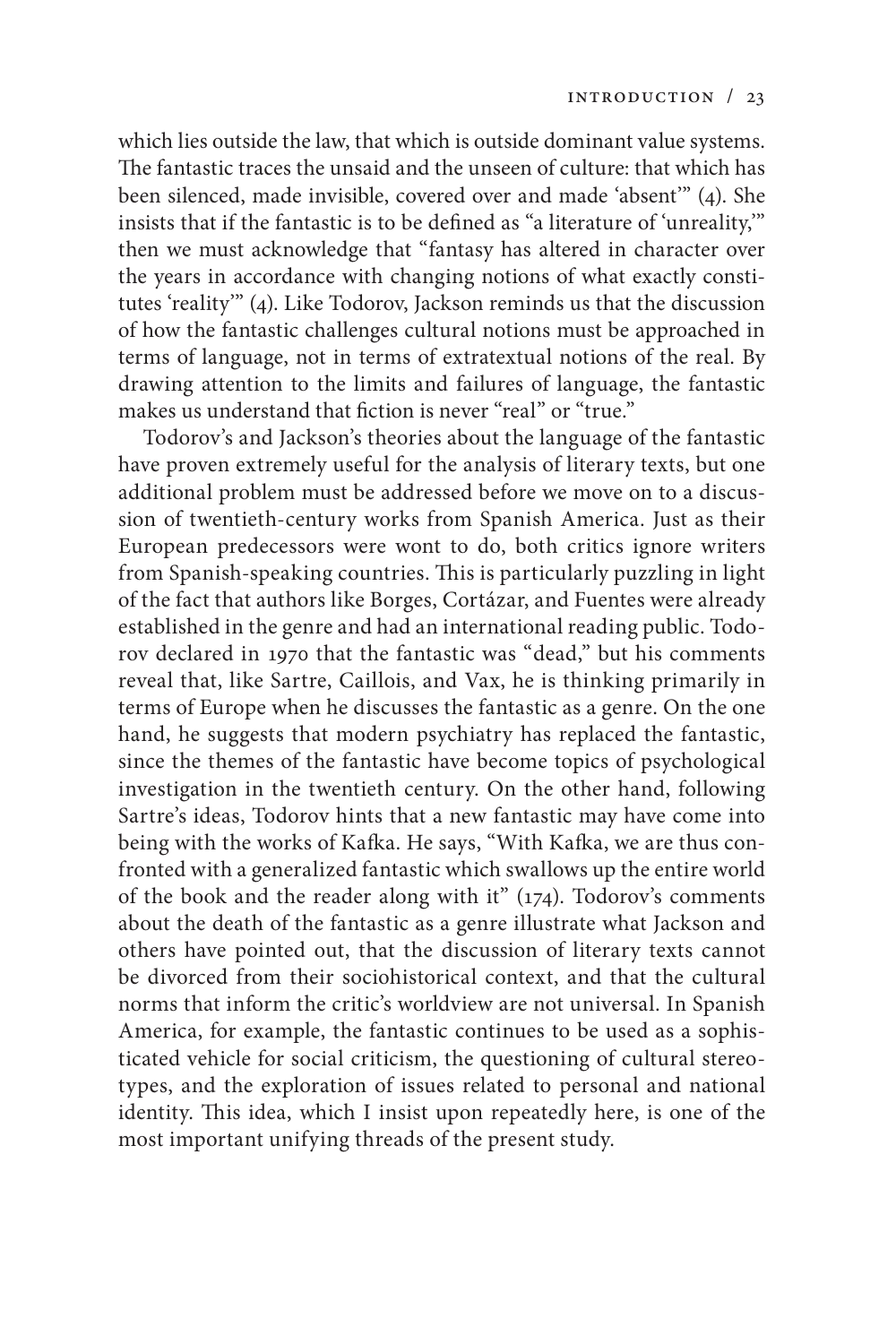## Spanish American Responses

Todorov's claim that the fantastic is dead strikes us now as premature and Eurocentric, but it had one important consequence: it prompted Spanish American scholars and critics to enter into the fray and carve out a space where their voices could be heard. Among the most influential in terms of advancing fantastic theory are Barrenechea, Beleván, and Cortázar, along with anthologists like Hahn and Cócaro, who have contributed greatly to the dissemination and appreciation of the genre in Spanish America in the last four decades. Barrenechea acknowledges the importance of Todorov's work as a useful guide for the analysis of Latin American literary works, but she disagrees with him on several important points. She claims, "Esta rigidez de exclusiones genéricas, buena para ciertas épocas de clases literarias muy definidas, no resulta aplicable a la literatura contemporánea que construye géneros híbridos o con carácteres más fluctuantes" (393). She defines the fantastic instead as "un sistema de tres categorías construido con dos parámetros: la existencia implícita o explícita de hechos a-normales, a-naturales o irreales y sus contrarios; y además la problematización o no problematización de este contraste" (392). It is not doubt about the nature of the narrated events but rather the *problematization* of their nature that Barrenechea singles out for study. She shifts our attention back to the text itself and to the way that the fantastic writer creates or resolves tension between two (or more) conflicting elements in the story, rather than speculate on the implied reader's response to those elements. Barrenechea feels that it is necessary to stabilize the evanescent nature of the genre prescribed by Todorov to include a broader spectrum of works, specifically those by Spanish American authors who might otherwise be excluded from discussion. Specifically, his assertion that the fantastic exists only in the instance when the reader hesitates about the nature of events described in the text is too narrow a definition of the genre. Recognizing the Eurocentric focus of Todorov's study, she insists that Spanish American writers must be included in the canon of fantastic literature. The Argentine critic lists Cortázar, Borges, Bioy Casares, Fuentes, Garro, Hernández, Anderson Imbert, Carpentier, and Arreola, among others, as writers who have cultivated the fantastic and whose works merit further study. She also provides a schema for the classification of these works: (1) "Todo lo narrado entra en el orden de lo natural"; (2) "Todo lo narrado entra en el orden de lo no-natural"; (3) "Hay mezcla de ambos órdenes" (396–97). She notes that through the problematization of what constitutes "lo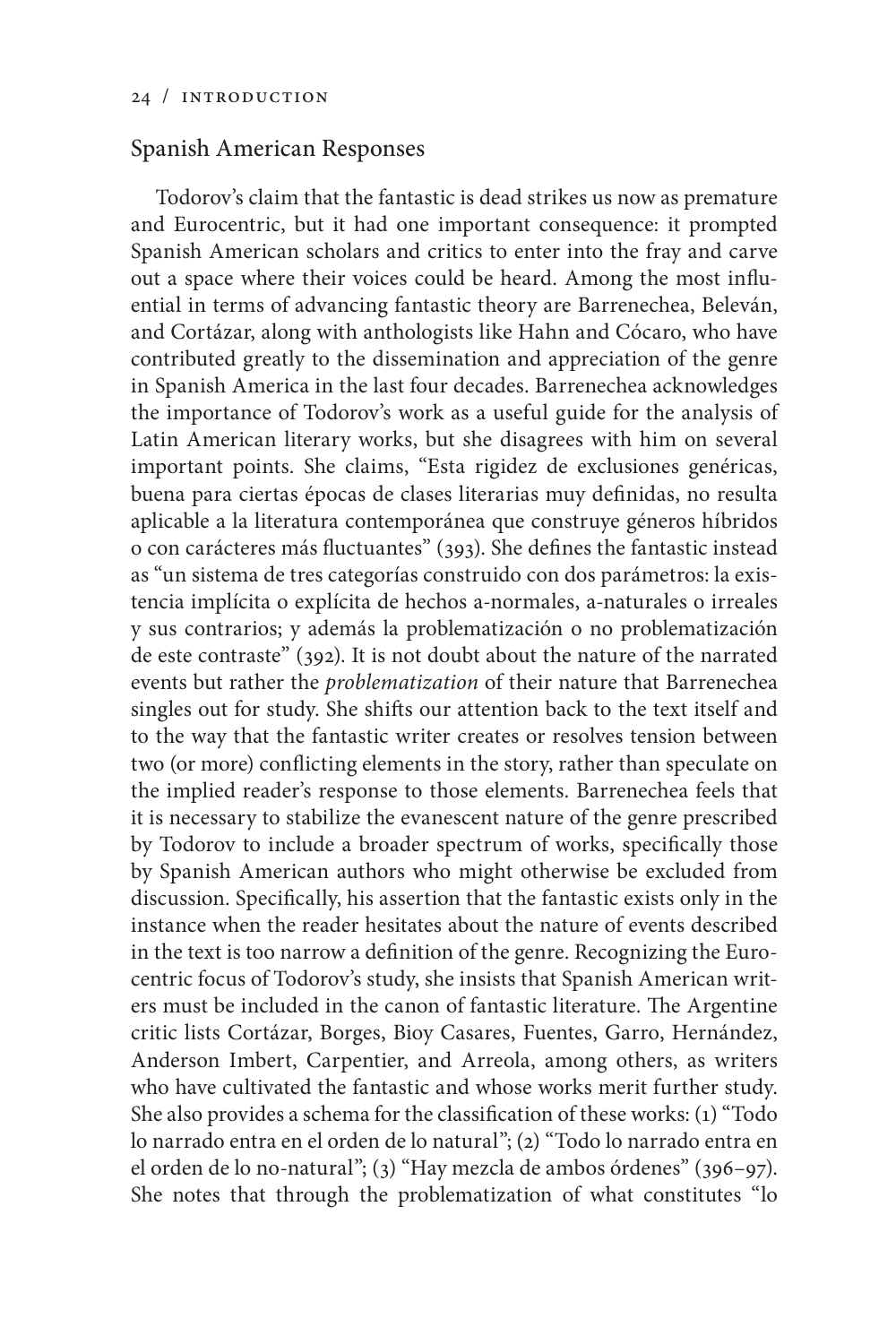natural" and "lo no-natural" in the texts, the contrast between the two orders threatens us with the idea that "quizás en este mundo de los hombres no exista ningún orden" (399). Although Barrenechea sidesteps the vexing problem of the normal and abnormal as preexisting epistemological categories, her essay takes an important leap forward in the conceptualization of the fantastic as it relates to Latin America. She claims a space for the critical discussion of Spanish American authors and asserts that the fantastic is a viable form of self-expression for them. She disagrees with Todorov and others who have suggested that the fantastic is a dying genre. She points out that although scientific discoveries and psychoanalysis have given us new insights into the nature of the universe and the workings of the human mind, there will always be something outside the realm of human knowledge that will inspire 'imaginaciones fantásticas" (402). She also notes that if the fantastic is born of language, as Todorov claims, then as literature becomes more sophisticated and complex, the fantastic can become a self-referential kind of "literaturidad pura" that turns inward on itself and interrogates the relationship between language and the world it proposes to represent (402). With specific reference to the future of fantastic literature in Latin America, she explains:

Los preocupados por problemas sociales, tan alucinantes en nuestra época, acusan de escapista a esta literatura y anuncian su desaparición por obsoleta, por no reflejar los problemas humanos más urgentes, por ser un arte burgués. A ellos habría que recordarles que los teóricos del marxismo no rechazaron por ese motivo a lo fantástico. . . . La concepción marxista del realismo afirma que el arte debe hacer sensible la esencia. Esta posición o la de un Julio Cortázar que cifra la función revolucionaria del artista en revolucionar el ámbito de las formas o la de un Umberto Eco que asigna ese poder revolucionario a la destrucción y creación de nuevos lenguajes, abren también al género otras posibilidades bajo el signo de lo social, siempre que lo fantástico sea una puesta en cuestión de un orden viejo que debe cambiar urgentemente. (402–3)

These comments signal an important shift in thinking in Spanish American criticism in the sense that Barrenechea recognizes the fantastic as a socially relevant form of literature, and she argues that it be recognized for its power to transform our ideas about language and literature.

Like Todorov, the Chilean critic Beleván prefers to approach the fantastic from a purely theoretical viewpoint, and he coins the term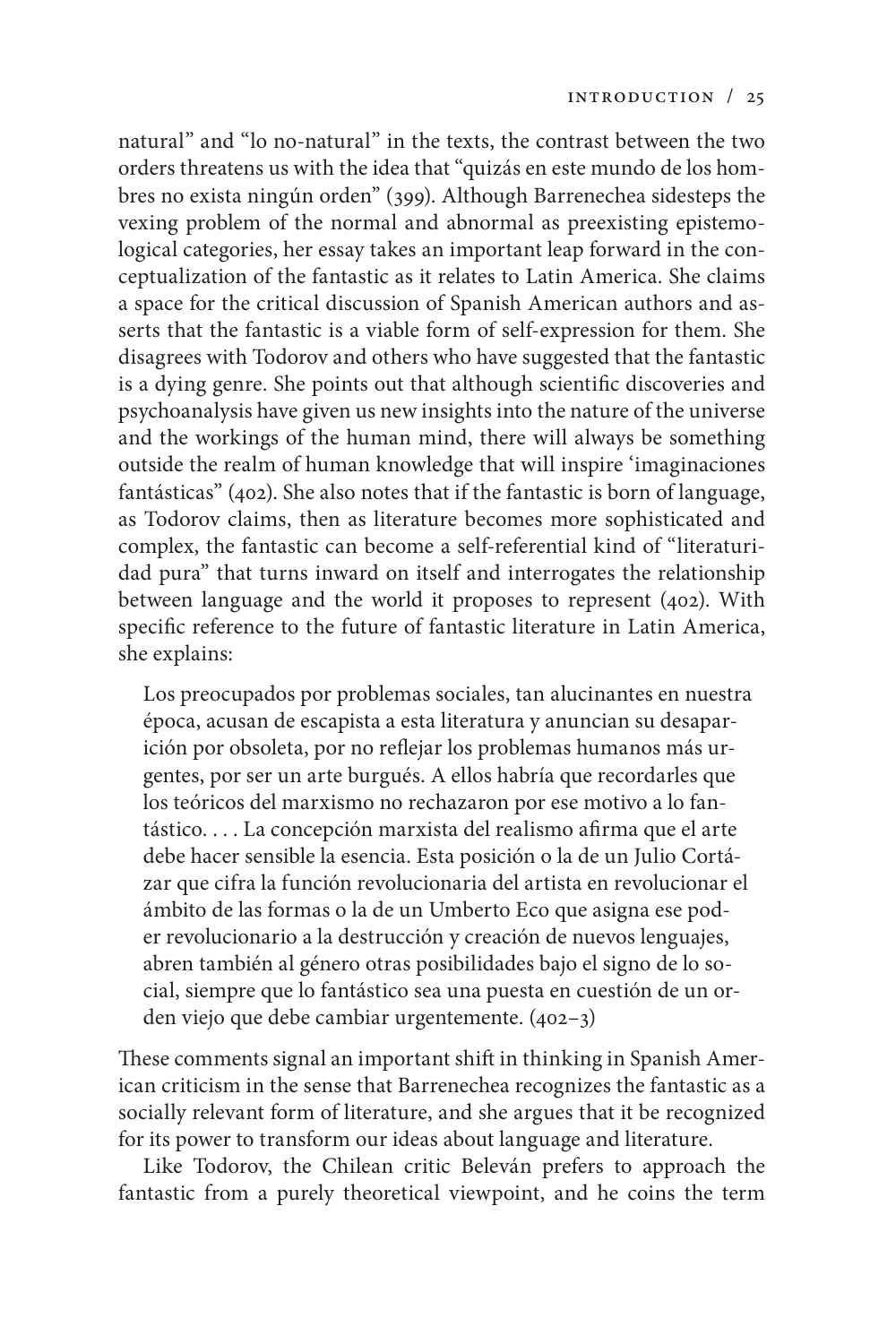"descritura" to describe the process through which the fantastic comes into being. *Descritura* plays with the notion of un-writing, or destabilizing what is written; it refers to the gap that Beleván identifies between written language and its perceived meaning, especially when linguistic signs are used to refer to something that is considered unreal outside of language. He agrees that language plays a major role in the creation of the fantastic, but believes that the fantastic does not constitute a language in and of itself. It belongs completely to what he calls "el mundo de lo imaginario" (27), which exists outside of language. The reader uses intuition and unconscious processes to decode messages in the text through the apprehension of certain signs or signals that Beleván calls "deslices textuales," or textual slippages. These linguistic signals tell the reader that the fantastic is threatening to invade reality; the implied reader's security is menaced and he feels hesitation or doubt. Like Todorov, Beleván thinks that the fantastic exists only during the moment of hesitation, but he also states emphatically that the fantastic is never explained. Presumably, then, the reader's doubt is never totally assuaged. Beleván coined his own term, "basculación," which captures the essence of the fantastic for him. It is not vacillation, but rather a seesaw effect, a scale eternally out of balance that sets in motion the destruction of one order by another, which then tips back to the other side and forces us to revise our understanding of what we are reading. For Beleván, the fantastic is a conjunction, a simultaneous occurrence, of the real and the imaginary. He observes that because the fantastic exists outside of language, the use of language to attempt to describe it creates a self-referential narrative that calls attention to its own discursive shortcomings and failures. Although Belevan's abstract theory of the fantastic does not situate itself specifically in the field of Spanish American letters, his work indicates that Spanish American literary critics are no longer willing to sit on the sidelines when the fantastic is under discussion. He advances some useful theories about how to understand the fantastic, particularly in terms of the narrative devices used by writers and the slippery nature of language.

Cortázar, who is one of Argentina's most prolific writers of the fantastic and a recognized master of the genre, offers what is perhaps the most meaningful, although perhaps at the same time most unorthodox, definition of the fantastic in Latin America. Speaking on "The Present State of Fiction in Latin America" in 1976, Cortázar claims that he is open to the possibility that fantastic worlds exist. He states that he does not write about imaginary worlds, but rather about a world he has glimpsed,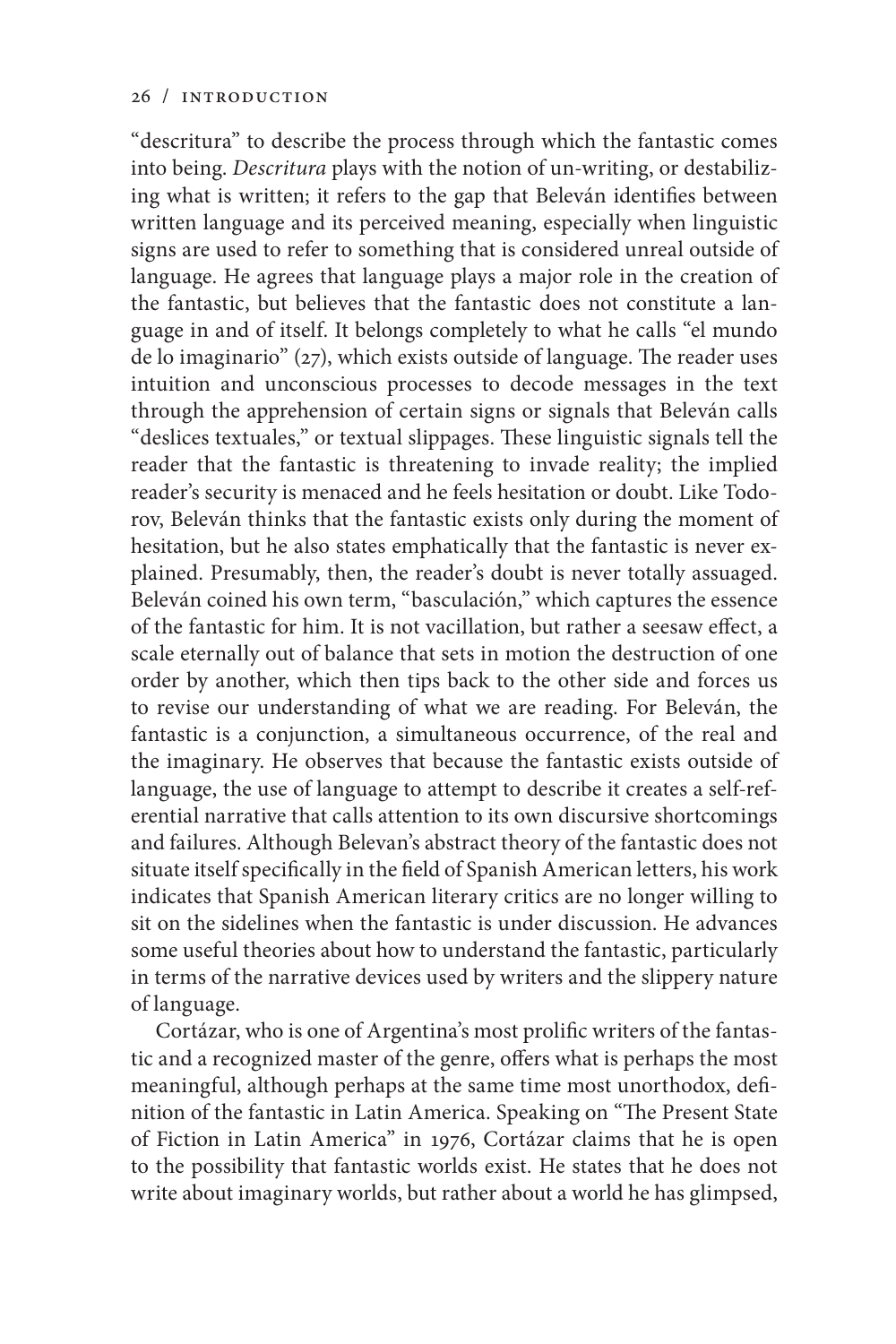often in dreams. He concedes that play is also a door to the fantastic, and that the reader must be willing to go along with the game, to accept the unacceptable and live in what Coleridge called the suspension of disbelief while engaged with the text. Cortázar suggests that there is a tacit agreement between the writer and the reader of the fantastic, as well as a shared value system and cultural heritage. The writer knows what his reader fears and is thus able to manipulate the reader's reactions by second-guessing what they will be. Before the game can begin, the ground rules about what is possible and real must be agreed upon, for without them, there can be no fantastic. What sets Cortázar's views of the fantastic apart from those of European and North American critics is his suggestion that the fantastic does not stand in opposition to reality but is simply another way of thinking about it. What is real and possible can vary from one culture to another, and from one moment in time to another, as Bioy Casares pointed out in his 1940 essay. Fear is not necessarily its defining element, nor is surprise. Cortázar suggests that the reaction produced by the fantastic is closer to puzzlement or confusion, a momentary disorientation, a realignment of thinking. In this sense, he echoes Sartre's ideas about the new fantastic, where man is at the center of a fantastic universe.

Cortázar claims that "fantastic literature is the most fictional of all literatures, given that by its own definition it consists of turning one's back on a reality universally accepted as normal, that is, as not fantastic, in order to explore other corridors of that immense house in which man lives" (522). He acknowledges that critics have not been able to agree upon a definition of the fantastic because "when it is given to us through a literary text [it is] a sensation which varies considerably throughout the course of history and from one culture to the next"  $(523)$ . In terms of his own work, he describes the fantastic as an "eruption of the unknown [that] does not go beyond a terribly brief and fleeting sensation that there is a meaning, an open door toward a reality which offers itself to us but which, sadly, we are not capable of apprehending" (526). Cortázar believes that the fantastic inhabits a space he calls "interstitial, slipping in between two moments or two acts in order to allow us to catch a glimpse, in the binary mechanism which is typical of human reason, of the latent possibility of a third frontier" (526). Readers and writers who see the fantastic as merely a literary fabrication, who are not open to the possible existence of the fantastic, are "those who live satisfactorily in a binary dimension" (526). For him, the function of fantastic fiction is "taking us for a moment out of our habitual little boxes and showing us,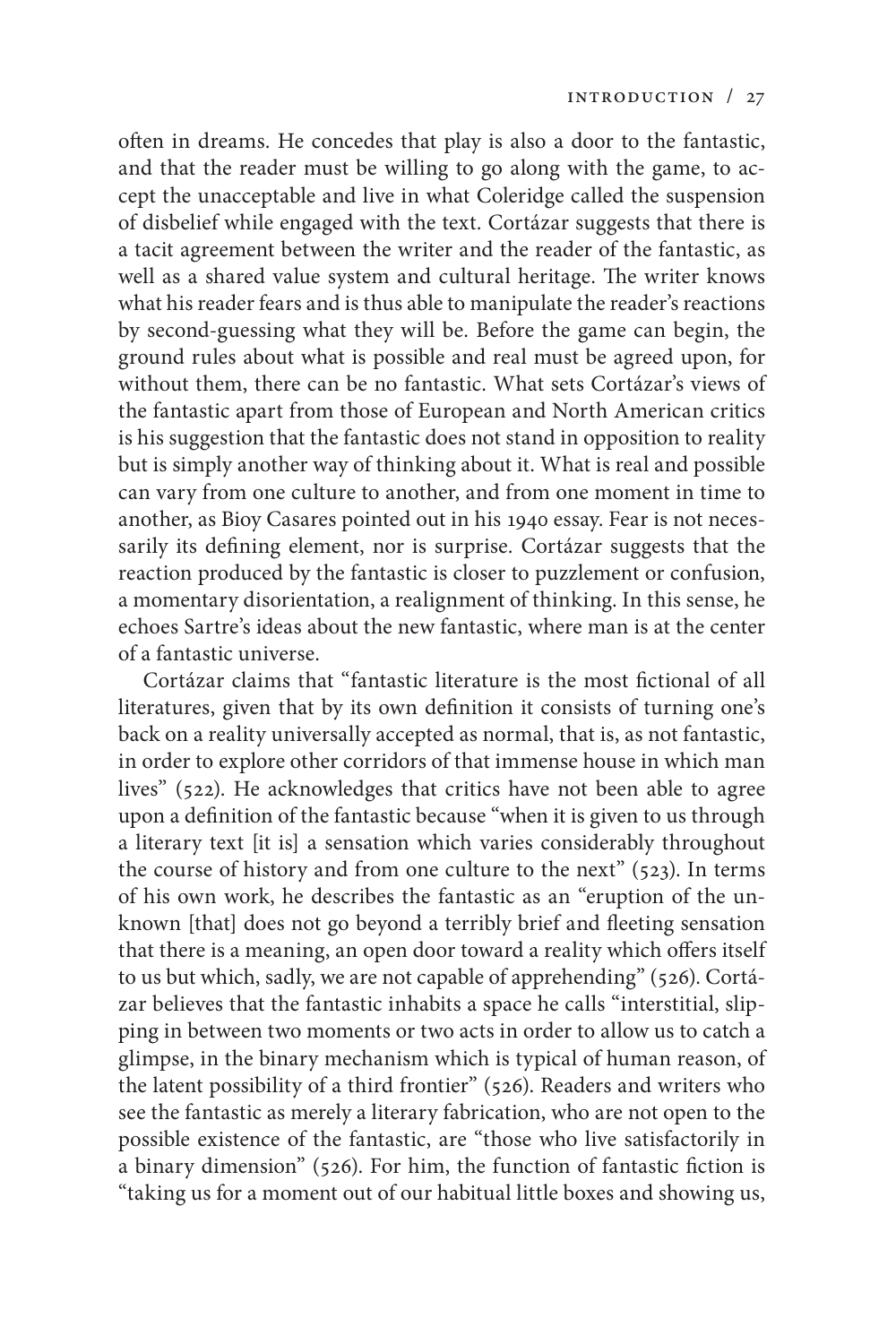although it might only be vicariously, that perhaps things do not end at the point where our mental habits fix them" (527). He ends his essay by urging Latin Americans of the future to construct their own basis for reality and to leave room for the fantastic in their worldview because it will save them from becoming "that obedient robot into which so many technocrats would like to convert us" (532).

Cortázar's claim that the fantastic is not constructed through binary oppositions is an important break with traditional thinking about the genre, along with the assertion that the fantastic might be a bridge to another (third) plane that we have not yet been able to see. Perhaps he refers literally to a dream world or a world governed by the unconscious, where we are suspended between the rational and the irrational, or perhaps he is speaking in metaphors, using the notion as a way to urge us to look at the familiar with fresh eyes. His assertion, that despite scientific and technological advancements the universe is larger and more complex than we know, lies at the heart of the fantastic. It is an idea that accommodates slippage and refuses to be locked in place by whatever vision we have of the real at any given moment in time. For Cortázar, the fantastic is not the opposite of the real; it is something else, unidentifiable and unknowable, always just outside our grasp. We should not be too quick to dismiss it, however, as a literary game if we want to develop our ability to think and see beyond socially constructed boundaries. If its primary function is to make us think in new ways, it has the potential to revolutionize the world we live in. This is a dramatic declaration when we remember that two decades earlier the fantastic was dismissed by many Spanish American critics as a literature of evasion.

## Finding Common Threads

During the past thirty years, theorists and critics have continued to discuss the fantastic, both in general terms and in relation to specific writers and texts. Despite our efforts, we are no closer today to a uniform understanding of the term or the boundaries that govern its use. It continues to intrigue us, but it always seems to outrun our grasp.<sup>10</sup> As Jesús Rodero observed in 2005, "Practicamente todos los críticos parecen estar de acuerdo en una cosa: la naturaleza elusiva de lo fantástico, la dificultad de categorizarlo de forma sistemática" (86). Rodero outlines three tendencies in fantastic criticism at the beginning of the twenty-first century: a broad view that encompasses all forms of fantasy or supernatural literature (using Rabkin's model); Todorov and his followers and critics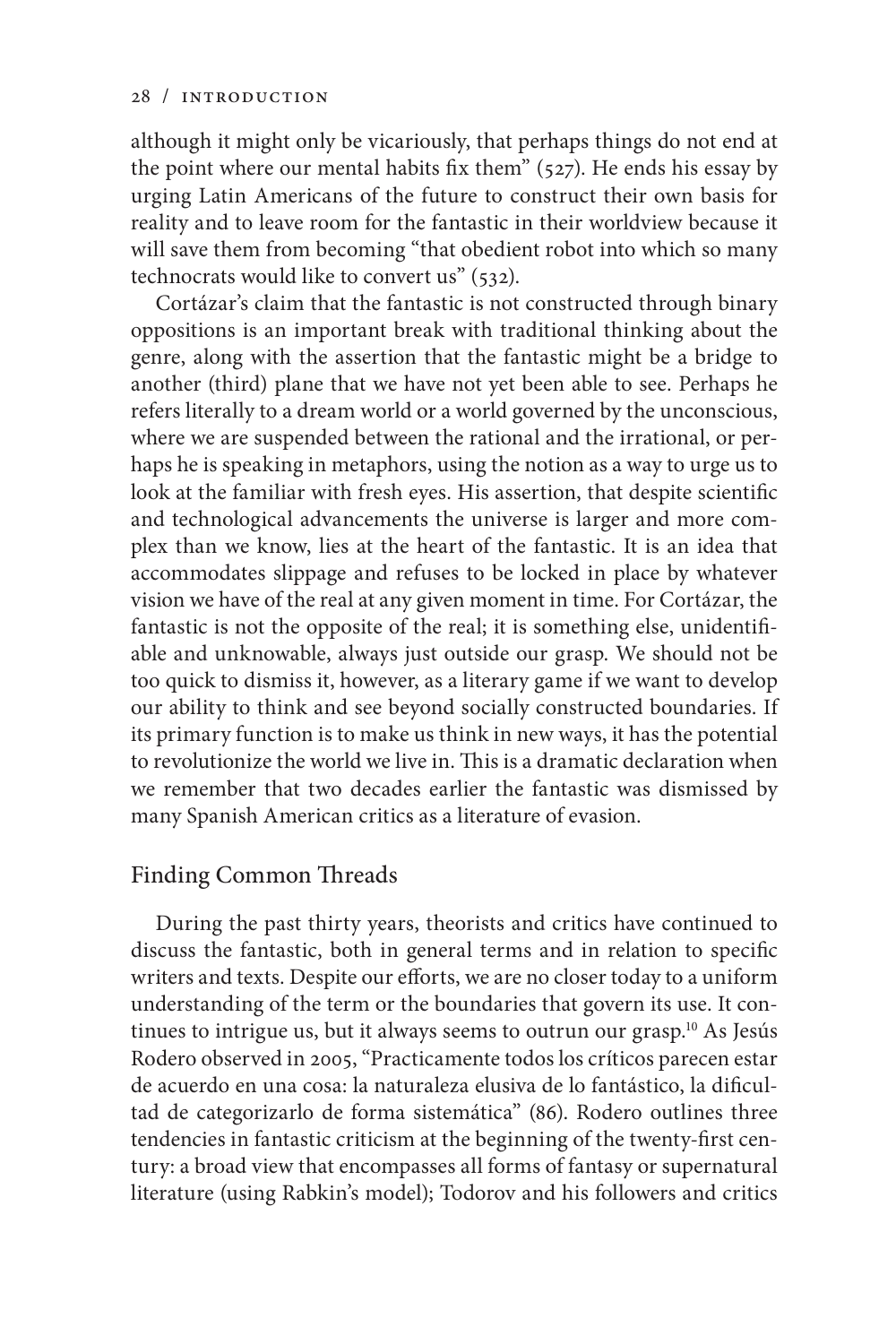who examine the way doubt, hesitation, or uncertainty are inscribed in our reading of the fantastic text (Barrenechea, Belevan, Brooke Rose, Risco); and those who see the fantastic as a subversive kind of literature that questions dominant cultural values (Cortázar, Jackson, Bravo, Alazraki, Armitt, Rodero). As Rodero notes, the transgressive potential of the fantastic, especially in Latin America, "es una de sus tendencias más destacadas" (88). Rodero's schema is useful as a way of understanding the different approaches to fantastic criticism, and it also allows us to pick and choose, as most scholars have done in recent decades, from an elaborate buffet of ideas to elaborate our own vision of the fantastic, which we can then use as a tool for the analysis of specific Spanish American texts. Sandner reminds us that the history of fantastic theory is made up of "intractable disagreements, surprising shifts of emphasis, inadequate definitions, and immodest claims of writers and critics" (277). For this reason, any discussion about what the fantastic means cannot lead to a single, definitive answer but will instead contribute to an ongoing debate. As I attempt to summarize what the fantastic means to me and why I believe Spanish American fantastic literature, in particular, is important, I hasten to add a disclaimer (as Sander does in his essay on the fantastic) that "someone could put together a different history of the fantastic and be right" (278). We are inarguably dealing with a literature that is resistant to closure, and while there are some constants that shape our understanding of the genre, there is also an inherent ambiguity in the fantastic that cannot be too tightly pinned down.

First, it is difficult to discuss the fantastic without making reference to reality or the perception of reality. To do so requires us to problematize not only the meaning of the fantastic but to interrogate the notion that reality can be reflected in literature, and how the perception of reality might vary from one time period or one culture to another. We cannot assume that we all mean the same thing when we discuss objective reality or a realistic view of the world in a literary text. It is not within the scope of the present study to examine realism in literature, but we must bear in mind that since the fantastic is often described as a reaction to the real world, we are talking about a representation of reality (and therefore, a personal and subjective vision of reality) in a literary text, or the implied reader's perception of reality as a cultural construct. Whether the fantastic and realism are to be seen as binary forces that stand in opposition to each other, a sliding continuum, mirror images of each other, or as interstitial spaces that exist within a broader spectrum of human experience, the fantastic contests the rational limits imposed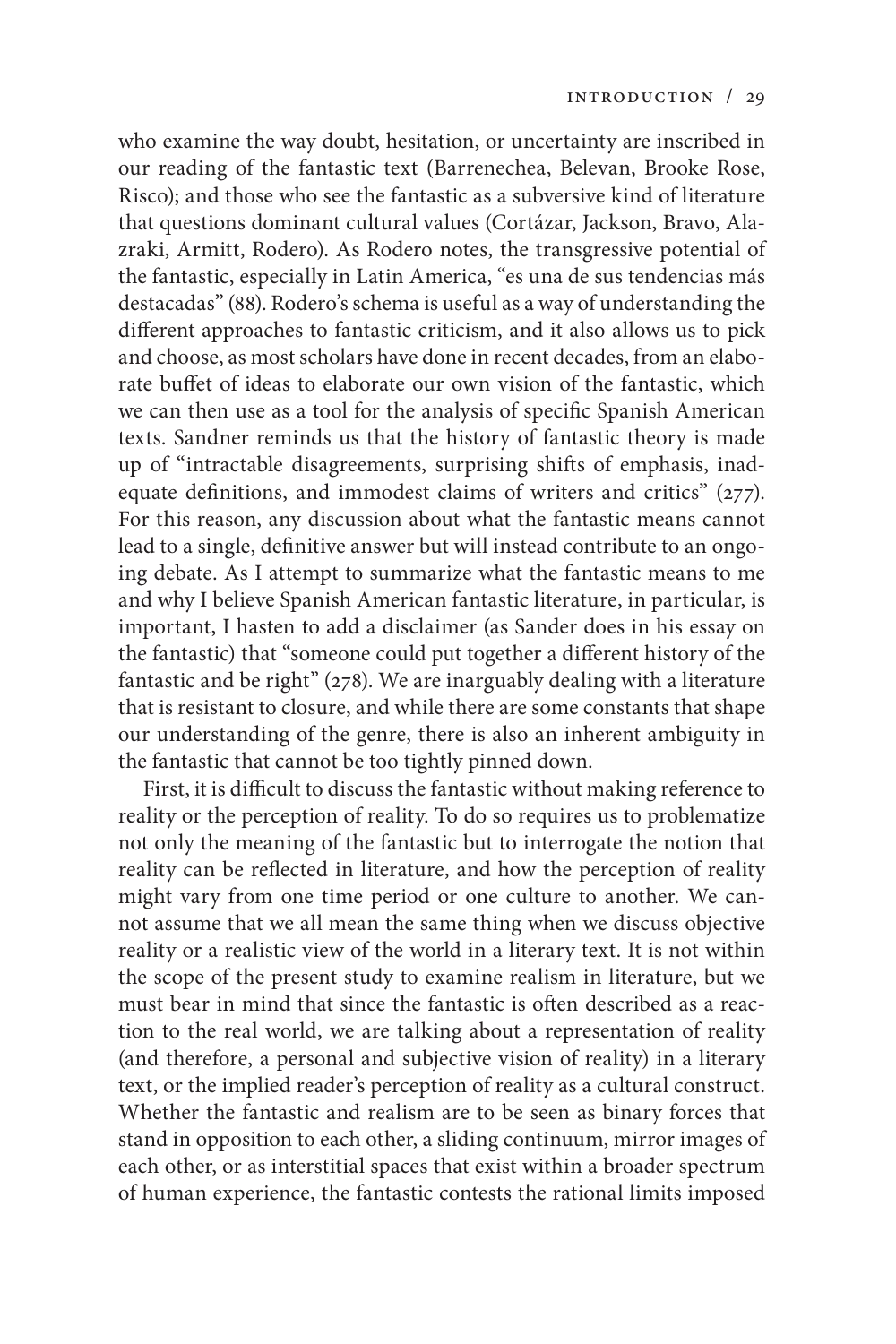on our understanding of the real world and cannot be conceptualized without reference to that world. The fantastic is a subversive genre in that it seeks to make the reader question and doubt his understanding of the world around him. It is based on the reader's willingness to entertain the idea that the supernatural *may* exist and can invade the real world and usurp it. The fantastic does not require absolute belief in the supernatural but merely an openness to the idea that there are experiences and situations that defy logic and reason or that are beyond scientific explanation. Whether the reader feels actual fear or uncertainty about the nature of what he is reading is a point left open for debate; as Cortázar reminds us, for some it is merely a literary game played between the writer and the reader, who is expected to suspend disbelief for the time he is engaged with the text. The actual reader of a fantastic text is often encouraged to identify with the characters through an implied reader, who perceives the fantastic through linguistic signs that have ambiguous or multiple meanings. In order to encode the fantastic into the text in ways that will condition reader reaction, the writer must share the worldview and cultural norms of his readers and characters so that they conceive of reality in similar ways and will feel a similar kind of alarm when the order of their known universe is altered. The fantastic does not conform to a preestablished idea of what is possible and real. It pushes the limits of our thinking and opens doors into what Cortázar calls "the latent possibility" of other frontiers.

Second, the fantastic relies on a number of predictable themes, but it cannot be classified or understood only in terms of the themes it addresses. To speak about the fantastic in literature is to speak about more than the story's content, for, as Todorov and others have shown, the fantastic comes into being through language and should be studied as a system of linguistic signs and codes. The fantastic attempts to describe an experience, an object, an essence that challenges representational language because it has no signification outside of the text. The reaction of the reader, which is central to the functioning of the fantastic, is manipulated through language. Therefore, it seems appropriate to analyze individual texts to identify the narrative strategies used by the authors to achieve the best fantastic effect and, especially, to pay attention to the self-referential aspects of the texts to understand how they call attention to their own literariness. As literature becomes more sophisticated and readers more wary of the inherent truth quality of any fictional text, the fantastic becomes a way to deconstruct traditional reading practices and interrogate the creative process itself. As Sartre suggested, in the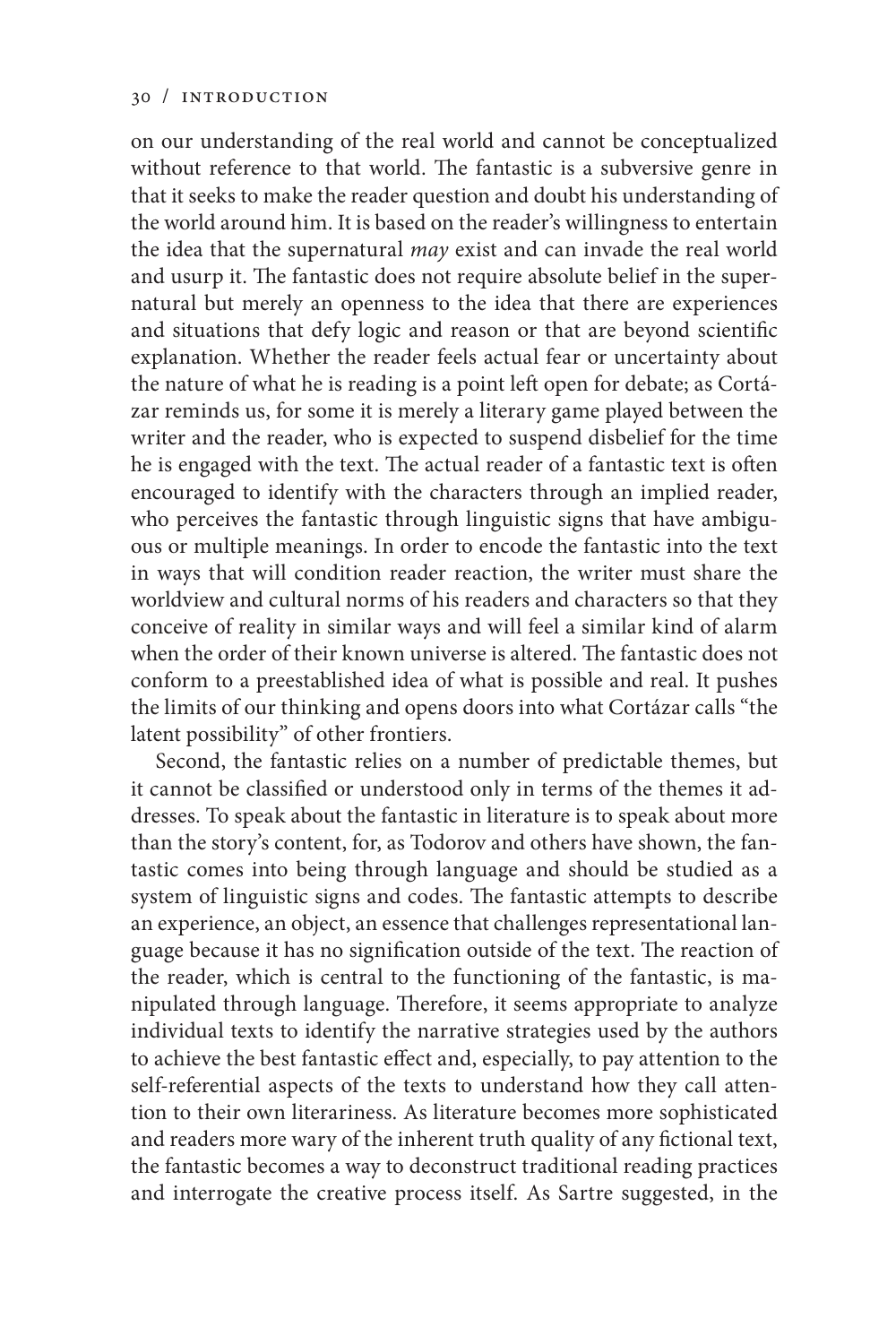twentieth century fantastic literature no longer depends on vampires, werewolves, ghosts, or similar otherworldly creatures. Man, himself, has become the center of much contemporary fantastic fiction, and the fantastic has become, in turn, a way to explore philosophical and psychological issues.

Perhaps for this reason, the fantastic hero or heroine in contemporary fiction tends to be an ordinary person, men and women who are basically comfortable in their existence, albeit at times they lead a lonely, alienated, or dull life. When confronted with a fantastic situation, characters react in predictable ways simply because they are so apparently normal. The best fantastic fiction does not explain the supernatural, but instead allows the reader to form his own conclusions about the nature of what has happened in the text. In many fantastic stories, clues or other slippages in the text (*deslices textuales*) appear that point toward the existence of the fantastic before it makes a full-blown appearance in the text, but these linguistic gaps are purposely vague and polysemic so that they create hesitation or uncertainty in terms of how we are to interpret what we read. Short stories lend themselves particularly well to the fantastic because they can be read in a single sitting and the reader can experience the full cycle of the fantastic without disengaging from the text: he enters the world of the characters, encounters the unsettling effect of the fantastic, feels uncertainty about the nature of the events described, chooses how to interpret it, and emerges having reached a conclusion about what happened in the story. The emotional impact (fear, doubt, surprise, unease) is felt most strongly when the reader temporarily forgets that he is reading a fictional story and imagines, at least for a moment, that he is reading about his own world. This willingness to slip into the fictional world of the characters is what Cortázar refers to when he explains that play opens the doors to the fantastic. When we think of the fantastic as a game, it is easy to understand why readers enjoy re-reading fantastic stories. On second and third readings, our interest lies not so much in knowing what happens in the story as to uncover *how* it happens. We go down the same path, but we look for new signs that might warn us of what lies ahead, we watch for gaps that make us stumble, we are wary of tricks that mislead us. We know the characters, their blind spots, their weaknesses, their flawed thinking, and we cannot only second-guess them but our own response to them. We are drawn deeper into the text looking for the strategies that have been used against us, all the while admiring the skill with which the traps were laid. A well-constructed fantastic short story can be read many times because it opens itself up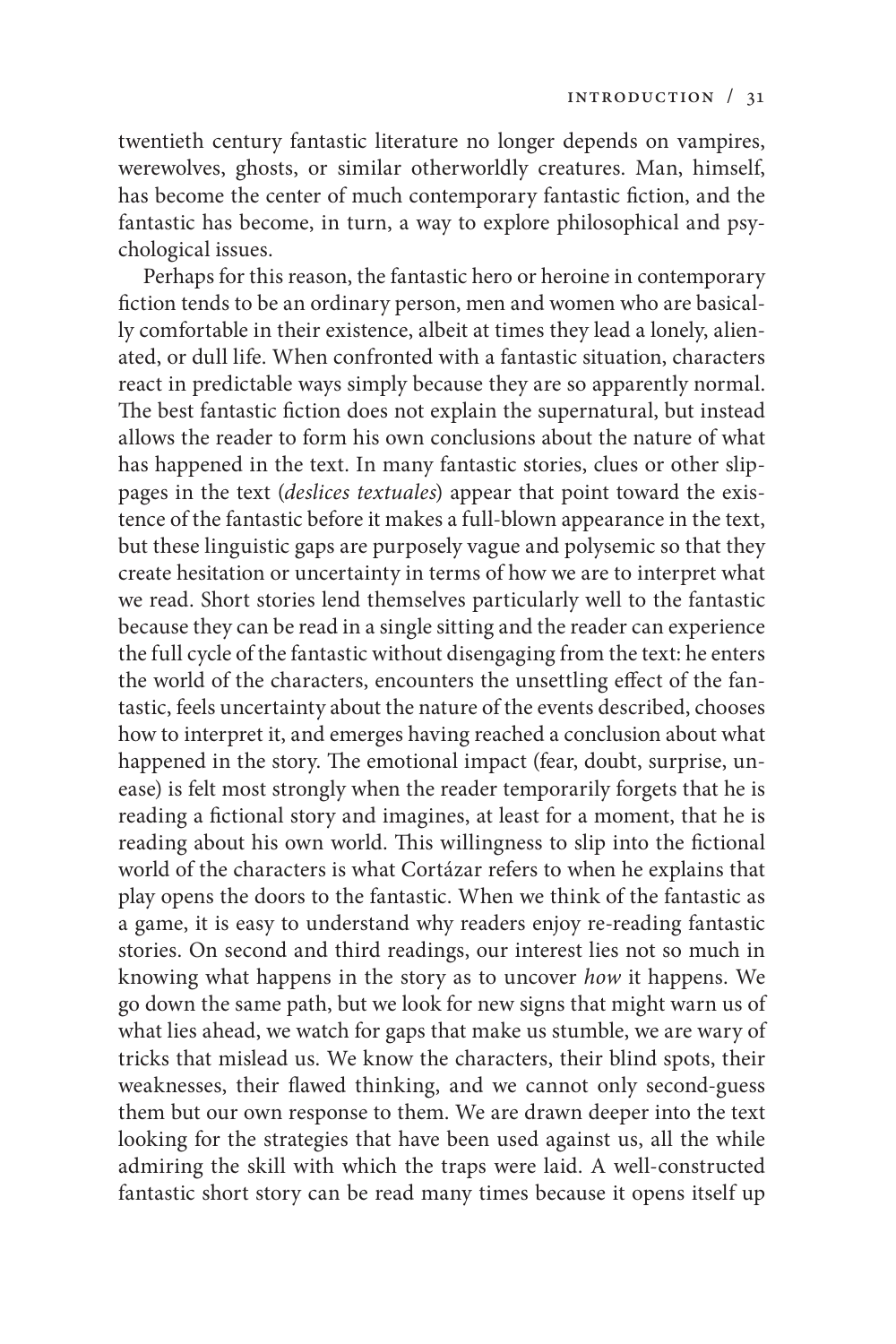to multiple readings and may even mean different things to readers at different moments in their lives. Many elements, such as frame of mind, mood, level of physical comfort, time of day, and setting, to name only a few, can influence the actual reader's reaction to a literary text and his/ her ability and willingness to identify with the implied reader or characters in the story. Because the story can be read in different ways, it is theoretically possible for a reader to reach one conclusion on a first reading, another conclusion on a second, and then on a third reading, decide that the original explanation was the correct one after all. Details that may not seem important on first reading can later suggest new scenarios on repeated readings, or the reader may simply change his mind about what he thinks. The seesaw effect (*basculación*) of the fantastic allows it to metamorphose into an endless chain of shifting signs and signifiers, always leaving something slightly beyond our comprehension. Those readers who insist on absolute closure, on knowing and understanding clearly the nature of everything they read, will not generally respond well to fantastic texts, which can leave them feeling frustrated, as if they have been tricked into a game they are not willing to play. As Porro has noted, fantastic literature perturbs readers on the psychic level, and individuals have different levels of tolerance for this kind of reading experience.

We can safely say that the fantastic has not disappeared as a genre, and that although it has its roots in Europe and the United States in the late eighteenth and nineteenth centuries, it found a home in Latin America soon afterward. It emerged as a reaction against the Age of Reason and the excesses of rationalism that marked the late eighteenth century in the Western world, and it came ashore in mid-nineteenth-century Latin America on the tide of romanticism. Although the fantastic has undergone some changes in terms of style and subject matter, its essence remains the same in the twentieth and twenty-first centuries, and many of the characteristics of the classical fantastic described by Caillois, Vax, Todorov, and others are still found in contemporary narratives. Hahn has provided a detailed study of the fantastic in the Spanish American short story of the nineteenth century and has analyzed texts by writers like Montalvo, Gorriti, Blanco, Roa Bárcena, and Darío, among others, to show that "lo fantástico, al actualizarse en una obra determinada, adquiere la forma de la tendencia literaria en boga, cuyo sistema de preferencias condiciona los temas y motivos, los personajes y el tipo de acontecimiento ruptural" (83). Hahn establishes a link between romanticism, which he dates in Latin America from 1845–89, and modernism, which overlaps with it in the 1880s and continues until about 1910, through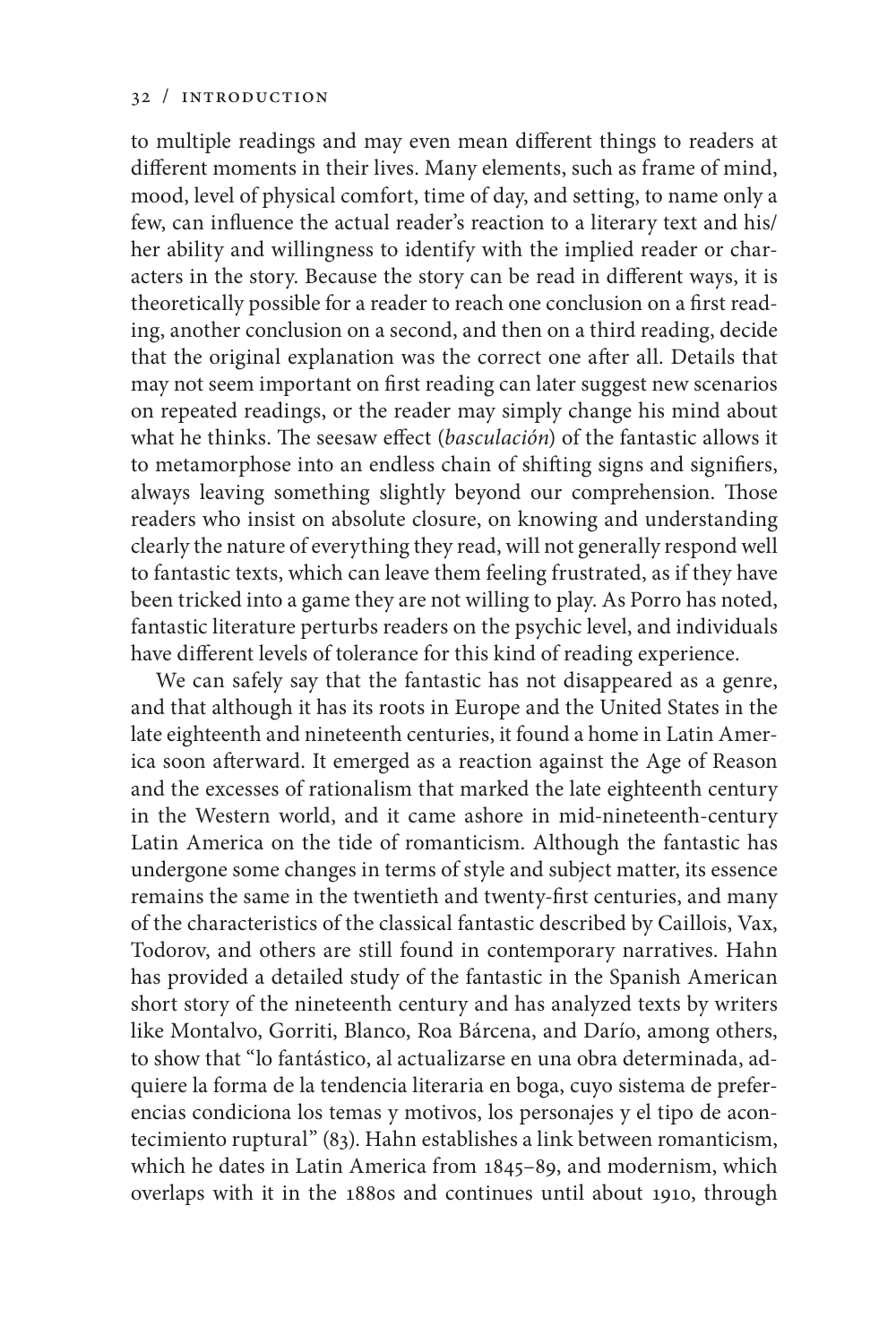the writers' interest in the fantastic as a literary genre. At the same time, he stresses that the fantastic is not stable and intransmutable; as society changes, so does the nature of the fantastic.

To discuss the fantastic in the context of Spanish America, we must be prepared to bend definitions of the genre as it has been construed by European and North American theorists, and we must also acknowledge that the fantastic will take different shape at different moments in time and in different countries. Spanish America, after all, is to some degree an artificial construct, a geographical marker that sets the Englishspeaking Americas apart from those places where Spanish is spoken. There is no reason to assume that an Argentine writer and a Mexican writer will approach the fantastic in the same way, or even share the same notions about it. Nevertheless, we cannot overlook the fact that Spanish American literature in general has been excluded from some of the most important critical discussions of the history and development of the fantastic, and that many of the important theoretical discussions about what constitutes the fantastic as a genre have overlooked Spanish American writing altogether. As a marginalized body of work, then, it can be loosely framed as a unit as a way to distinguish it from fantastic literature in other parts of the world, especially that of Europe and the United States. If we accept the notion that the fantastic in literature automatically carries with it an assumed frame of reference that we call reality, it stands to reason that the nature of the fantastic will shift and change from one cultural framework to another. This idea bears further examination and is one of the motivating factors behind the present study.

## Magical Realism and the Fantastic

Although most critics, theorists, and writers who work with the fantastic argue persuasively that it is not to be confused with magical realism, a neighboring genre in Latin American fiction, the two terms have been so closely linked through decades of use and misuse that it is still difficult to untangle the complicated threads that bind them together. Just as the debate surrounding the nature of the fantastic has raged for decades, so too has the discussion of what magical realism means and what kind of literature it best describes. At the heart of the matter seems to be the attitude or tone of the inscribed narrator toward the subject matter under discussion in the text, where his allegiances lie, what worldview has shaped his thinking, what belief system he subscribes to, and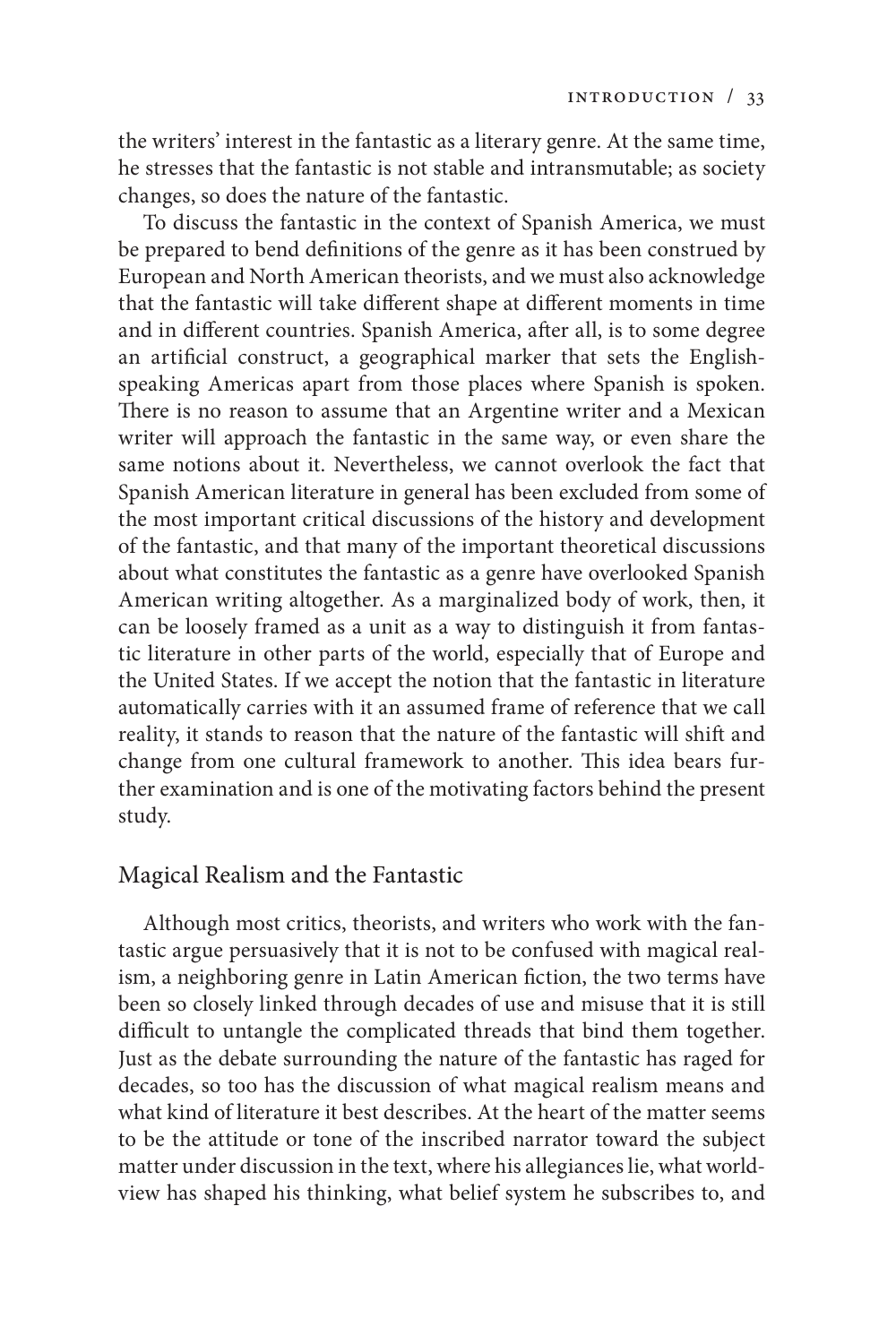how he positions himself vis-à-vis the characters he is describing and his inscribed reader. While a fantastic narrator generally aligns himself with Western logic and sees the supernatural in stark contrast to the rational and real world he inhabits, the magical realist narrator appears to embrace the magical and the real as complementary and symbiotic parts of a unified whole. The element of doubt, hesitation, unease, anxiety or fear which characterizes most fantastic texts is usually missing in a magical realist one, since the supernatural or magical is embraced by characters as something that is part of their world. In this sense, magical realism appears to have more in common with the marvelous than it does with the fantastic, as Alejo Carpentier's use of the term, "lo real maravilloso," suggests. However, the marvelous has its origins in fantasy and portrays a world that has largely been invented, whereas magical realism, or *lo real maravilloso*, claims to represent a recognizable reality. In Spanish America, magical realism has found its greatest expression in geographical areas where a strong non-European presence is felt: the Caribbean, rural Mexico and Central America, and parts of the Andes. This has led many critics to speculate that it is the conflict between European and African or indigenous worldviews that gives rise to magical realism in literature, for magical realist texts often create a space where politically, socially, and economically marginalized peoples can contest colonial discourse by reframing the notion of reality in ways that hark back to their own belief systems.

In 1949, Carpentier declared in the prologue of his short novel, *El reino de este mundo*, that the entire American continent inherently possessed a mysterious and magical essence that provided writers with a wealth of subject matter that had scarcely been touched by writers. He asked, "Pero ¿qué es la historia de América toda sino una crónica de lo real maravilloso?" (121). Carpentier's claim that the marvelous could coexist together with the real, and that in order to portray Latin America in literature the writer needed to tap into both, was an important new idea but his name for it, *lo real maravilloso*, did not appeal to critics. Instead, for reasons that are not entirely clear, they preferred a term borrowed from the world of European art, *realismo mágico*. German art critic, Franz Roh, had first used the term in 1925 as a way to describe postexpressionist painting in northern Europe. Although Roh made no reference to Latin America in his writing, his ideas resonated there because of his belief that "el misterio no desciende al mundo representado sino que se esconde y palpita tras él" (1). Roh claimed that reality could appear unreal when seen from unusual or unexpected perspectives, and that the surprises found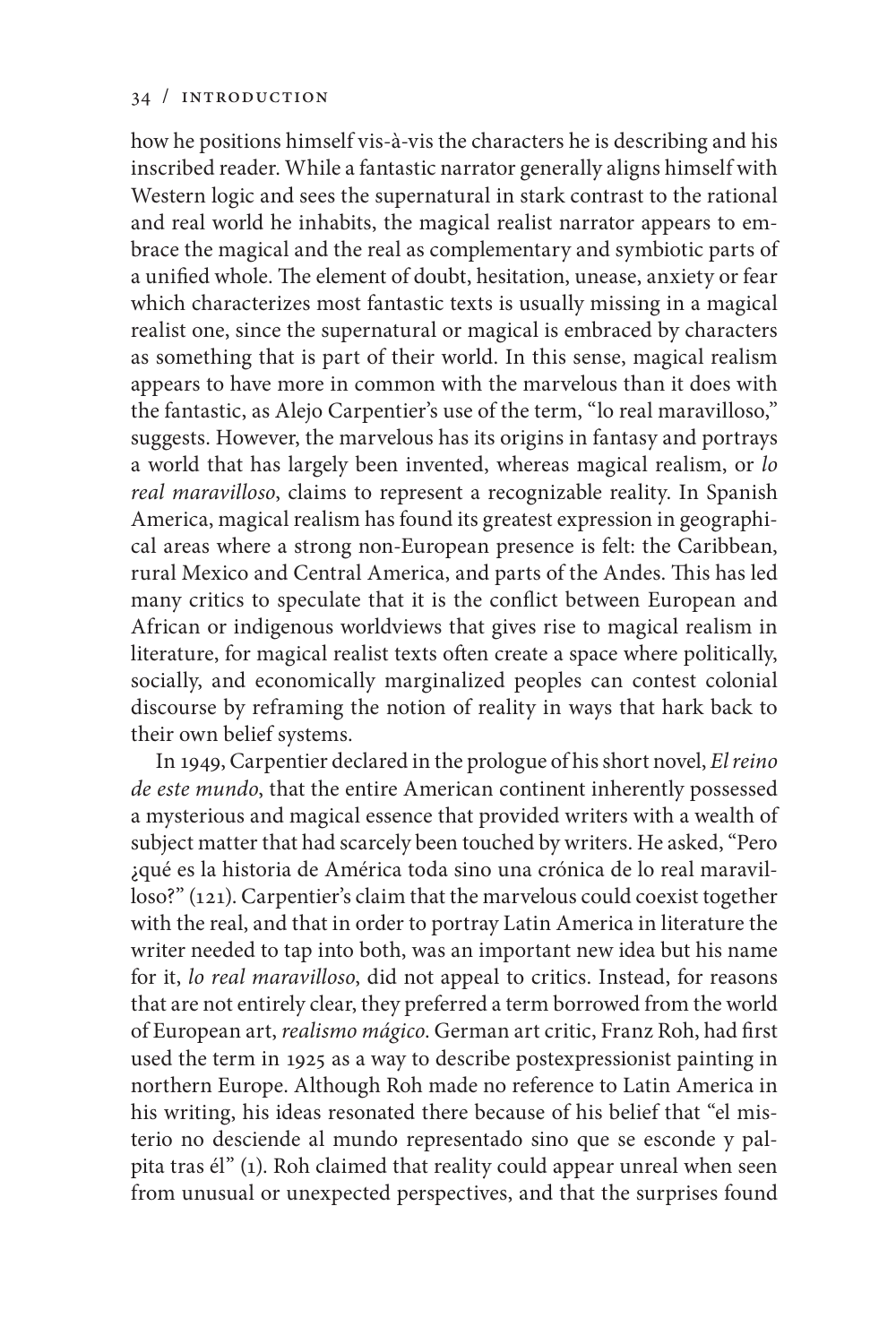beneath the surface of everyday life could form the basis for art. These notions coincided with Spanish American writers' fascination with their immediate, familiar surroundings in the 1930s and 1940s, and their search for a new, more authentic way of writing about the American experience. By 1948, when Uslar Pietri wrote about magical realism in his native Venezuelan literature, the term had become integrated into the lexicon of literary critics in the New World, although it appears to have no clearly defined meaning, other than "la consideración del hombre como misterio en medio de los datos realistas. Una adivinación poética o una negación poética de la realidad" (Uslar Pietri 162).

The distinguished critic Angel Flores is responsible for popularizing the term in the 1950s, but like Uslar Pietri, he used it as a general category to describe the monumental changes he perceived taking place in Spanish American literature at midcentury. Flores called attention to the importance of style, to the ability to transform "the common and the everyday into the awesome and the unreal" (190), but he did not clarify how magical realism differed from other neighboring genres like the fantastic or the absurd. Anderson Imbert described magical realism in more concrete terms in 1956 when he wrote, "Everyday objects appear enveloped in such a strange atmosphere that although recognizable, they shock us as if they were fantastic. Reality is so subjectively treated that frequently the reader seems to be following the scenes of a dream or the symbols of an allegory" (148). Two decades later, Anderson Imbert went further, adamantly rejecting Carpentier's claim that the American continent provides ethnographic subject matter that inspires magical realist writers; according to Anderson Imbert, magical realism depends on technique, not content, and is not linked to any particular geographical area. This stance opened the door to heated debate about whether magical realism is distinctly linked to Latin America or is a universal phenomenon, an issue that has yet to be resolved. In addition, Anderson Imbert's claim that the magical aspect of magical realism does not come from reality itself but from "el arte de fingir" (43) signals a reluctance on the part of Eurocentric intellectuals to embrace a non-Western or culturally hybridized view of Latin American reality. Fernando Alegría disagreed strongly with Anderson Imbert's position and urged a return to Carpentier's original conception of *lo real maravilloso* as a basis for understanding magical realism. Alegría names Carpentier and Miguel Angel Asturias as two exemplary magical realist writers; he explains that the magical elements in their work are not invented but instead based on reality, and that "ese realismo vive de una constatación de hechos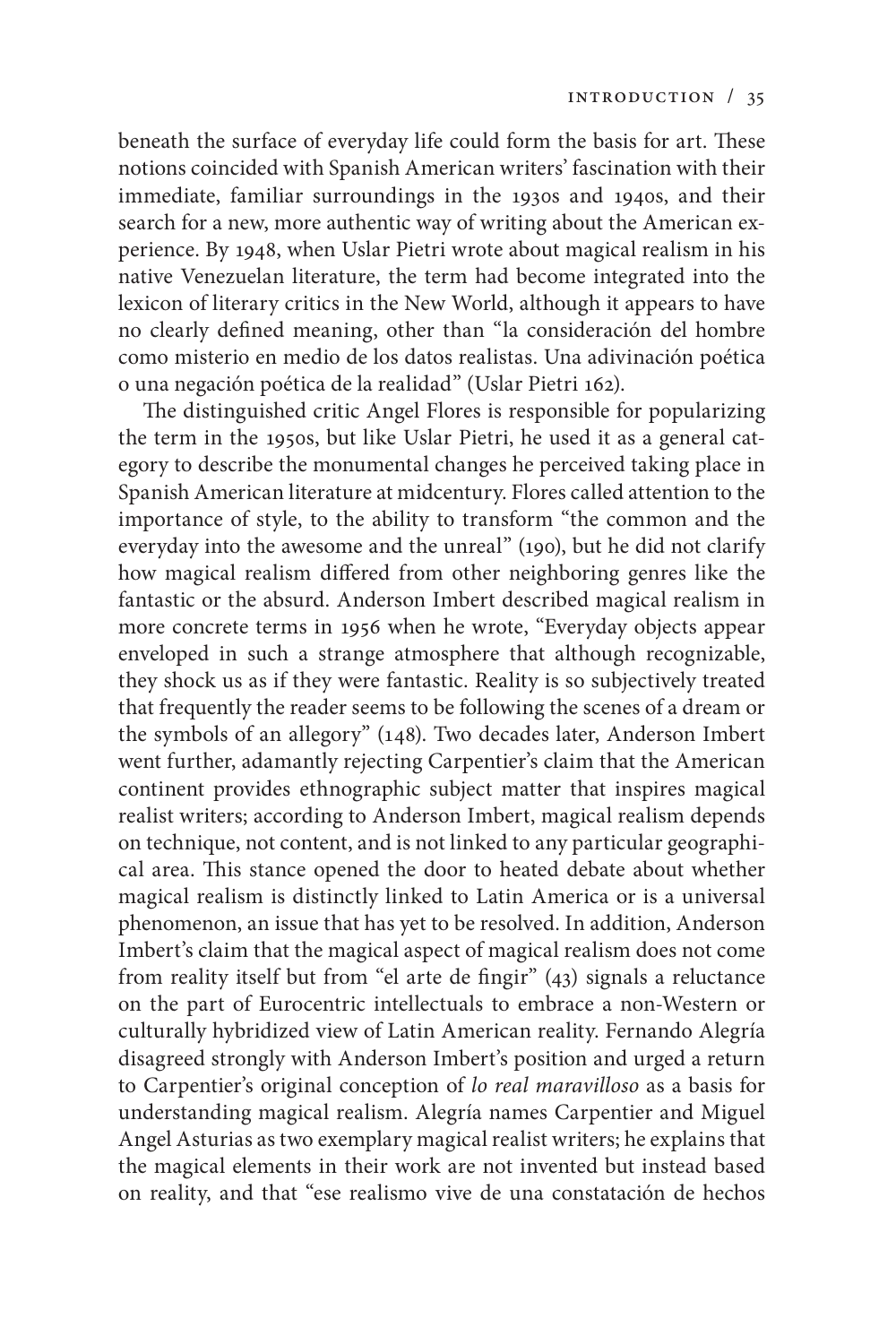históricos que se tornan leyendas en la imaginación del pueblo y actúan, luego, como mitos desde una subconsciencia colectiva" (356).

Luis Leal was among the first to suggest that magical realism is above all about the writer's attitude toward his subject matter. He states that the writer "se enfrenta a la realidad y trata de desentrañarla, de descubrir lo que hay de misterio en las cosas, en la vida, en las acciones humanas" (232). He adds, "El autor no tiene necesidad de justificar lo misterioso de los acontecimientos" (234), because the writer sees the world around him as one that is essentially true and real, albeit mysterious and magical at the same time. Like Carpentier, Leal believes that magical realism is linked to specific subject matter, and that it is content, not form, which gives unity to the genre. He says emphatically that magical realism does not distort reality, it does not rely on oneiric motifs, and it does not attempt to explain psychological motivation. This distinguishes it from neighboring genres like the fantastic, surrealism, and psychological literature. Pioneers like Flores, Anderson Imbert, Alegría, and Leal, unable to agree among themselves about the meaning and use of terms like magical realism and the fantastic, launched ensuing generations of scholars into theory-driven debates that Emir Rodríguez Monegal described as "un diálogo de sordos" (26). He noted that the lack of communication led to confusion, and he urged critics to identify key texts and offer careful analysis of them to illustrate theories about the genres they worked with. This prompted many scholars to write about magical realism in the 1970s and 1980s, and some writers associated with the genre, like Miguel Angel Asturias and Gabriel García Márquez, to discuss their ideas about it. Constant bickering and disagreement about the meaning and application of the term caused some critics to declare that magical realism was "un mero vacío teórico, un concepto ambiguo e innecesario en la crítica hispanoamericana" (Mena 395), but others fell into a tacit understanding that they would agree to disagree on some points and focus instead on common elements that they all associated with this kind of writing. Recent decades have seen a burst of activity surrounding the study of magical realism both in Latin America and world literature, much of it linking narrative discourse to social realities of specific places.

Amaryll Chanady's work in the mid-1980s provided a useful framework for a discussion of how magical realism intersects with Boom and post-Boom writing in Spanish America, colonial discursive practices, and social context. According to Chanady, magical realism is characterized by "two conflicting, but autonomously coherent, perspectives, one based on an 'enlightened' and rational view of reality, and the other on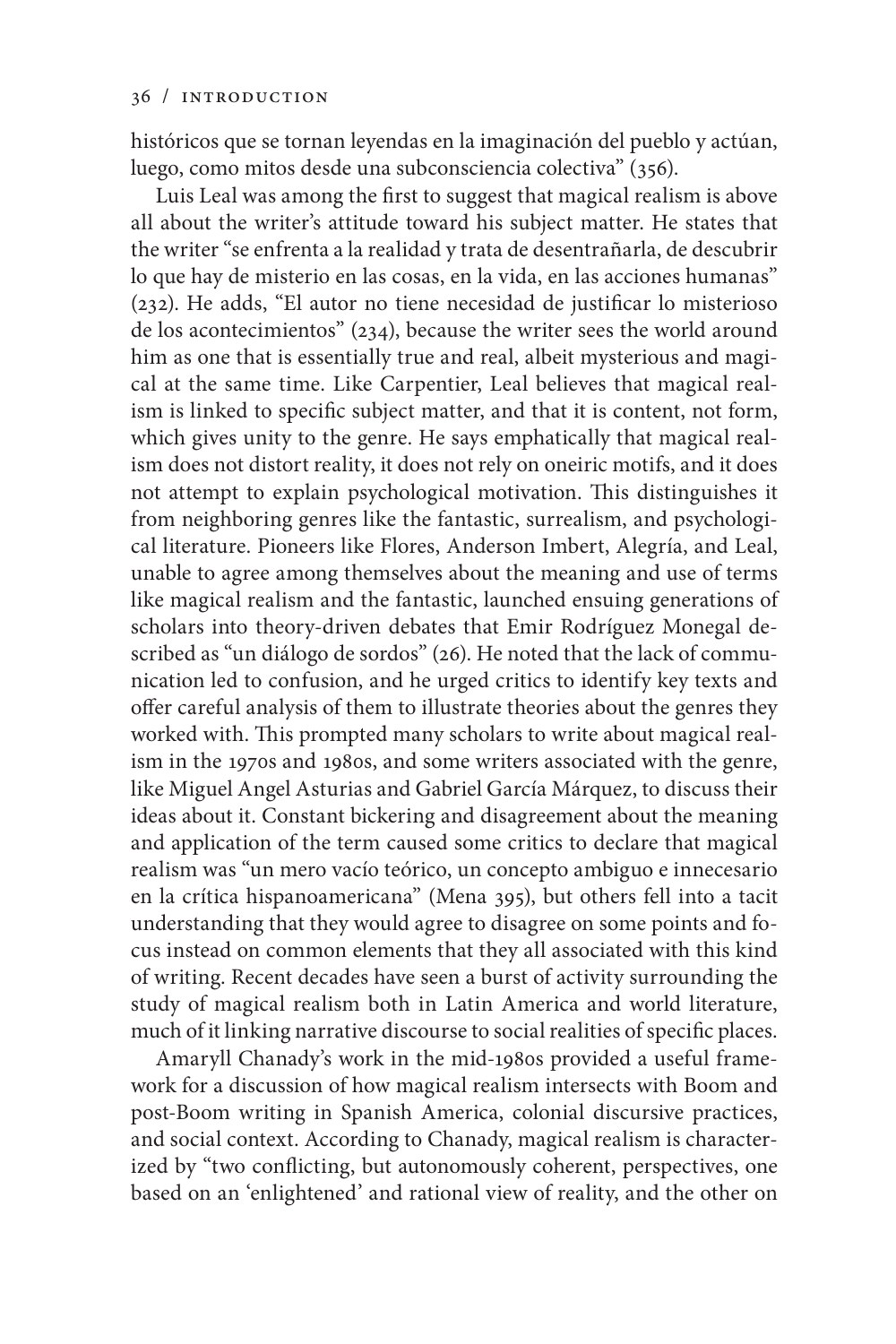the acceptance of the supernatural as part of everyday reality"  $(21-22)$ . The belief system that controls what is real and possible in the text belongs to the characters and/or the narrator, not the implied reader. The reader is invited to enter the world of the characters and temporarily adopt their worldview in order to see reality from a different perspective. Chanady explains, "In magical realism, the supernatural is not presented as problematic, he does not react to the supernatural in the text as if it were antinomious with respect to our conventional view or reality, since it is integrated within the norms of perception of the narrator and characters in the fictitious world" (23). In contrast to the fantastic, magical realism does not inspire fear, hesitation, or doubt in the reader, which is one of the fundamental differences between the two modes of expression. Chanady notes that "the absence of obvious judgments about the veracity of the events and the authenticity of the worldview expressed by characters in the text" is another important characteristic of magical realism (30). She believes that the lack of hierarchy between two mutually exclusive belief systems or logical codes in magical realism facilitates the acceptance of the mysterious, magical, or supernatural in the text.

Wendy Faris points out that many magical realist texts are set in rural spaces and rely on a Jungian perspective that grounds magical and mysterious elements in a collective experience rather than in individual memory, dreams, or visions. She also notes that magical realism lends itself to an extravagant, carnivalesque style that creates a sense of the outrageous, best represented by *Cien años de soledad*, which is often held up as the most representative work of magical realist fiction in Spanish America (185). Theo D'haen considers magical realism to be "the cutting edge of postmodernism" in that it subverts earlier literary conventions and the metanarratives and ideologies that those earlier conventions upheld (201). When seen as the flip side of the kind of literary realism so popular in Spanish America in the late nineteenth and early twentieth centuries, magical realism indeed turns the notion of what is real and possible on its head. It also privileges the worldview of those who had previously been marginalized, ignored, or portrayed as the literary "Other" who could be observed but not allowed to speak from any perspective other than the one embraced by the educated implied reader.

Another fundamental difference between the fantastic and magical realism is that the former finds its best expression in works of short fiction, whereas the latter is most often associated with the novel. The fantastic effect, born of doubt and hesitation, cannot easily be sustained for long periods of time, since a break from the text disrupts the reader's response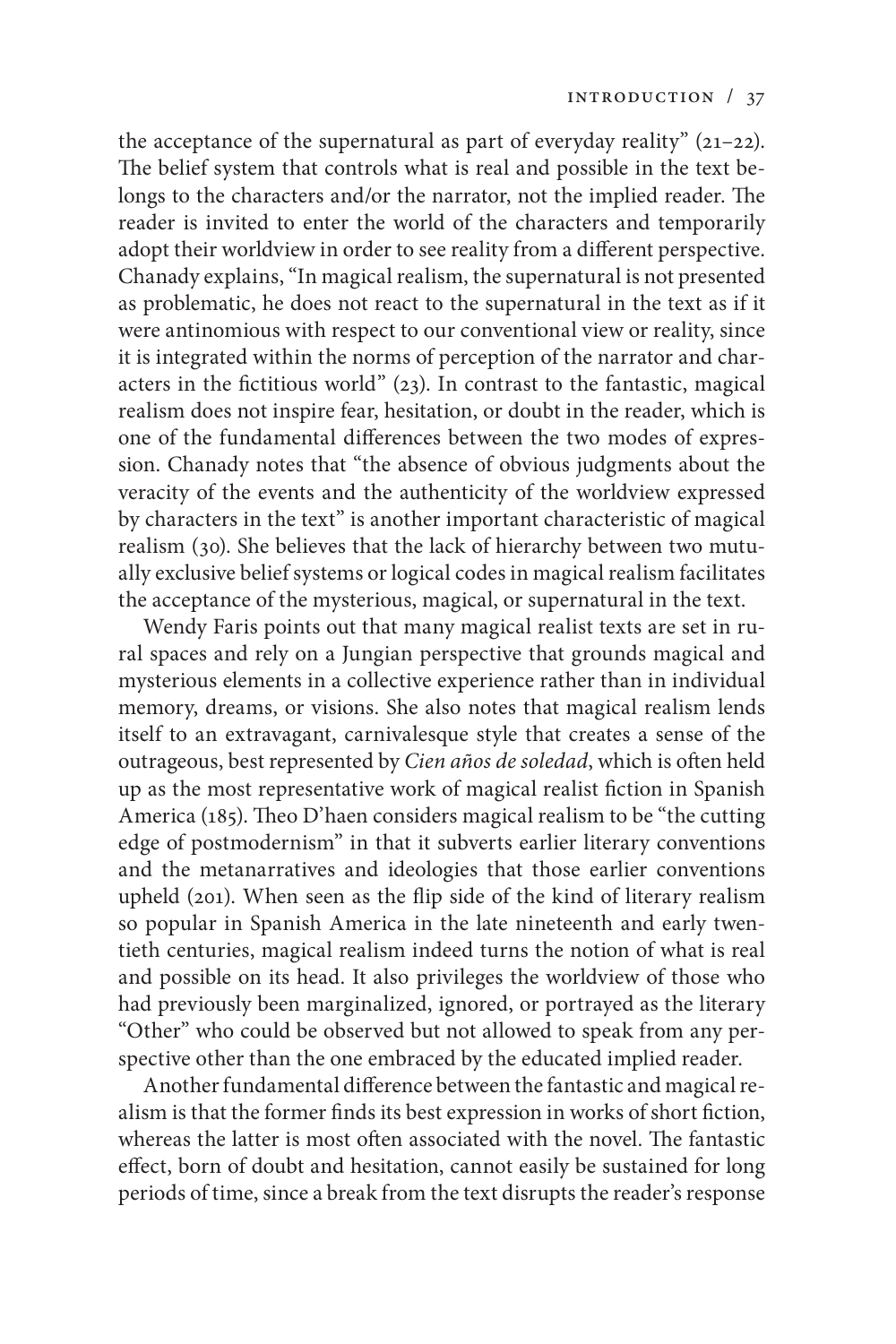to it and encourages him to reach conclusions about the nature of events described in the text. They are fantastic only so long as he is willing to admit the possibility that they may be fantastic; once he puts aside the text, he will most likely reach a conclusion about the nature of what he has been reading and the fantastic will slide into a neighboring category like the marvelous or the uncanny. Magical realism, by contrast, does not depend on the reader's doubt and hesitation and, instead, seduces the reader into entering the world of the characters through lengthy, complex, and elaborate narrative threads that prop up their worldview. Novels like *El reino de este mundo* by Carpentier, *Hombres de maíz* by Asturias, *Cien años de soledad* by García Márquez, *Pedro Páramo* by Juan Rulfo, *Siete lunas y siete serpientes* by Demetrio Aguilera Malta, and *La casa de los espíritus* by Isabel Allende stand out as examples of magical realism in Spanish America; for this reason, it has intersected in more obvious ways with so-called Boom of Spanish American literature. From the late 1940s through the 1980s, magical realism became almost synonymous with the Spanish American literature on the international (and commercial) level. The fantastic short story, however, has been somewhat relegated to the margins in critical discourse, perhaps because few of the works have had "best-seller" status. The simple equation of magical realism with the primeval jungles, isolated rural communities, flamboyant and eccentric characters, or the turbulent and dramatic history of Spanish America makes the genre appealing to audiences who enjoy a taste of the exotic. It also conforms to some readers' notions about "primitive peoples" and the effect of economic underdevelopment on certain regions of the world, which allows them to establish and maintain an emotional distance from the text and ultimately relegate the mysterious and magical to realms other than their own.

# Putting Theories into Practice

In Spanish America, the fantastic generally reflects the modern urban experience, with the strongest and most enduring tradition in fantastic literature found in the Southern Cone, especially in Argentina and Uruguay. Cortázar addresses the link between the fantastic and the River Plate by stating:

Many times critics have looked for the answer to this question; they have spoken of the cultural polymorphism of Argentina and Uruguay resulting from the multiple waves of immigrants; they have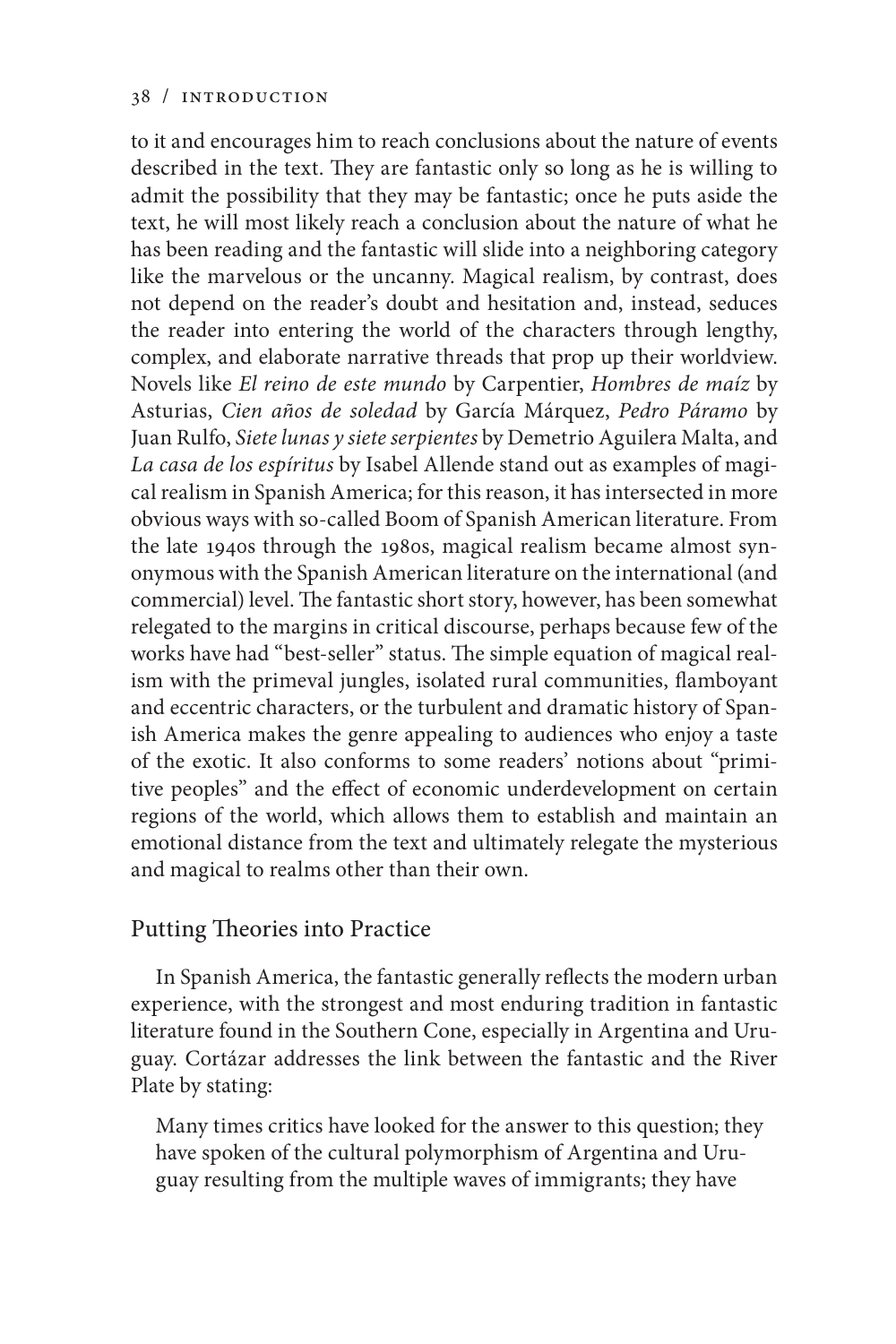alluded to our immense geography as a factor of isolation, monotony and tedium, with the consequent refuge in the startling, the exceptional, in the search for an anywhere, out-of-the-world type of literature. As a participant in that literary current, I feel these explanations to be only partial; and in the end, instead of a rational explanation, the only thing that I can see is once more a mechanism of chance, that same chance which once, and in infinitely greater proportions, concentrated a creative explosion in Renaissance Italy and in Elizabethan England, which made possible the Pléiade in seventeenth-century France, and in Spanish the generation of the Golden Age or the poets of the Spanish Republic in the 1930s. Suddenly, and without logical and convincing reasons, a culture produces in a few years a series of creators who spiritually fertilize each other, who emulate and challenge and surpass each other. (527)

In acknowledgement of the importance of writers from the Southern Cone in the development of fantastic literature in Spanish America, more than half of the authors included in the present study are from that region: Adolfo Bioy Casares (Argentina, 1914–99); María Luisa Bombal (Chile, 1910–80); Jorge Luis Borges (Argentina, 1899–1986); Julio Cortázar (Argentina, 1914–84); Leopoldo Lugones (Argentina, 1874–1938); Silvina Ocampo (Argentina, 1903–93); Elvira Orphee (Argentina, 1930– ); and Horacio Quiroga (Uruguay, 1878–1937). Another significant group of writers comes from Mexico: Elena Garro (1920–98); Carlos Fuentes (1928–); and José Emilio Pacheco (1939–). In the 1950s, Luis Leal described the fantastic as a "género poco adaptado a la psicología del mexicano, hombre realista por naturaleza" (129). Nevertheless, Mexico has also been a breeding ground for the fantastic, perhaps because writers there have been especially effective at using the fantastic to explore Mexican issues. Leal's assessment of the Mexican as a person who is by nature realistic does not exclude the possibility of looking at reality through the lens of the fantastic. As Cortázar suggests, there is an element of chance behind the fact that these texts come in large proportion from specific regions of the world and appear at specific moments in time. When we look at the ways writers and texts coincide and overlap in approaches and concerns, it becomes apparent that they do not exist in isolation from one another. Those who cultivate the fantastic in the Spanish language "spiritually fertilize each other," as Cortázar claims (527), both within and beyond national borders. As he points out, one of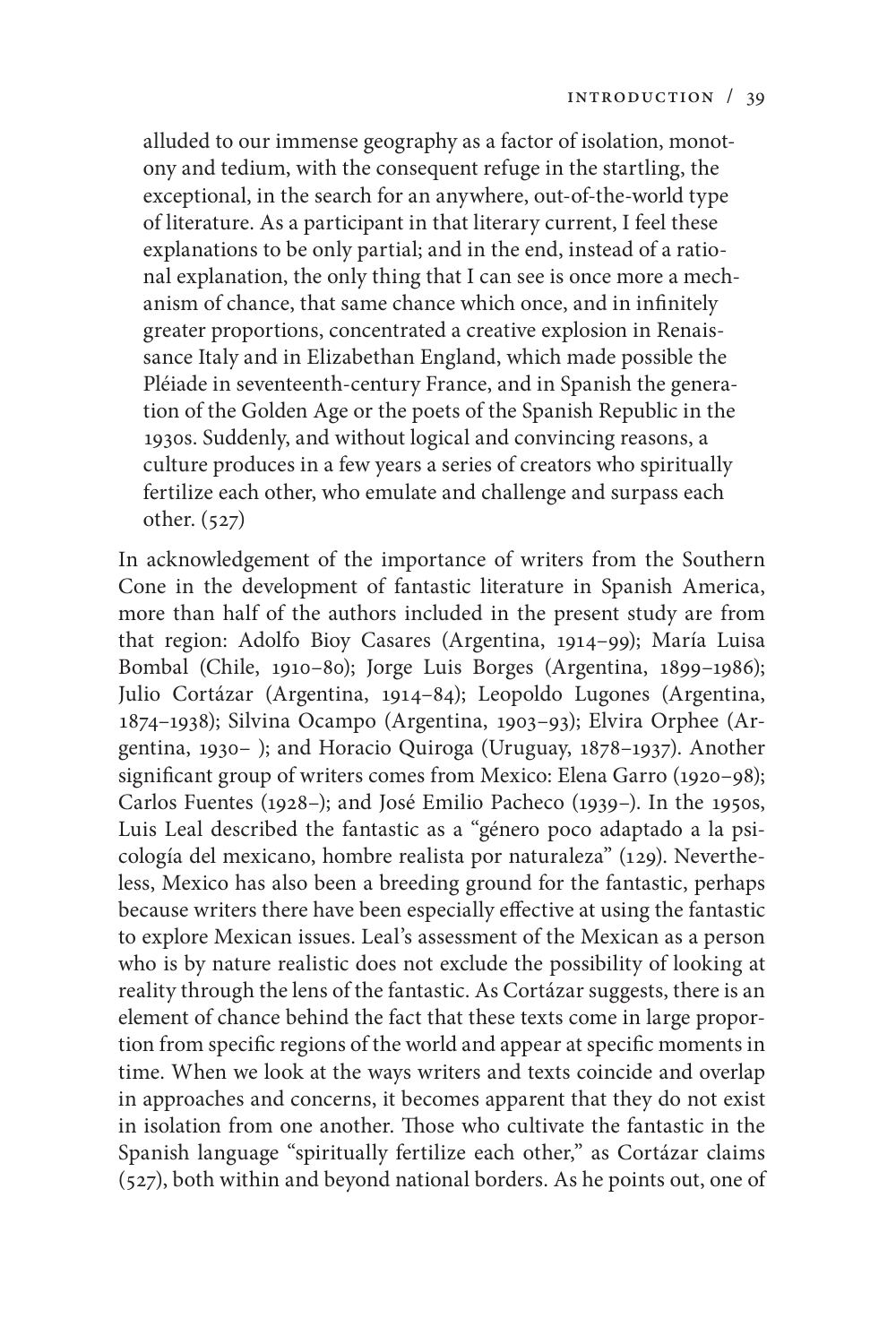the characteristics of the modern world is "a growing consciousness that not only is no man an island, but that countries are not islands either" (531). This cross-fertilization may be due, in part, to a shared preoccupation among Latin Americans that Cortázar identifies as "the anguished search for our identity, for our necessary and irreplaceable reality" (532). Although that reality may vary from country to country, what binds Latin Americans together is the search for an autonomous identity, both on a national and personal level, and it is this notion of identity as a cultural construct that is at the heart of many of the fantastic narratives examined here.

If we accept as a point of departure Jackson's observation that "the fantastic cannot exist independently of that "real" world that it seems to find so frustratingly finite" (20), it seems appropriate to organize the study of individual stories according to the ways in which they challenge the implied reader's perception of reality. It is, of course, problematic to make claims about what a culture is like, or what human beings are like, based on situations and characters presented in works of literature. However, since one of the functions of the fantastic is to problematize the representational ability of language and literature in general, the study of fantastic narratives allows us to look at the way reality is culturally constructed in a text, the better to understand where the flaws in that construction lie and where the truth of the fiction begins to come apart at the seams. In this sense, it is as appropriate to discuss the social function of fantastic literature as it is to talk about realistic fiction in those terms. Jackson explains, "The fantastic exists as the inside, or underside of realism, opposing the novel's closed, monological forms with open, dialogical structures. . . . The fantastic gives utterance to precisely those elements which are known only through their absence within a dominant 'realistic' order" (25). The fantastic expresses unconscious drives, desires, fears and obsessions and shows "in graphic forms a tension between the 'laws of human society' and the resistance of the unconscious mind to those laws" (Jackson 6–7). We know, of course, that literature is not the same as reality, but literary texts do reveal something about the culture in which they originate, even when their aim is to undermine and subvert some of the basic premises that culture holds true. The fantastic provides us with rich territory to explore in Spanish America, not only in terms of its artistic merit but also as a literature that concerns itself with human beings and the world they inhabit. The present study is not a general history of the fantastic short story in Spanish America, although it does attempt to show, through representative texts and writers, how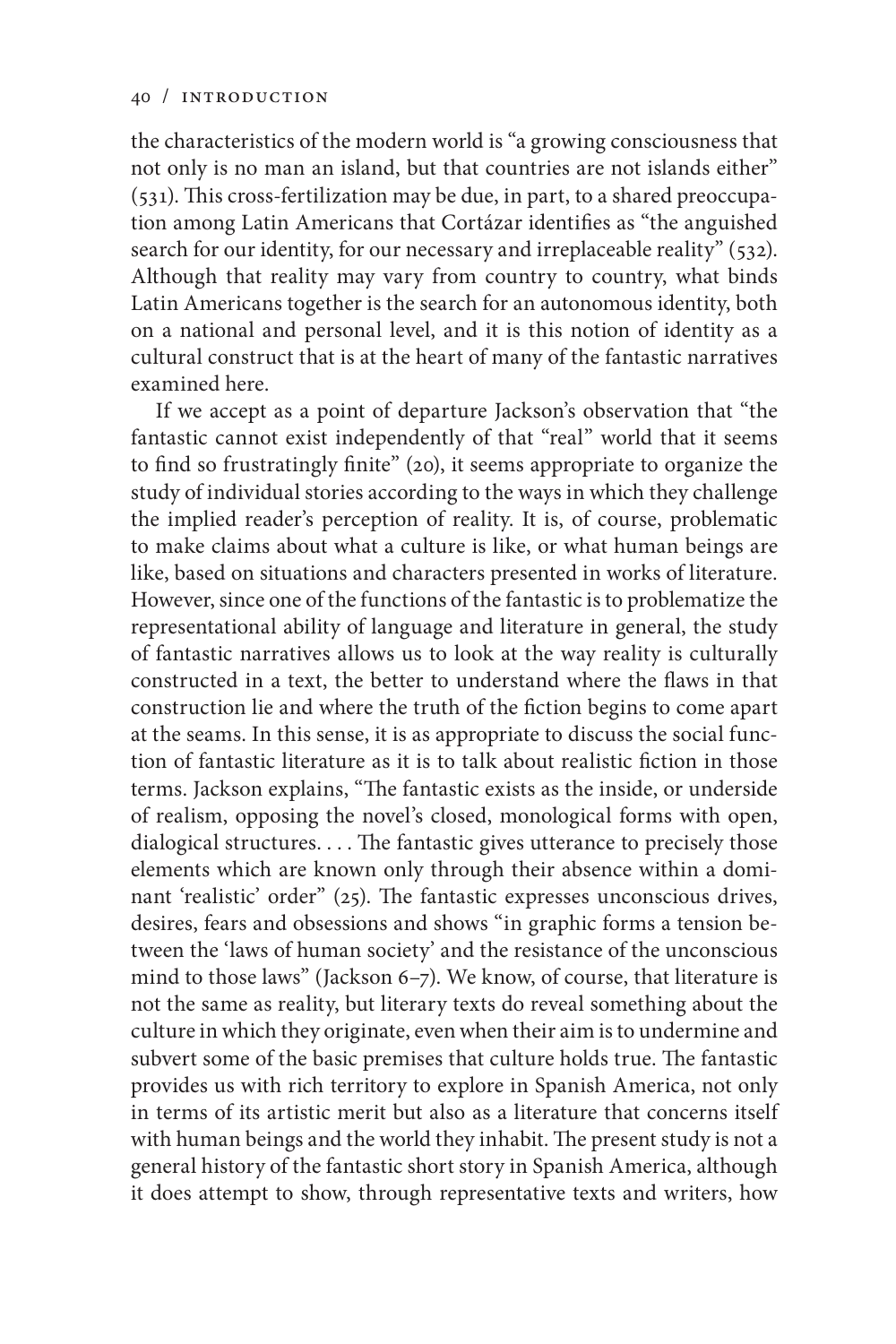the fantastic has developed there over the course of the past century. At the same time, each chapter offers an in-depth analysis of the narrative strategies used by the writers as a means of linking thematic concerns to the use of language that generates a fantastic effect.

Chapter 1 situates the modernist fantastic story as a counterdiscourse to positivism, the prevailing philosophy of the late nineteenth and early twentieth century in much of Latin America. These stories, far from being examples of escapist literature, directly interrogate and challenge the dominant ideology of the times. They call attention to the limitations of language, to the inability of words to express certain experiences or to accurately describe situations that fall outside of normal bounds. They suggest that scientific truth is not absolute and, in fact, can often be manipulated to reach false conclusions. The reader is called on to fill in gaps in the texts, and ambiguity leads to multiple levels of meaning that allow readers to interpret facts in different ways. The fantastic in the hands of modernist writers becomes a subversive genre, one that questions the value of progress at all costs. It is an excellent point of departure for our discussion of the genre in Spanish America because it shows that Spanish American authors have reached a level of sophistication that puts them on a par with European and North American writers of the fantastic, and it also points to some of the thematic concerns later writers will take up in their fiction.

Chapter 2 focuses on stories that explore the relationship among readers, writers, and texts. Specifically, these stories address questions such as who is the ideal reader of the fantastic? Is it possible to create an original work of literature? How can the text convincingly represent something that has no reality outside the written word? The stories explore the role of the literary critic in the construction (and imposition) of meaning and also encode multiple ways of reading the text into the narrative structure through different kinds of implied readers (the naive reader versus the sophisticated reader, for example). As examples of self-referential literature, the stories have as their central preoccupation the process of writing and reading; ultimately, in one way or another, they ask us to think about what literature is and what role it has in our lives. They question the authority of the author, the power of the written word to shape our perception of reality, and the possibility of literature as an escape from reality. They suggest that literature is a game or a construction, not a mirror of truth, and call for an examination of how the interpretative process functions (and sometimes breaks down or goes awry) in the production and reception of literary texts. This is a preoccupation that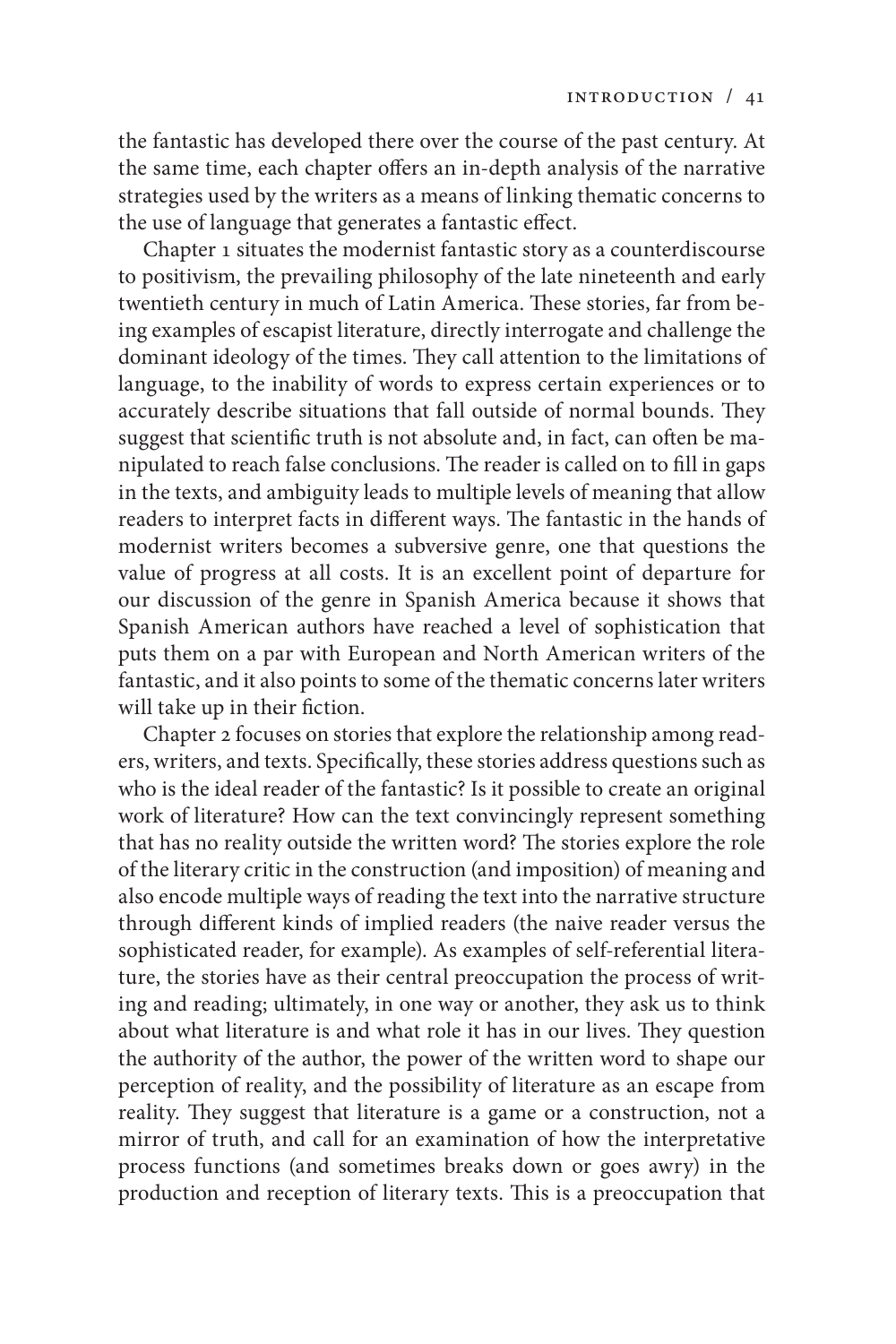European and North American poststructuralists would express several decades later, although usually without reference to Spanish American literature.

Chapter 3 concerns itself with the intersection of the fantastic and history, particularly in terms of how the interpretation of historical events shape personal and national identity. Time travel, which is a common theme in traditional fantastic fiction, has a more complex function here. It is a structural device that brings together different moments in time so that characters can understand more clearly their relationship to the past and its influence on the present. Space becomes symbolic because it splits along lines that reflect historical conflicts. Mexico City is the scene of three of the stories because it is a physical and geographical metaphor for the imposition of one culture on another. Characters can live in both the pre-Hispanic and modern world at the same time because they are one in the same, separated only by time, which proves to be an unstable entity. In a similar way, the dichotomy between civilization and barbarism, the predominant theme of Argentine literature in the nineteenth century, allows Buenos Aires and "El Sur," or the vast plains of the pampas region, to function as a reminder that the conflict has not been resolved in the twentieth century, although history has apparently relegated it to the margins. Characters in these stories come face to face with the Other, the historical shadow of the person they once were, or a representative of the culture they have forgotten and pushed to the side. The stories speak of "the anguished search for our identity, for our necessary and irreplaceable reality," which Cortázar identifies as a major preoccupation in Latin American fiction (532).

Chapter 4 examines the connection between the fantastic and psychoanalytic theory, especially as it relates to the concept of the gendered subject. It takes as its point of departure stories that express themes of the double, but explores how the fantastic treatment of the theme illustrates the workings of the unconscious. In the stories, male narrators position the female characters as mirror images of themselves, but at the same time, they struggle with the need to acknowledge sexual difference in order to take their rightful place in a patriarchal culture. The female metamorphoses from the double into a mysterious Other, a metaphor for longing and repressed desire, and the male, if he is unable to recover the illusion that they are two halves of a single whole, resorts to the fantastic as a mechanism for dealing with the rupture. Women are disappeared from the text or swept aside, leaving only the male narrator's reconstructed idea of them in their place. The males, who recognize themselves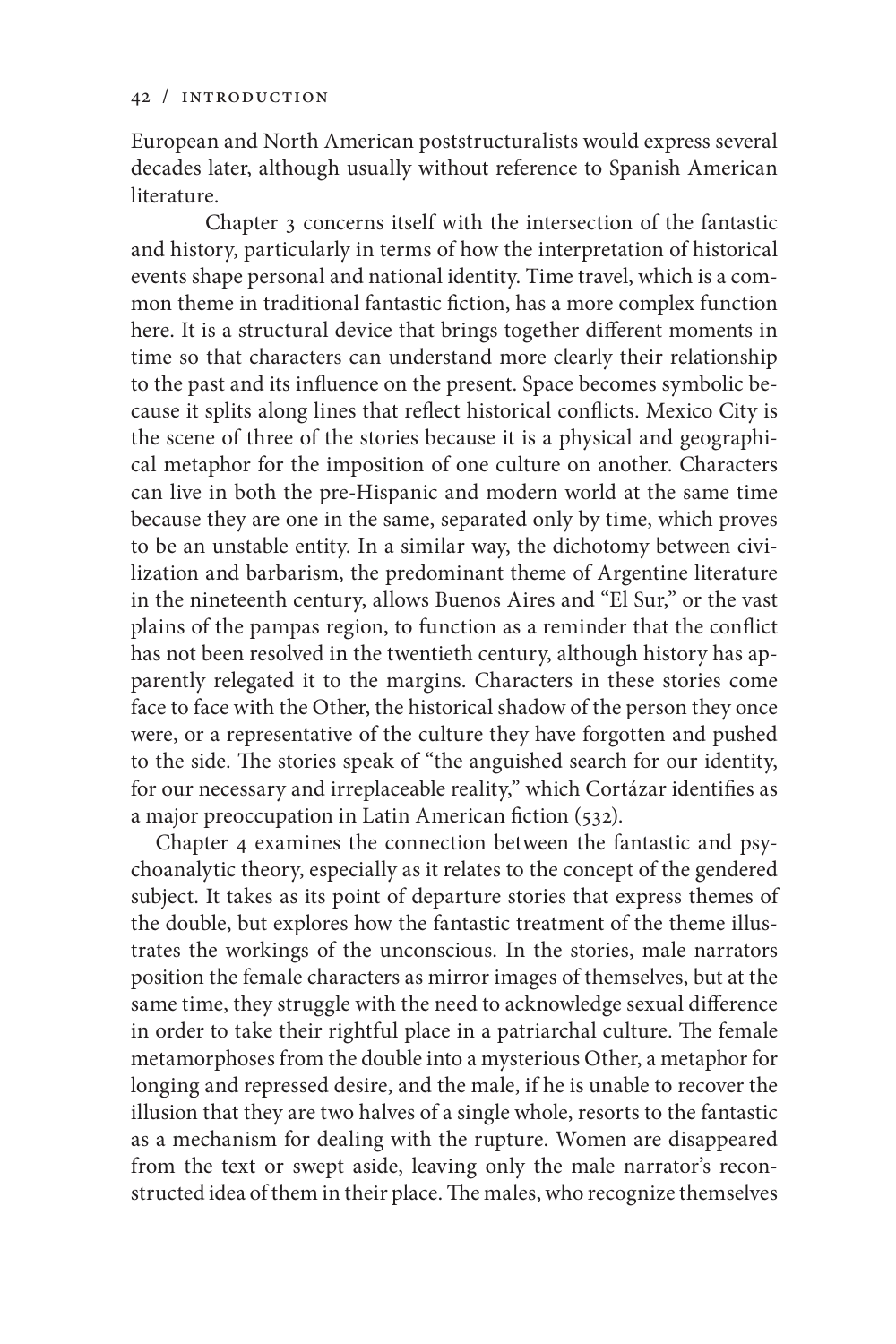as victims of the fantastic, explain away the bothersome aspects of the female Other through supernatural events. These stories illustrate that the fantastic, like unconscious desire, cannot be contained in language. The fantastic calls attention to insufficiencies in the linguistic system we use to represent ourselves. They bring to the surface the unconscious fear that there is no solid core to the "I" who speaks, and the position from which we articulate our personal identity is an arbitrarily assumed one. At the same time, they undermine societal values that prop up male authority by suggesting that power relations are largely a matter of habit and custom, and not inherently prescribed by gender.

Chapter 5 explores the connections between gothic romance and the fantastic, particularly as it relates to the treatment of the female body and problematizes the nature of feminine desire. In the two novellas studied here, the question of a lover's identity is brought to the fore by a narrator who may or may not be mad. The narratives play off the conventions of gothic romance as a way to explore some of our assumptions about romantic love and sexual desire, and they point to the ways in which narrators establish or lose authority over the texts because of culturally constructed notions about gendered identity. The "real" world of the characters is dull and monotonous, and the possibility of an "impossible" love offers them an escape. But the aging female body becomes the site of resistance in the texts, and her claim to desire, which seems so transgressive in the texts, is the element that opens the door to the fantastic in the narrative. The no longer desirable female who steps outside conventional behavior to act out her sexual fantasies and obsessions positions the male lover as the object of her longing, but this inversion of roles is dangerous, since it changes the way we think about romantic love. The lover in the texts, whether real, imaginary, or supernatural, allows us to explore some of our preconceived notions about gender, sexuality, and the body. The aging female, traditionally cast as the madwoman or monster of gothic fiction, is also portrayed in a more ambiguous light as a human being driven to desperate acts through unsatisfied desire. The novellas challenge us to think about the reader's role in creating meaning based on conjecture and preconceived notions and to think about how we respond to language that is not transparent.

Chapter 6 looks at the fantastic short story in the hands of women writers. The stories examined here establish that the way a writer chooses to frame discourse is an ideological statement. What we think of as natural patterns in language are, in fact, merely the result of dominant practices, and when women break these patterns in an attempt to create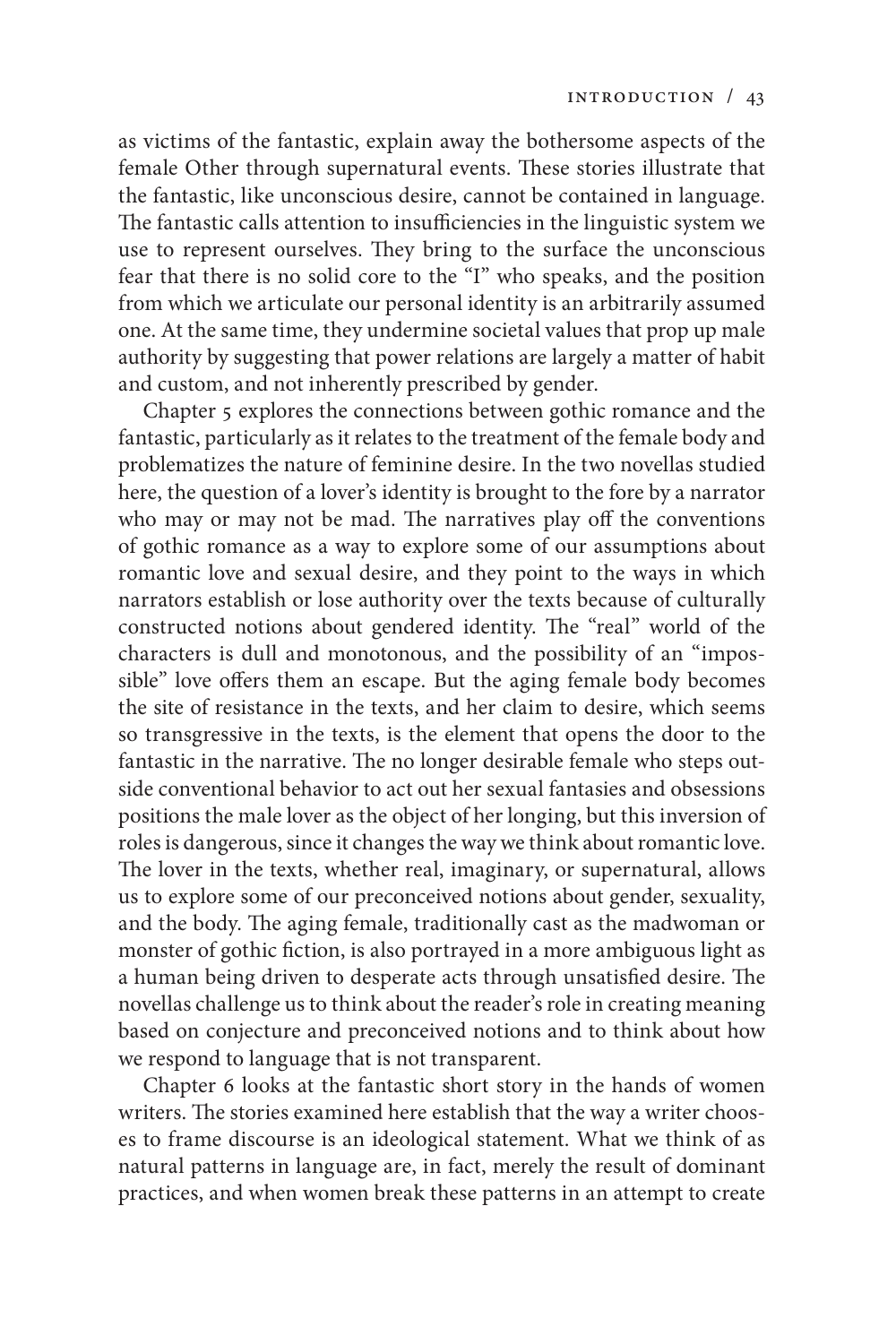a reverse discourse, we become more aware of the subversive potential of language. The fantastic is a particularly useful tool for women writers because it undermines patriarchal authority by suggesting alternate visions of the real world. The question of who speaks, who sees, and who controls our access to information in the narrative is central to these stories. They make us aware that when we grant (or deny) authority and reliability to a narrator, these reactions are culturally conditioned, and that our perceptions of what is real and possible in a text are never entirely our own but are, instead, encoded into language. Women writers of the fantastic turn narrative practices inside out, creating a space for those who are normally denied a voice. Some of the stories foreground their own enunciation practices by using language that is purposely elliptical, perhaps as a way to reflect the ambiguity of women in male-dominated discourse. They undermine the assumption that language has fixed meaning and that the same narrative strategies are appropriate for everyone. As a feminist practice, the fantastic does not attempt to replace one hierarchical structure with another but merely to extend our perceptions as a way of opening a space for those who have been marginalized.

Chapter 7 frames the discussion of the fantastic in cinematic terms, looking at the way film directors create a fantastic effect in a medium that is primarily visual. The fantastic, which is normally articulated through language and is most often associated with written texts, presents a particular challenge in film. If it resists representation and remains invisible or unnamed, how can viewers perceive that it exists? If the supernatural takes concrete form on screen, most viewers will quickly perceive it as a cinematic device and relegate it to the realm of fantasy or the marvelous. The hesitation or doubt that gives rise to the fantastic in literature requires that the supernatural be suggested but not made explicit. Films most successful at achieving the fantastic effect are those that rely on ambiguity and inference, but this is difficult to accomplish without tipping the scales in one direction or another. The films examined here lend themselves to two or more explanations, one always pointing in the direction of the supernatural and the other(s) suggesting a natural explanation such as madness, delusion, chicanery, allegory, or tonguein-cheek irony. The fantastic is simultaneously visible and invisible because it takes human form, and there is nothing otherworldly about the characters except in terms of how they perceive themselves. In this sense, it is closest to what Sartre described when he wrote, "For contemporary man, the fantastic is only one of a hundred ways of mirroring his own image" (60).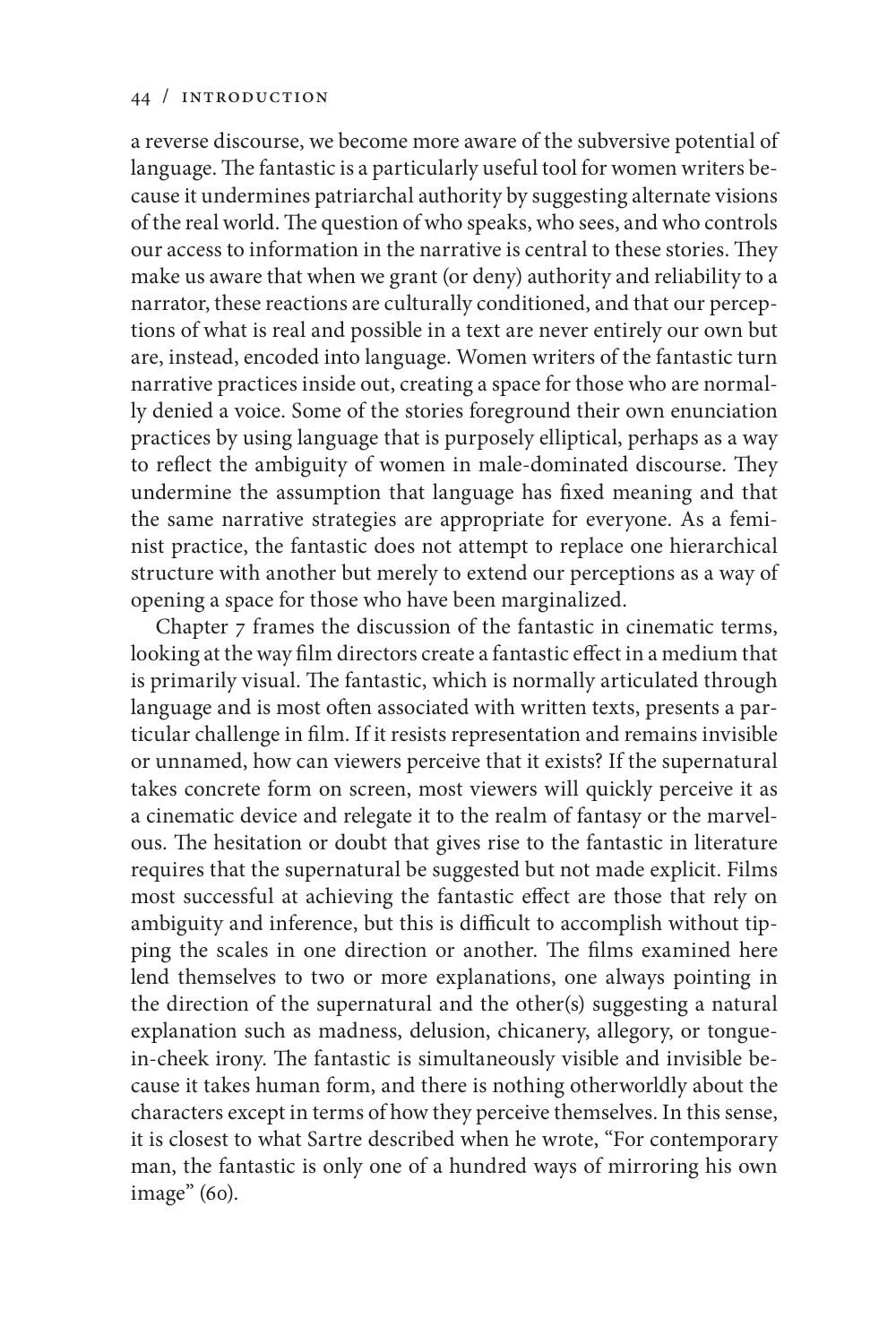The epigraphs that appear at the beginning of this introduction open a dialogue about the relationship between reality and the fantastic, and they also suggest that the critical debate about the nature of the fantastic cannot be one-sided. Spanish America has produced some of the most important fantastic literature of the twentieth century, but it has seldom been included in international discussions of critical theory. What I want to do here, then, is to bring the dialogue into the open and look more specifically at how the fantastic manifests itself in Spanish America, both theoretically and in specific texts that illustrate the techniques used by fantastic authors. The stories and films I have chosen for analysis are outstanding examples of the fantastic, in terms of style as well as substance. They illustrate the thematic concerns of Spanish American writers, along with the mastery of their craft. As we know, the fantastic explores the relationship between language and the thing it claims to represent. As Bioy Casares pointed out in his discussion of the fantastic, it is a literature that calls attention to the relationships among the writer/ reader/ narrator/ text. It is also an evanescent genre, one that permutes and transforms itself over time and across cultures. These ideas are woven into my textual analyses, since the fantastic is a genre that is characterized, at least in part, by the reader's response to it, particularly in the way that it interrogates notions of the real. Because fantastic texts are multilayered and language is polysemic, they are usually open-ended and much is left to the reader's imagination. The tendency that leads toward what Barrenechea called "literaturidad pura*,*" or a self-referential kind of writing that interrogates the nature of literature in general, is another idea that ties together the texts chosen for analysis here. I find that the concept can be extended to apply to fantastic films as well as short stories, in the sense that the viewer is called upon to make decisions about the nature of what he sees. Cortázar hinted at the subversive nature of the fantastic when he referred to it as a genre that inhabits an intersticial space, one that breaks down binary oppositions between real and unreal and posits that there are other ways of perceiving and describing human experience that do not fit neatly into any known category. Beleván's emphasis on *descritura*, or the unraveling of the discursive power of language to represent the real, shows us how the fantastic traces the invisible and unknown and inserts it into an epistemological system where it otherwise has no form. Both of these notions provide us with a useful way to approach the analysis of fantastic texts, for they make us look not only at the words used to tell the story but also at the omissions and gaps in the texts where the fantastic can take root. In Latin America, the fantastic clearly is not dead, as Todorov proclaimed it to be. It has taken on the task